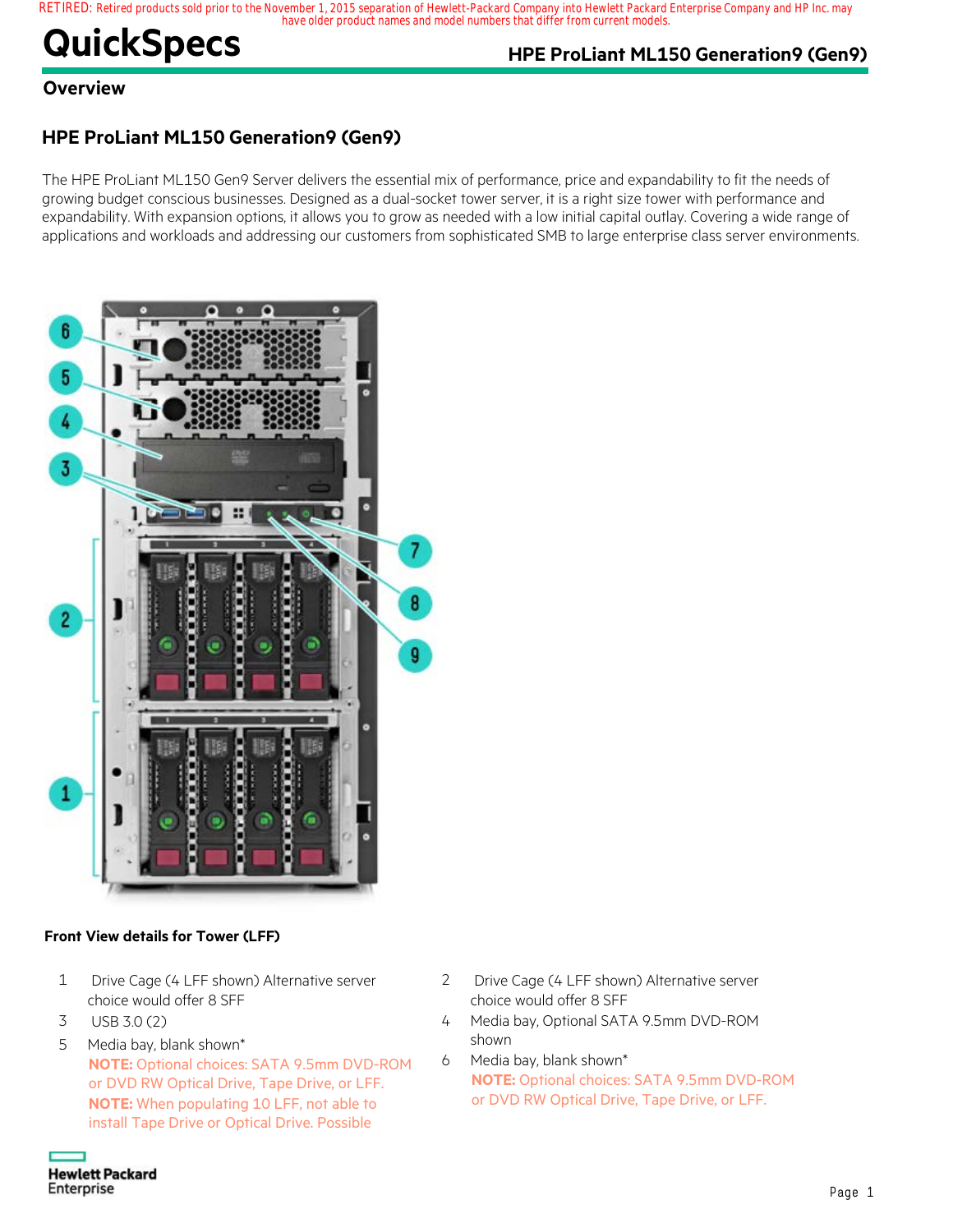**QuickSpecs Here are all of the same of the product names and model numbers that differ from current models. The Seneration9 (Gen9) RETIRED: Retired products sold prior to the November 1, 2015 separation of Hewlett-Packard Company into Hewlett Packard Enterprise Company and HP Inc. may**

## **Overview**

Configurations: 1) 8LFF +1 ODD + 1 Tape Drive (Full/Half), or 2) 9LFF + 1 ODD, or 3) 9LFF + 1 Tape Drive (Full/Half).

- 7 Power On/Standby button and system power LED button
- 9 Health LED

**NOTE:** When populating 10 LFF, not able to install Tape Drive or Optical Drive. Possible Configurations: 1) 8LFF +1 ODD + 1 Tape Drive (Full/Half), or 2) 9LFF + 1 ODD, or 3) 9LFF + 1 Tape Drive (Full/Half).

8 NIC status



#### **Rear View (Tower Model)**

- 1 PCI Slots (Slots 1-6) Slot 3 and 5 can support Optional GPU
- 3 USB 2.0 (2)
- 5 Video Connector
- 7 Power supply Power LED
- 9 Cable tie back
- 2 Unit ID LED
- 4 USB 3.0 (2)
- 6 HPE 550W Power Supply
- 8 Power Supply Power connection
- 10 Network RJ-45 Ports (2)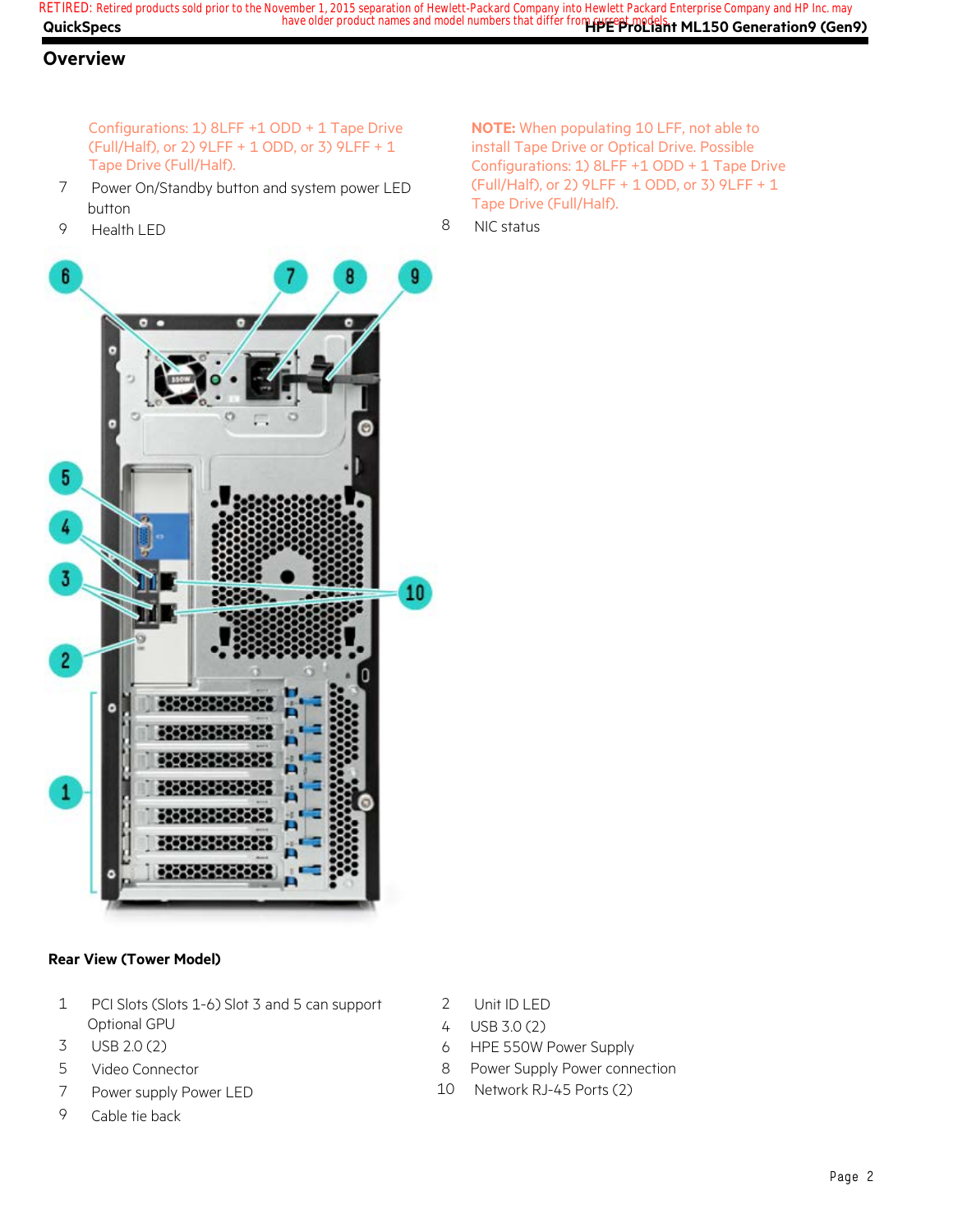**QuickSpecs Here are all of the same of the product names and model numbers that differ from current models. The Seneration9 (Gen9) RETIRED: Retired products sold prior to the November 1, 2015 separation of Hewlett-Packard Company into Hewlett Packard Enterprise Company and HP Inc. may**

### **Overview**



#### **Internal View (Tower Model)**

- 1 Power Supply
- 3 System Fans: Three fans for 2P SKU
- 5 Internal USB 2.0 connector
- 7 Gen9 Smart Storage Battery Holder Kit
- 9 Dedicated iLO module slot (optional)
- 2 Sixteen (16) DDR4 DIMM slots. Shown fully populated in 16 slots (8 per processor)
- 4 Internal USB 3.0 connector
- 6 Two (2) processors and heatsinks with HPE Smart Socket Guide (Second Processor is Optional)
- 8 MicroSD slot
- 10 Six (6) PCIe expansion slots

#### **What's New**

- HPE 12TB SATA 7.2K LFF HDD
- HPE RDX 4TB USB 3.0 External/ Internal Disk Backup System
- ClearOS, an easy to use OS with an application marketplace, allows you to build a fully functional server that is just right for you at no upfront cost. To learn more on what you can do, please visit **http://www.hpe.com/servers/clearos**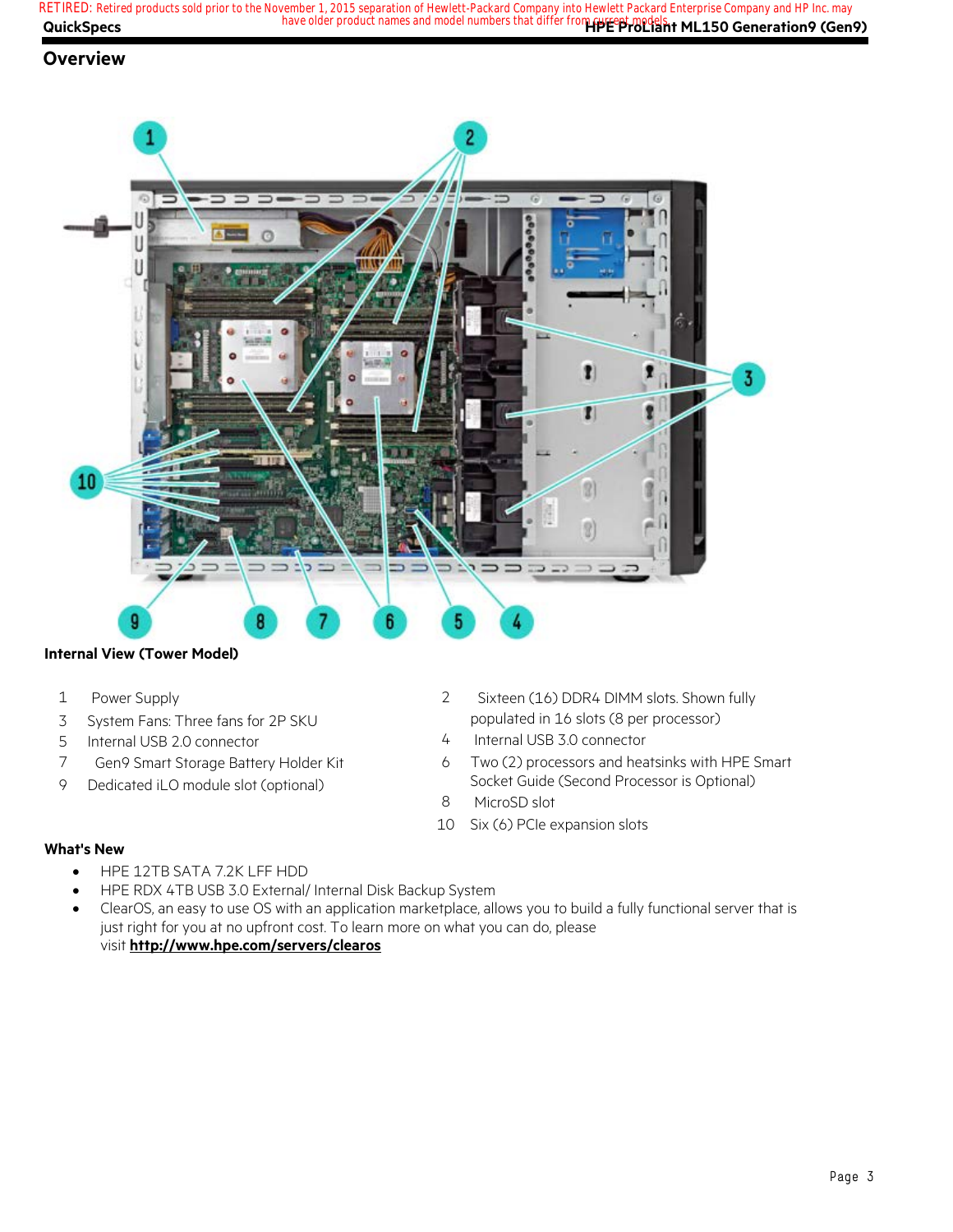| <b>Processor</b>                          | <b>Model</b>                                                                                                                                                                                                                                           | <b>CPU</b> | <b>Cores</b>          | L3 Cache | <b>Power</b> | QPI      | DDR4 Hz |  |  |
|-------------------------------------------|--------------------------------------------------------------------------------------------------------------------------------------------------------------------------------------------------------------------------------------------------------|------------|-----------------------|----------|--------------|----------|---------|--|--|
| One of the following                      |                                                                                                                                                                                                                                                        | frequency  |                       |          |              |          |         |  |  |
| depending on model                        | E5-2660v3                                                                                                                                                                                                                                              | 2.6GHz     | 10                    | 25MB     | 105W         | 9.6 GT/s | 2133    |  |  |
|                                           | E5-2650v3                                                                                                                                                                                                                                              | 2.3GHz     | 10                    | 25MB     | 105W         | 9.6 GT/s | 2133    |  |  |
|                                           | E5-2650Lv3                                                                                                                                                                                                                                             | 1.8GHz     | 12                    | 30MB     | 65W          | 9.6GT/s  | 2133    |  |  |
|                                           | E5-2640v3                                                                                                                                                                                                                                              | 2.6GHz     | $\,8\,$               | 20MB     | 90W          | 8.0GT/s  | 1866    |  |  |
|                                           | E5-2630v3                                                                                                                                                                                                                                              | 2.4GHz     | $\,8\,$               | 20MB     | 85W          | 8.0GT/s  | 1866    |  |  |
|                                           | E5-2630Lv3                                                                                                                                                                                                                                             | 1.8GHz     | $\,8\,$               | 20MB     | 55W          | 8.0GT/s  | 1866    |  |  |
|                                           | E5-2609v3                                                                                                                                                                                                                                              | 1.9GHz     | $\boldsymbol{\delta}$ | 15MB     | 85W          | 6.4GT/s  | 1600    |  |  |
|                                           | E5-2620v3                                                                                                                                                                                                                                              | 2.4GHz     | $\boldsymbol{\delta}$ | 15MB     | 85W          | 8.0GT/s  | 1866    |  |  |
|                                           | E5-2603v3                                                                                                                                                                                                                                              | 1.6GHz     | $\ddot{o}$            | 15MB     | 85W          | 6.4GT/s  | 1600    |  |  |
|                                           | E5-2660v4                                                                                                                                                                                                                                              | $2.0$ GHz  | 14                    | 35MB     | 105W         | 9.6GT/s  | 2400    |  |  |
|                                           | E5-2650v4                                                                                                                                                                                                                                              | $2.2$ GHz  | 12                    | 30MB     | 105W         | 9.6GT/s  | 2400    |  |  |
|                                           | E5-2650Lv4                                                                                                                                                                                                                                             | 1.7GHz     | 14                    | 35MB     | 65W          | 9.6 GT/s | 2400    |  |  |
|                                           | E5-2640v4                                                                                                                                                                                                                                              | 2.4GHz     | 10                    | 25MB     | 90W          | 8.0 GT/s | 2133    |  |  |
|                                           | E5-2630v4                                                                                                                                                                                                                                              | $2.2$ GHz  | 10                    | 25MB     | 85W          | 8.0GT/s  | 2133    |  |  |
|                                           | E5-2630Lv4                                                                                                                                                                                                                                             | $1.8$ GHz  | 10                    | 25MB     | 55W          | 8.0GT/s  | 2133    |  |  |
|                                           | E5-2620v4                                                                                                                                                                                                                                              | $2.1$ GHz  | $\,8\,$               | 20MB     | 85W          | 8.0GT/s  | 2133    |  |  |
|                                           | E5-2609v4                                                                                                                                                                                                                                              | 1.7GHz     | 8                     | 20MB     | 85W          | 6.4GT/s  | 1866    |  |  |
|                                           | E5-2603v4                                                                                                                                                                                                                                              | 1.7GHz     | $\boldsymbol{\delta}$ | 15MB     | 85W          | 6.4GT/s  | 1866    |  |  |
|                                           | E5-2695v4                                                                                                                                                                                                                                              | $2.1$ GHz  | 18                    | 45MB     | <b>120W</b>  | 9.6GT/s  | 2400    |  |  |
|                                           | E5-2683v4                                                                                                                                                                                                                                              | $2.1$ GHz  | 16                    | 40MB     | <b>120W</b>  | 9.6 GT/s | 2400    |  |  |
|                                           | E5-2680v4                                                                                                                                                                                                                                              | 2.4GHz     | 14                    | 35MB     | <b>120W</b>  | 9.6GT/s  | 2400    |  |  |
| <b>Cache Memory</b>                       | NOTE: Up to 2 processors supported. Mixing different processor models is not supported.<br>NOTE: Recommend to select 900W for 2P config. or check power advisor for power consumption for the<br>customer usage case.<br>15MB (1 x 15MB) Level 3 cache |            |                       |          |              |          |         |  |  |
| One of the                                | <b>NOTE:</b> For Six-core processors.                                                                                                                                                                                                                  |            |                       |          |              |          |         |  |  |
| following                                 | 20MB (1 x 20MB) Level 3 cache                                                                                                                                                                                                                          |            |                       |          |              |          |         |  |  |
| depending on                              | <b>NOTE:</b> For Eight-core processors.                                                                                                                                                                                                                |            |                       |          |              |          |         |  |  |
| model                                     | 25MB (1 x 25MB) Level 3 cache                                                                                                                                                                                                                          |            |                       |          |              |          |         |  |  |
|                                           | <b>NOTE:</b> For Ten-core processors.                                                                                                                                                                                                                  |            |                       |          |              |          |         |  |  |
|                                           | 30MB (1 x 30MB) Level 3 cache                                                                                                                                                                                                                          |            |                       |          |              |          |         |  |  |
|                                           | <b>NOTE:</b> For Twelve-core processors.                                                                                                                                                                                                               |            |                       |          |              |          |         |  |  |
|                                           | 35MB (1 x 35MB) Level 3 cache<br><b>NOTE:</b> For Fourteen-core processors.                                                                                                                                                                            |            |                       |          |              |          |         |  |  |
| <b>Chipset</b>                            | Intel® C610 Series Chipset<br>Intel® E5-2600v4 Processor Family<br>NOTE: For more information regarding Intel® chipsets, please see the following<br>URL: http://www.intel.com/products/server/chipsets/                                               |            |                       |          |              |          |         |  |  |
| On System<br>Management<br><b>Chipset</b> | HPE iLO (Firmware HPE iLO4 2.0 or later) with NAND<br>NOTE: Read and learn more in the <i>iLO QuickSpecs</i> .                                                                                                                                         |            |                       |          |              |          |         |  |  |

#### **NOTE:** For more information regarding Intel Xeon processors, please see the following **http://www.intel.com/xeon**.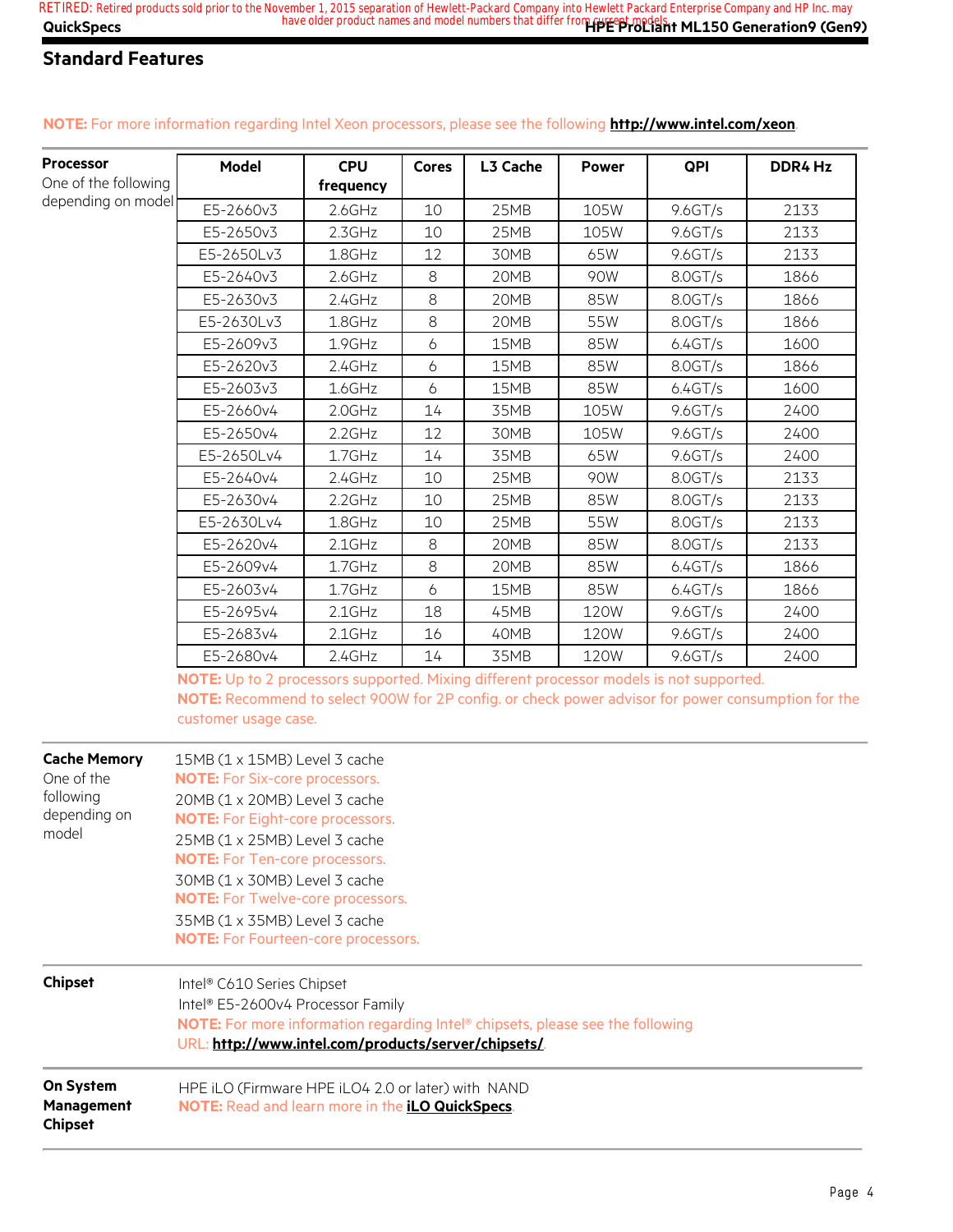| <b>Memory</b>                         | Type:<br><b>HPE SmartMemory</b><br>DIMM Slots Available                                                                                                                 | DDR4 Registered (RDIMM) or Load Reduced (LRDIMM)<br>16 |                                                                                                                                               |  |  |  |  |
|---------------------------------------|-------------------------------------------------------------------------------------------------------------------------------------------------------------------------|--------------------------------------------------------|-----------------------------------------------------------------------------------------------------------------------------------------------|--|--|--|--|
|                                       | Maximum Capacity<br>(LRDIMM)                                                                                                                                            | 512GB                                                  | $(16 \times 32$ GB LRDIMM @2400MHz)                                                                                                           |  |  |  |  |
|                                       | Maximum Capacity<br>(RDIMM)                                                                                                                                             | 512GB                                                  | $(16 \times 32GB$ RDIMM @2400MHz)                                                                                                             |  |  |  |  |
|                                       | NOTE: This server does not support mixing LRDIMMs or RDIMMs. Attempting to mix any combination<br>of these DIMMs can cause the server to halt during BIOS installation. |                                                        |                                                                                                                                               |  |  |  |  |
| <b>Memory Protection Advanced ECC</b> |                                                                                                                                                                         |                                                        | Advanced ECC uses single device data correction to detect and correct<br>single and all multibit error that occurs within a single DRAM chip. |  |  |  |  |
|                                       | Online spare                                                                                                                                                            |                                                        | Memory online spare mode defects a rank that is degrading and switches                                                                        |  |  |  |  |

operation to the spare rank.

**Network Controller** Broadcom 5717 Dual-port 1Gb

#### **Expansion Slots**

| Slots #       | <b>Expansion Technology</b> | <b>Bus</b><br>Width | <b>Connector</b><br>Width | <b>Bus</b><br><b>Number</b> | <b>Form Factor</b>               | <b>Notes</b>    |
|---------------|-----------------------------|---------------------|---------------------------|-----------------------------|----------------------------------|-----------------|
| 6             | <b>PCIe 3.0</b>             | x8                  | x8                        |                             | Full length/full height          | For processor 1 |
| 5             | <b>PCIe 3.0</b>             | x16                 | x16                       |                             | Full length/full height          | For processor 1 |
| 4             | <b>PCIe 3.0</b>             | x8                  | x8                        |                             | Half length/full height          | For processor 1 |
| 3             | <b>PCIe 3.0</b>             | x16                 | x16                       |                             | Full-height, full-length<br>slot | For processor 2 |
| $\mathcal{P}$ | <b>PCIe 3.0</b>             | x8                  | x8                        |                             | Half length/full height          | For processor 1 |
|               | <b>PCIe 3.0</b>             | x8                  | x8                        |                             | Half length/full height          | For processor 2 |

**NOTE:** Bus number - Default bus assignment (in decimal). Inserting cards with PCI bridges may alter the actual bus assignment number.

**NOTE:** Six total expansion PCIe 3.0 slots. Two PCIe 3.0 x16 (x16 speed); Four PCIe 3.0 x 8 (x8 speed).

| Slots # | <b>Expansion Technology Bus Connector</b>          | Width | Width | <b>Bus</b><br>Number | <b>Device</b><br><b>Number</b> | <b>Form Factor</b>               | <b>Notes</b> |
|---------|----------------------------------------------------|-------|-------|----------------------|--------------------------------|----------------------------------|--------------|
| 7       | HPF MI<br>Gen9<br>Dedicated<br><b>iLO Port Kit</b> | x1    | x1    |                      |                                | Dedicate for MI<br><b>Series</b> |              |

| <b>Storage Controller</b> Entry Models<br>depending on<br>model                            | Base Models          | HPE Dynamic Smart Array B140i Controller<br>One of the following <b>NOTE:</b> B140i can't mix with any standup internal controller.<br>HPE Dynamic Smart Array B140i Controller<br>NOTE: B140i can't mix with any standup internal controller.<br>Performance Models HPE H240 FIO Smart Host Bus Adapter |
|--------------------------------------------------------------------------------------------|----------------------|----------------------------------------------------------------------------------------------------------------------------------------------------------------------------------------------------------------------------------------------------------------------------------------------------------|
| <b>Internal Storage</b><br><b>Devices</b><br>One of the following<br>depending on<br>model | <b>Optical Drive</b> | Optional SATA 9.5mm DVD-ROM Optical Drive<br>Optional SATA 9.5mm DVD RW Optical Drive<br><b>NOTE:</b> Optical is optional in entry, base and performance BTO models.<br>NOTE: ML150 Gen9 Slim ODD Enablement Kit (P/N: 784603-B21) is<br>required for any DVD options.                                   |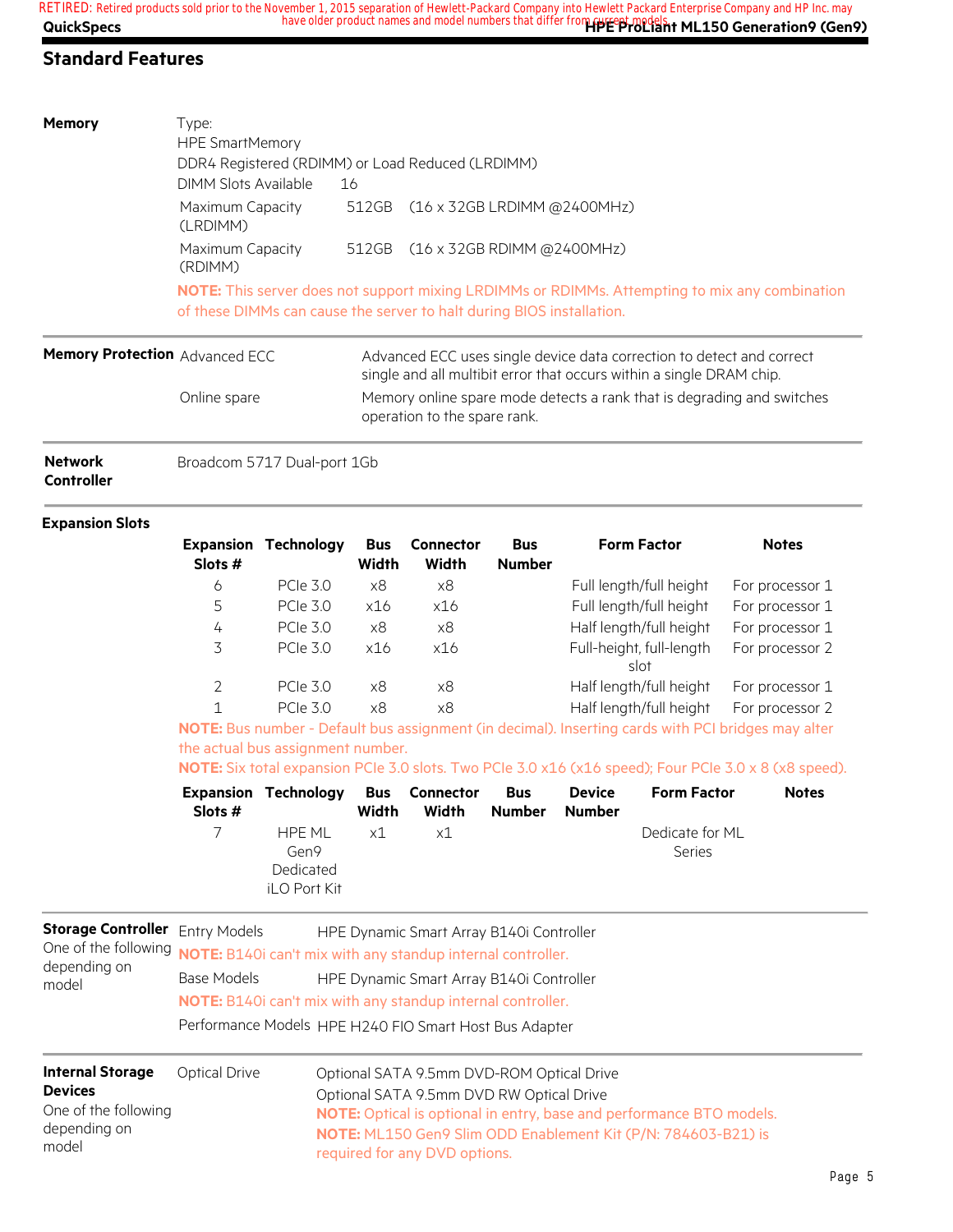| <b>Hard Drives</b> | None ship standard                                                           |
|--------------------|------------------------------------------------------------------------------|
| Hard Drive Bays    | Up to 10 Non-hot plug SATA 3.5" drives                                       |
|                    | <b>NOTE:</b> Mixing drive cage types is not allowed.                         |
|                    | <b>NOTE:</b> All Pre-configured Models come populated with hard drive blanks |
|                    | installed. The 4LFF configurations includes 2 blanks and 8SFF includes 6     |
|                    | blanks. Additional hard drive blanks can be ordered using either P/N         |
|                    | 654963-B21 for the HPE LFF HDD Blank Kit or P/N 654961-B21 for               |
|                    | the HPE SFF HDD Blank Kit. These part numbers for single HDD blanks          |
|                    | below are also provided should you require replacement HDD blanks            |
|                    | for your server.                                                             |
|                    | <b>NOTE:</b> NHPE SATA is limited to B140i controller.                       |
|                    | <b>NOTE:</b> When populate 10 LFF, not able to install any Tape Drive and    |
|                    | Optical Drive. Possible Configurations: 1) 8LFF +1 ODD + 1 Tape Drive        |
|                    | (Full/Half), or 2) 9LFF + 1 ODD, or 3) 9LFF + 1 Tape Drive (Full/Half).      |
|                    | NOTE: Must select two 4LFF NHPE drive cage and 10LFF enablement kit          |
|                    | if customer wants to support 10 LFF drives.                                  |
|                    | 4 Hot plug LFF SAS/SATA HDD bays; upgradable to 8                            |
|                    | 8 Hot plug SFF SAS/SATA HDD bays; upgradable to 16                           |
|                    | <b>NOTE: 16SFF is limited to P840 controller.</b>                            |
|                    | <b>NOTE: 10LFF is limited to H140i controller</b>                            |
|                    | NOTE: H240 8LFF/8SFF require 2 cable kit P/N: 784606-B21.                    |
|                    | <b>NOTE: P84016SFF require 2 cable kit P/N: 784608-B21.</b>                  |

| <b>Maximum Internal</b>                |                       | <b>CAPACITY</b> | <b>CONFIGURATION</b> |
|----------------------------------------|-----------------------|-----------------|----------------------|
| <b>Storage</b>                         | Hot Plug LFF SAS      | 80TB            | 8x10TB               |
| One of the following Hot Plug LFF SATA |                       | 80TB            | 8x10TB               |
| depending on<br>model                  | Hot Plug SFF SAS      | 32TB            | 16x2TB               |
|                                        | Hot Plug SFF SATA     | 32TB            | 16x2TB               |
|                                        | Non Hot Plug LFF SATA | 40TB            | 10x4TB               |
|                                        | Hot Plug LFF SAS SSD  | 12.8TB          | 8x1.6TB              |
|                                        | Hot Plug LFF SATA SSD | 30.72TB         | 8x3.84TB             |
|                                        | Hot Plug SFF SAS SSD  | 30.72TB         | 16x1.92TB            |
|                                        | Hot Plug SFF SATA SSD | 61.44TB         | 16x3.84TB            |

#### **Power Supply** HPE 550W FIO Power Supply

One of the following HPE 900W AC 240V DC Redundant Power Supply

depending on model

**NOTE:** Each Redundant Power Supply Backplane can support up to two (2) power input modules. Non-redundant configurations with a single power input module installed can provide up to 900W (200 – 240VAC) and up to 550W (100 – 127VAC) of power. Redundant configurations with two power input modules installed can provide up to 800W (200 – 240VAC) and up to 550W (100 – 127VAC) of power.

Looking for high-efficiency power solutions at an entry-level price for your ProLiant Gen9 Essential Server? HPE Entry-Level Power Supplies offer an optimized set of features with options for both redundant and non-redundant power configurations.

The HPE 550W FIO Power Supply offers Silver-certified 80 Plus power efficiency (up to 89%) with an optimized set of features for non-redundant power configurations.

The HPE 900W AC 240VDC Power Input Module with Power Backplane can be configured to support power redundancy in ProLiant servers that offer only a single power supply bay, providing additional protection against power loss. With an 80 Plus Gold power efficiency rating (up to 92%), this power option helps to reduce operating expenses while protecting against trapped power capacity in the data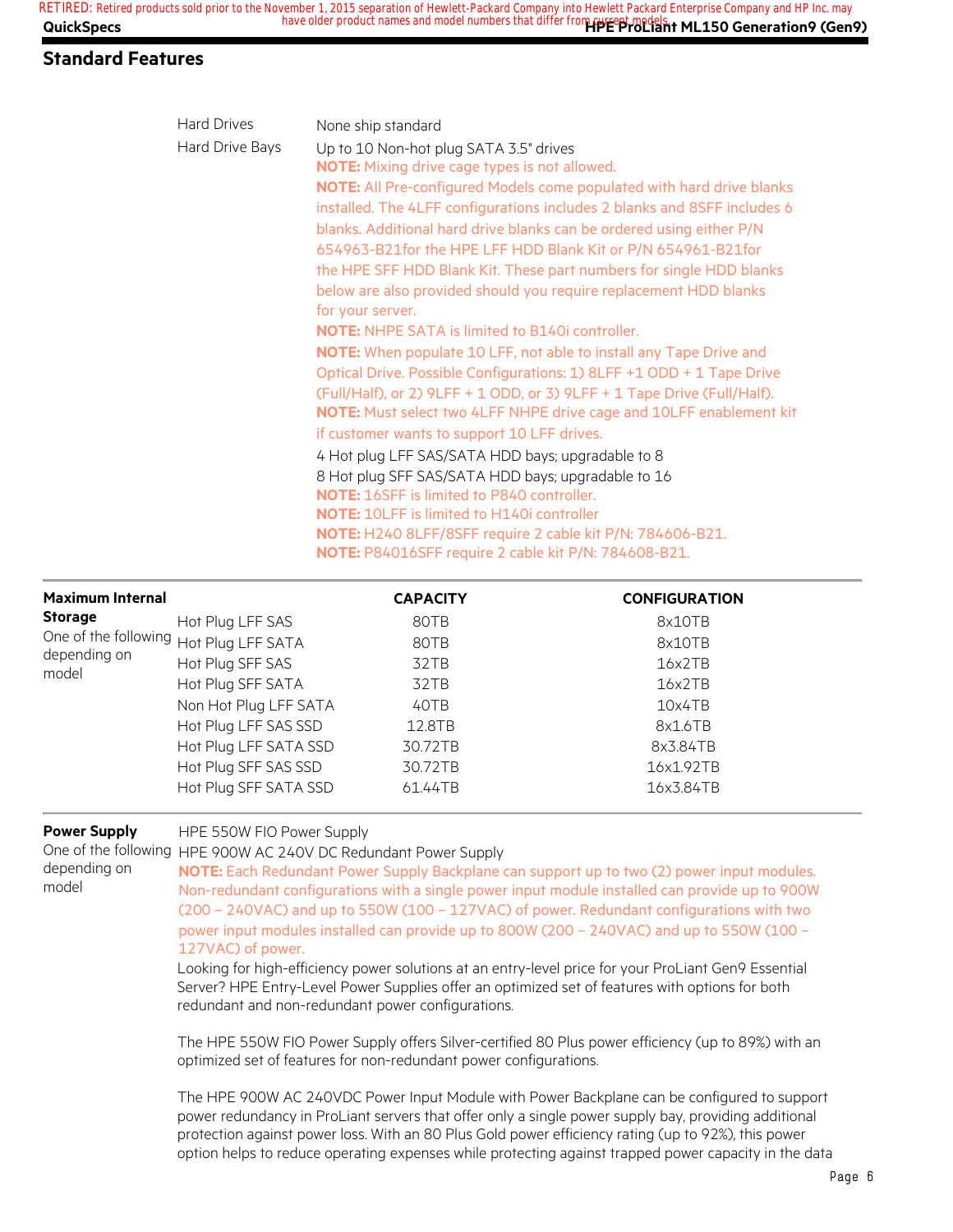center. Hot-plug AC power input modules allow for better serviceability with fast and easy deployment and replacement.

| <b>Rack Options</b><br>One of the following<br>depending on<br>model            | HPE T/R CONV TRAY UNIVERSAL KIT                                                                                                                                                                                                                                                                                                                                                                                                                                                                                                                                                                                                                                                                                                                                                      |                                                                                                                                                                                                  |           |  |  |  |  |
|---------------------------------------------------------------------------------|--------------------------------------------------------------------------------------------------------------------------------------------------------------------------------------------------------------------------------------------------------------------------------------------------------------------------------------------------------------------------------------------------------------------------------------------------------------------------------------------------------------------------------------------------------------------------------------------------------------------------------------------------------------------------------------------------------------------------------------------------------------------------------------|--------------------------------------------------------------------------------------------------------------------------------------------------------------------------------------------------|-----------|--|--|--|--|
| <b>System Fans</b><br>One of the following<br>depending on                      | 1P model                                                                                                                                                                                                                                                                                                                                                                                                                                                                                                                                                                                                                                                                                                                                                                             | Non-redundant<br>Redundant<br>2 fans<br><b>NA</b><br>NOTE: Two (2) Non-hot plug, non-redundant fans ship as standard.                                                                            |           |  |  |  |  |
| model                                                                           |                                                                                                                                                                                                                                                                                                                                                                                                                                                                                                                                                                                                                                                                                                                                                                                      | Non-redundant                                                                                                                                                                                    | Redundant |  |  |  |  |
|                                                                                 | 2P model                                                                                                                                                                                                                                                                                                                                                                                                                                                                                                                                                                                                                                                                                                                                                                             | 3 fans<br>NOTE: Third fan is shipped with 2nd CPU Kit. Third fan is only required in 2P configurations.                                                                                          | <b>NA</b> |  |  |  |  |
| <b>Interfaces</b>                                                               | Video                                                                                                                                                                                                                                                                                                                                                                                                                                                                                                                                                                                                                                                                                                                                                                                | $1$ (rear)                                                                                                                                                                                       |           |  |  |  |  |
|                                                                                 | Network RJ-45 (Ethernet)                                                                                                                                                                                                                                                                                                                                                                                                                                                                                                                                                                                                                                                                                                                                                             | 2                                                                                                                                                                                                |           |  |  |  |  |
|                                                                                 | HPE iLO Remote Management<br>Network Port                                                                                                                                                                                                                                                                                                                                                                                                                                                                                                                                                                                                                                                                                                                                            | 2GB NAND                                                                                                                                                                                         |           |  |  |  |  |
|                                                                                 |                                                                                                                                                                                                                                                                                                                                                                                                                                                                                                                                                                                                                                                                                                                                                                                      | <b>NOTE: Dedicated Port for iLO is Optional.</b>                                                                                                                                                 |           |  |  |  |  |
|                                                                                 | Micro SD Slot<br>1 (internal)<br>NOTE: The Micro-SD slot is not a hot-pluggable device. Customers should not attempt to plug a<br>Micro-SD card into the Micro-SD slot while the server is powered.                                                                                                                                                                                                                                                                                                                                                                                                                                                                                                                                                                                  |                                                                                                                                                                                                  |           |  |  |  |  |
|                                                                                 | <b>USB 3.0</b>                                                                                                                                                                                                                                                                                                                                                                                                                                                                                                                                                                                                                                                                                                                                                                       | 5 (2 rear, 1 internal, 2 front)                                                                                                                                                                  |           |  |  |  |  |
|                                                                                 | <b>USB 2.0</b>                                                                                                                                                                                                                                                                                                                                                                                                                                                                                                                                                                                                                                                                                                                                                                       | 3 (2 rear, 1 internal)                                                                                                                                                                           |           |  |  |  |  |
| and Virtualization<br><b>Software Support</b><br>for ProLiant<br><b>Servers</b> | <b>Operating Systems Microsoft Windows Server</b><br><b>Red Hat Enterprise Linux (RHEL)</b><br><b>SUSE Linux Enterprise Server (SLES)</b><br><b>VMware</b><br><b>ClearOS</b><br>NOTE: ClearOS allows you to build a fully functional server that is just right for you at no upfront<br>cost. It is available via CTO preload, Intelligent Provisioning or via download. For more information<br>on ClearOS, please visit http://www.hpe.com/servers/clearos.<br>NOTE: For more information on Hewlett Packard Enterprise Certified and Supported ProLiant Servers<br>for OS and Virtualization Software and latest listing of software drivers available for your server,<br>please visit our Support Matrix at: http://www.hpe.com/info/ossupport and our driver download<br>page. |                                                                                                                                                                                                  |           |  |  |  |  |
| <b>Upgradeability</b>                                                           | Upgradeable to 2 processors (36 Cores)<br><b>NOTE:</b> Total 6, 8, 10, 12, 14, 16, 18 cores.<br>Up to 16 SFF Hard Drive Bays; Or 10 LFF Hard Drive Bays<br>Up to 16 DIMM slots<br>Redundant Power Supply<br>Tower to rack conversion<br>Optional optical drive (up to 1)                                                                                                                                                                                                                                                                                                                                                                                                                                                                                                             | NOTE: When populate 10 LFF, not able to install Optical Drive. Possible Configurations: 1) 8LFF<br>+1 ODD + 1 Tape Drive (Full/Half), or 2) 9LFF + 1 ODD, or 3) 9LFF + 1 Tape Drive (Full/Half). |           |  |  |  |  |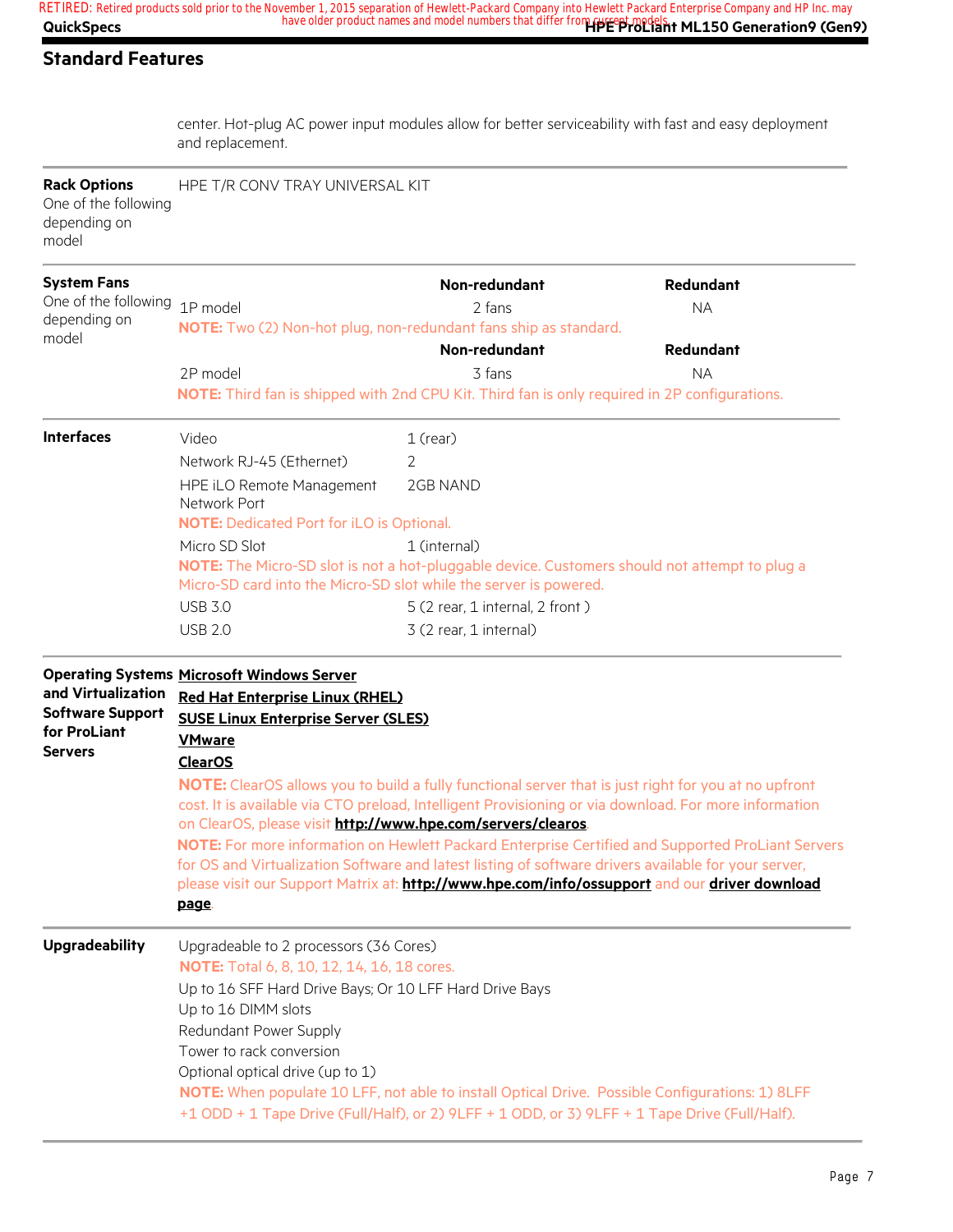| Compliance                    | <b>Industry Standard</b> ACPI 2.0b Compliant<br>PCIe 3.0 Compliant<br>PXE Support                                          |                                                                                                                                                                                                                                                                                                                      |  |  |  |  |
|-------------------------------|----------------------------------------------------------------------------------------------------------------------------|----------------------------------------------------------------------------------------------------------------------------------------------------------------------------------------------------------------------------------------------------------------------------------------------------------------------|--|--|--|--|
|                               | <b>WOL Support</b>                                                                                                         |                                                                                                                                                                                                                                                                                                                      |  |  |  |  |
|                               | <b>Novell Certified</b>                                                                                                    |                                                                                                                                                                                                                                                                                                                      |  |  |  |  |
|                               | Microsoft <sup>®</sup> Logo certifications                                                                                 | IPMI 2.0, SMASH CLP, DCMI 1.0 compliant                                                                                                                                                                                                                                                                              |  |  |  |  |
|                               | USB 3.0 Support                                                                                                            |                                                                                                                                                                                                                                                                                                                      |  |  |  |  |
|                               | <b>SMBIOS 2.7.1</b><br><b>ASHRAE A3</b>                                                                                    |                                                                                                                                                                                                                                                                                                                      |  |  |  |  |
|                               |                                                                                                                            |                                                                                                                                                                                                                                                                                                                      |  |  |  |  |
| <b>Graphics</b>               |                                                                                                                            | Integrated Matrox G200 video standard                                                                                                                                                                                                                                                                                |  |  |  |  |
|                               |                                                                                                                            | 1280 x 1024 (32 bpp)<br>1920 x 1200 (16 bpp)                                                                                                                                                                                                                                                                         |  |  |  |  |
| <b>HPE Server</b>             |                                                                                                                            |                                                                                                                                                                                                                                                                                                                      |  |  |  |  |
| <b>UEFI/Legacy ROM</b>        |                                                                                                                            | Unified Extensible Firmware Interface (UEFI) is an industry standard that provides better manageability<br>and more secured configuration than the legacy ROM while interacting with your server at boot time.<br>HPE ProLiant Gen9 platform defaults to UEFI and can be factory or field configured for Legacy BIOS |  |  |  |  |
|                               | Boot Mode.<br>NOTE: The UEFI System Utilities function is analogous to the HPE ROM-Based Setup Utility (RBSU)              |                                                                                                                                                                                                                                                                                                                      |  |  |  |  |
|                               | of legacy BIOS. For more information, please visit http://www.hpe.com/servers/uefi.                                        |                                                                                                                                                                                                                                                                                                                      |  |  |  |  |
|                               | UEFI enables numerous new capabilities specific to HPE ProLiant servers such as:<br>Secure Boot<br>$\bullet$               |                                                                                                                                                                                                                                                                                                                      |  |  |  |  |
|                               | Operating system specific functionality                                                                                    |                                                                                                                                                                                                                                                                                                                      |  |  |  |  |
|                               | Support for > 2.2 TB (using GPT) boot drives                                                                               |                                                                                                                                                                                                                                                                                                                      |  |  |  |  |
|                               | USB 3.0 Stack                                                                                                              |                                                                                                                                                                                                                                                                                                                      |  |  |  |  |
|                               | Embedded UEFI Shell                                                                                                        |                                                                                                                                                                                                                                                                                                                      |  |  |  |  |
|                               | Mass Configuration Deployment Tool using RESTful API for iLO 4                                                             |                                                                                                                                                                                                                                                                                                                      |  |  |  |  |
|                               | PXE boot support for IPv6 networks                                                                                         |                                                                                                                                                                                                                                                                                                                      |  |  |  |  |
|                               | Boot support for option cards that only support a UEFI option ROM<br>٠                                                     |                                                                                                                                                                                                                                                                                                                      |  |  |  |  |
|                               | Network Stack configurations                                                                                               |                                                                                                                                                                                                                                                                                                                      |  |  |  |  |
|                               | NOTE: For UEFI Boot Mode, boot environment and OS image installations should be configured                                 |                                                                                                                                                                                                                                                                                                                      |  |  |  |  |
|                               | properly to support UEFI.<br>NOTE: UEFI FIO Setting (758959-B22) can be selected to configure the system in Legacy mode in |                                                                                                                                                                                                                                                                                                                      |  |  |  |  |
|                               | the factory for your HPE ProLiant Gen9 Server.                                                                             |                                                                                                                                                                                                                                                                                                                      |  |  |  |  |
| <b>Form Factor</b>            | Tower or Rack (5U)                                                                                                         |                                                                                                                                                                                                                                                                                                                      |  |  |  |  |
| <b>Embedded</b><br>Management | <b>HPE Integrated</b><br>Lights-Out<br>(HPE iLO)                                                                           | Monitor your servers for ongoing management, service alerting, reporting and<br>remote management with HPE iLO. Not available on ML10 Gen9. Learn more<br>at http://www.hpe.com/info/ilo.                                                                                                                            |  |  |  |  |
|                               | <b>UEFI</b>                                                                                                                | Configure and boot your servers securely with industry standard Unified<br>Extensible Firmware Interface (UEFI). Learn more<br>at http://www.hpe.com/servers/uefi.                                                                                                                                                   |  |  |  |  |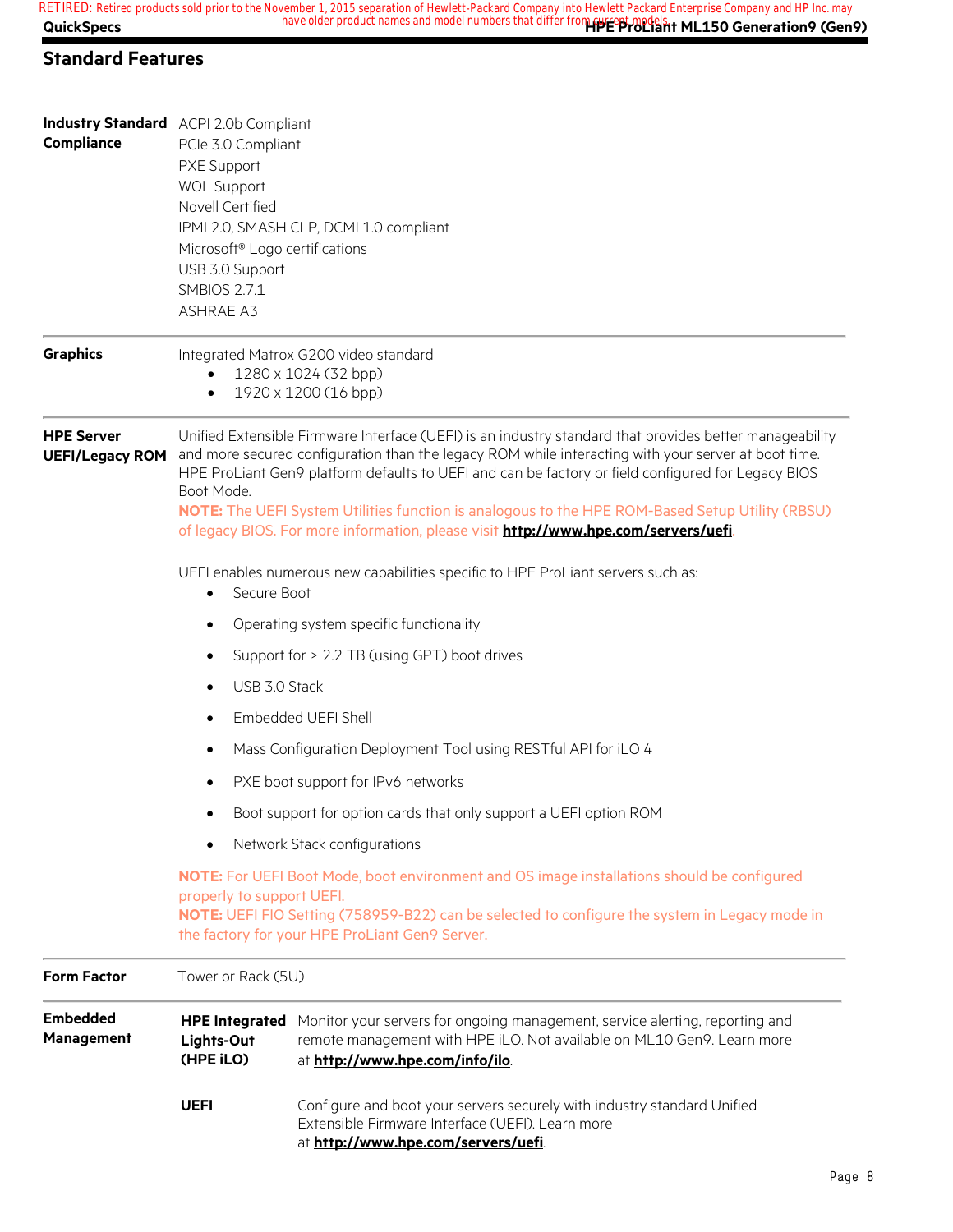| <b>QuickSpecs</b><br><b>Standard Features</b> |                                                                                | have older product names and model numbers that differ from the epi-macian ML150 Generation9 (Gen9)                                                                                                                                                                                                                                                                                                                |
|-----------------------------------------------|--------------------------------------------------------------------------------|--------------------------------------------------------------------------------------------------------------------------------------------------------------------------------------------------------------------------------------------------------------------------------------------------------------------------------------------------------------------------------------------------------------------|
|                                               |                                                                                |                                                                                                                                                                                                                                                                                                                                                                                                                    |
|                                               |                                                                                |                                                                                                                                                                                                                                                                                                                                                                                                                    |
|                                               | <b>RESTful API</b>                                                             | RESTful API for iLO 4 is Redfish 1.0 conformance for simplified server<br>management such as configuration and maintenance tasks based on modern<br>industry standards. Learn more at http://www.hpe.com/info/restfulapi.                                                                                                                                                                                          |
|                                               | Intelligent<br>Provisioning                                                    | Hassle free server and OS provisioning for 1 or few servers with Intelligent<br>Provisioning. Learn more<br>at http://www.hpe.com/servers/intelligentprovisioning.                                                                                                                                                                                                                                                 |
|                                               | <b>Embedded</b>                                                                | The Hewlett Packard Enterprise embedded remote support, when used with<br>Remote Support Insight Online direct connect or HPE Insight Remote Support, allows HPE<br>ProLiant servers to transmit hardware events directly to Hewlett Packard<br>Enterprise or a Hewlett Packard Enterprise Authorized Partner for automated<br>phone home support. Learn more<br>at http://www.hpe.com/info/insightonline/explore. |
| <b>Server utilities</b>                       | <b>Smart Update</b>                                                            | Optimize firmware and driver updates with Smart Update solutions including<br>Smart Update Manager (SUM) and Service Pack for ProLiant (SPP) and smart<br>components. Learn more<br>at http://www.hpe.com/servers/smartupdatemanager.                                                                                                                                                                              |
|                                               | <b>HPE Systems</b><br><b>Insight Manager</b><br>(HPE SIM)                      | HPE SIM allows you to monitor the health of your HPE ProLiant Servers and HPE<br>Integrity Servers, and also provides you with basic support for non-HPE servers.<br>HPE SIM also integrates with Smart Update Manager to provide quick and<br>seamless firmware updates. Learn more at http://www.hpe.com/servers/hpsim.                                                                                          |
|                                               | <b>Scripting Tool</b><br><b>Kit and</b><br><b>Windows</b><br><b>PowerShell</b> | Provision 1 to many servers using your own scripts to discover and deploy them<br>with Scripting Tool Kit (STK) for Windows and Linux or Scripting Tools for<br>Windows PowerShell. Learn more<br>at http://www.hpe.com/servers/proliant/stk or http://www.hpe.com/servers<br>/powershell                                                                                                                          |
|                                               | <b>RESTful</b><br><b>Interface Tool</b>                                        | RESTful Interface tool is a scripting tool to provision using RESTful API for iLO 4<br>to discover and deploy servers at scale. Learn more<br>at http://www.hpe.com/info/resttool.                                                                                                                                                                                                                                 |
|                                               | <b>Application</b>                                                             | HPE iLO Mobile Enables the ability to access, deploy, and manage your server anytime from<br>anywhere from select smartphones and mobile devices. For additional information<br>please visit: http://www.hpe.com/info/ilo/mobileapp.                                                                                                                                                                               |
|                                               | <b>HPE Insight</b><br>Online                                                   | HPE Insight Online, available at no additional cost as part of your Hewlett Packard<br>Enterprise warranty, HPE Pointnext operational services or contractual support<br>agreement with Hewlett Packard Enterprise, is a personalized dashboard for<br>simplified tracking of IT operations and support information from anywhere,<br>anytime. Learn more at http://www.hpe.com/info/insightonline/explore.        |
|                                               |                                                                                | NOTE: More information can be found: https://www.hpe.com/us/en/product-<br>catalog/detail/pip.5182020.html, http://www.hp.com/go/spp and<br>https://www.hpe.com/us/en/product-catalog/detail/pip.5182020.html                                                                                                                                                                                                      |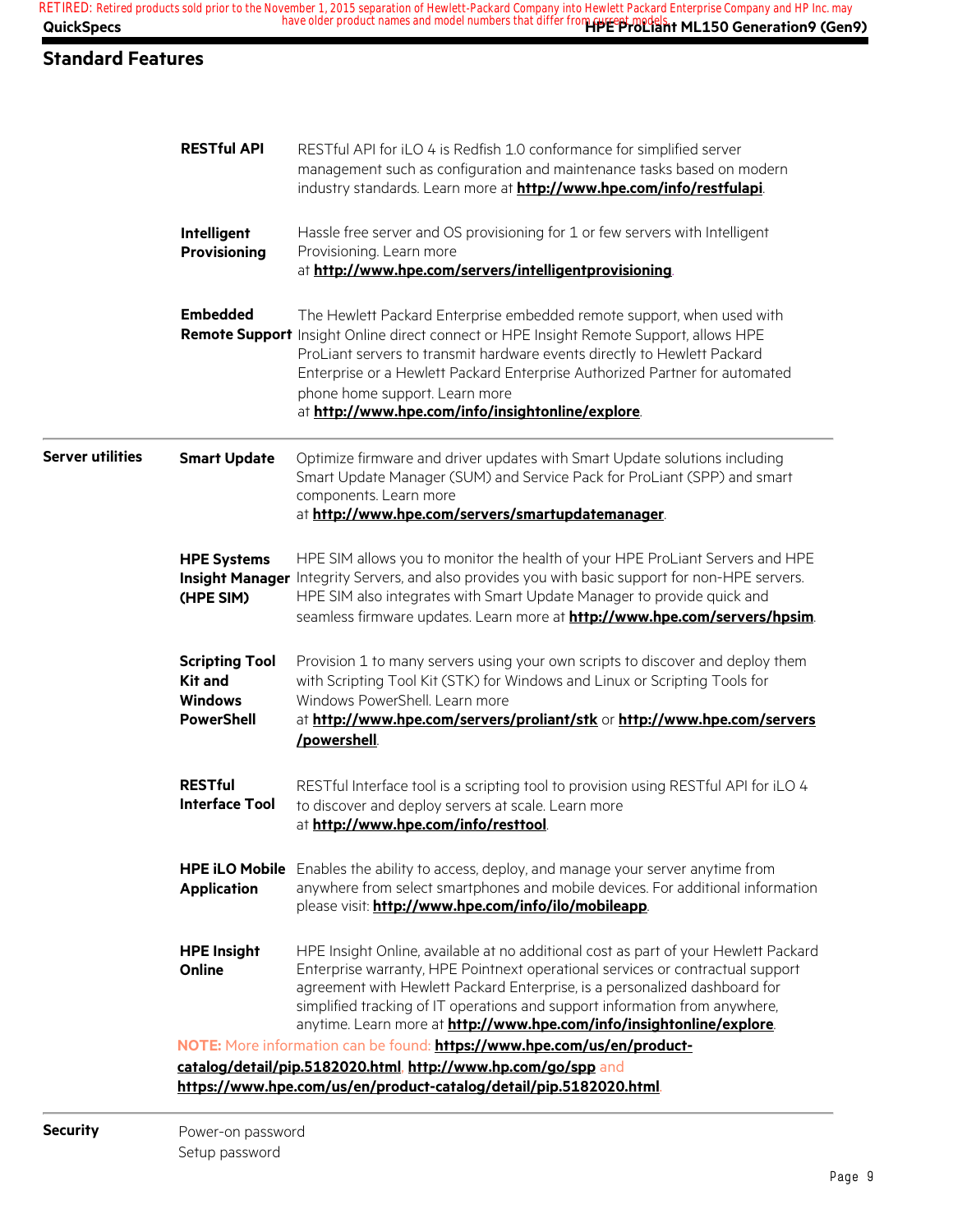Serial interface control Power switch security Administrator's password TPM 1.2 UEFI

#### **Warranty** This product is covered by a global limited warranty and supported by HPE Services and a worldwide network of HPE Authorized Channel Partners resellers. Hardware diagnostic support and repair is available for three years from date of purchase. Support for software and initial setup is available for 90 days from date of purchase. Enhancements to warranty services are available through HPE Pointnext operational services or customized service agreements. Hard drives have either a one year or three year warranty; refer to the specific hard drive QuickSpecs for details. **NOTE:** Server Warranty includes 3-Year Parts, 1-Year Labor, 1-Year Onsite support with next business day response. Warranty repairs may be accomplished through the use of Customer Self Repair (CSR) parts. These parts fall into two categories: 1) Mandatory CSR parts are designed for

easy replacement. A travel and labor charge will result when customers decline to replace a Mandatory CSR part; 2) Optional CSR parts are also designed for easy replacement but may involve added complexity. Customers may choose to have Hewlett Packard Enterprise replace Optional CSR parts at no charge. Additional information regarding worldwide limited warranty and technical support is available at: **http://h17007.www1.hpe.com/us/en/enterprise/servers/warranty/**.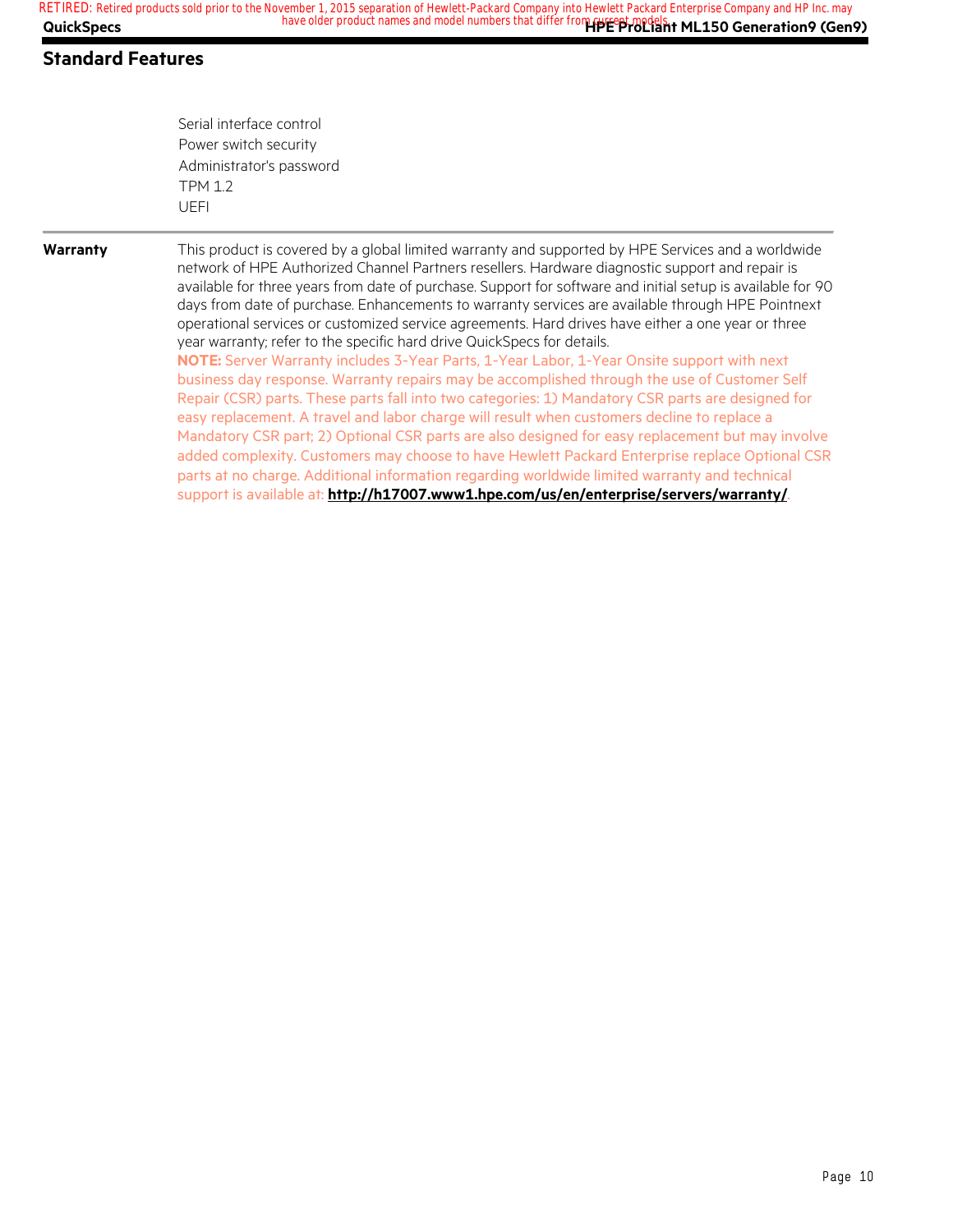**QuickSpecs Hotal Construction Construction Must be a series and model numbers that direct from Capacity ML150 Generation9 (Gen9)** RETIRED: Retired products sold prior to the November 1, 2015 separation of Hewlett-Packard Company into Hewlett Packard Enterprise Company and HP Inc. may<br>CutakSpaces 150 Comparation O Com

## **Optional Features**

| <b>Embedded</b><br>Management              | <b>iLO Essentials</b>                                                                                                                                                                                                                                                                                                                                                                                                                                                   | HPE iLO Essentials is the preferred license for small and medium business that<br>offers full remote server management capabilities for small and medium business<br>via the Integrated Remote Console (IRC), virtual media, and e-mail based alerts.<br>Learn more about HPE iLO Essentials<br>at http://www.hpe.com/servers/iLO/essentials.                                                                                                                                                                                                                                          |  |  |  |  |
|--------------------------------------------|-------------------------------------------------------------------------------------------------------------------------------------------------------------------------------------------------------------------------------------------------------------------------------------------------------------------------------------------------------------------------------------------------------------------------------------------------------------------------|----------------------------------------------------------------------------------------------------------------------------------------------------------------------------------------------------------------------------------------------------------------------------------------------------------------------------------------------------------------------------------------------------------------------------------------------------------------------------------------------------------------------------------------------------------------------------------------|--|--|--|--|
|                                            | <b>iLO Scale-Out</b>                                                                                                                                                                                                                                                                                                                                                                                                                                                    | HPE iLO Scale-Out is the preferred license built for web hosting, cloud service<br>providers, and high performance computing data centers, managing massive scale<br>out environments for the DL 100 and 10 series servers, not available for ML<br>servers. This license offers sophisticated scripting tools that provides remote<br>access through Text Console via SSH, Dynamic power capping, Email-based<br>Alerting and proactive notifications. For more information,<br>visit http://www.hpe.com/servers/iLO/scale-out.                                                       |  |  |  |  |
|                                            | iLO Advanced                                                                                                                                                                                                                                                                                                                                                                                                                                                            | HPE iLO Advanced licenses offer smart remote functionality without compromise,<br>for all HPE ProLiant servers. The license includes the full integrated remote<br>console, virtual keyboard, video, and mouse (KVM), multi-user collaboration,<br>console record and replay, and GUI-based and scripted virtual media and virtual<br>folders. You can also activate the enhanced security and power management<br>functionality. Learn more about HPE iLO Advanced<br>at http://www.hpe.com/servers/iloadvanced.                                                                      |  |  |  |  |
| <b>Server</b><br><b>Management</b>         | <b>HPE Insight</b><br>Control                                                                                                                                                                                                                                                                                                                                                                                                                                           | HPE Insight Control, lets you deploy, migrate, monitor, remote control, and<br>optimize your IT infrastructure through a single, simple management console. For<br>more information, see http://www.hpe.com/info/insightcontrol.                                                                                                                                                                                                                                                                                                                                                       |  |  |  |  |
| <b>High Performance</b><br><b>Clusters</b> | HPE Insight Cluster Management Utility (CMU) is a Hewlett Packard Enterprise licensed and supported<br>suite of tools that are used for lifecycle management of hyperscale clusters of Linux ProLiant systems.<br>CMU includes software for the centralized provisioning, management and monitoring of nodes. CMU<br>makes the administration of clusters user friendly, efficient, and<br>effective. https://www.hpe.com/us/en/product-catalog/detail/pip.3296361.html |                                                                                                                                                                                                                                                                                                                                                                                                                                                                                                                                                                                        |  |  |  |  |
|                                            |                                                                                                                                                                                                                                                                                                                                                                                                                                                                         | HPE Cluster Platforms are specifically engineered, factory-integrated large-scale ProLiant clusters<br>optimized for High Performance Computing, with a choice of servers, networks and software. Operating<br>system options include specially priced offerings for Red Hat Enterprise Linux and SUSE Linux<br>Enterprise Server, as well as Microsoft Windows HPEC Server. A Cluster Platform Configurator simplifies<br>ordering. https://www.hpe.com/us/en/solutions/hpc-high-performance-computing.html                                                                           |  |  |  |  |
|                                            |                                                                                                                                                                                                                                                                                                                                                                                                                                                                         | HPC Interconnects NOTE: High Performance Computing (HPC) interconnect technologies are available for this server<br>under the HPE Cluster Platform product portfolio. These high-speed interconnects are fully supported<br>by Hewlett Packard Enterprise when they are part of these configure to order clusters. Solutions can<br>be defined with a lot of flexibility with the help of configuration tools. Please visit the following URL to<br>configure HPEC Clusters with InfiniBand Interconnects: https://www.hpe.com/us/en/solutions/hpc-<br>high-performance-computing.html |  |  |  |  |
| <b>Storage Software</b>                    |                                                                                                                                                                                                                                                                                                                                                                                                                                                                         | Whether you need to solve a specific data protection, archiving, or storage command and control<br>challenge, or deliver on strategic consolidation, compliance, or continuity initiatives, look no further<br>than Hewlett Packard Enterprise storage software. Our storage software helps you reduce costs, simplify<br>storage infrastructure, protect vital assets and respond faster to business opportunities.<br>Storage software that gets the job done:                                                                                                                       |  |  |  |  |
|                                            |                                                                                                                                                                                                                                                                                                                                                                                                                                                                         | <b>Data Protection and Recovery Software</b>                                                                                                                                                                                                                                                                                                                                                                                                                                                                                                                                           |  |  |  |  |

Whether you're a large enterprise or a smaller business, Hewlett Packard Enterprise data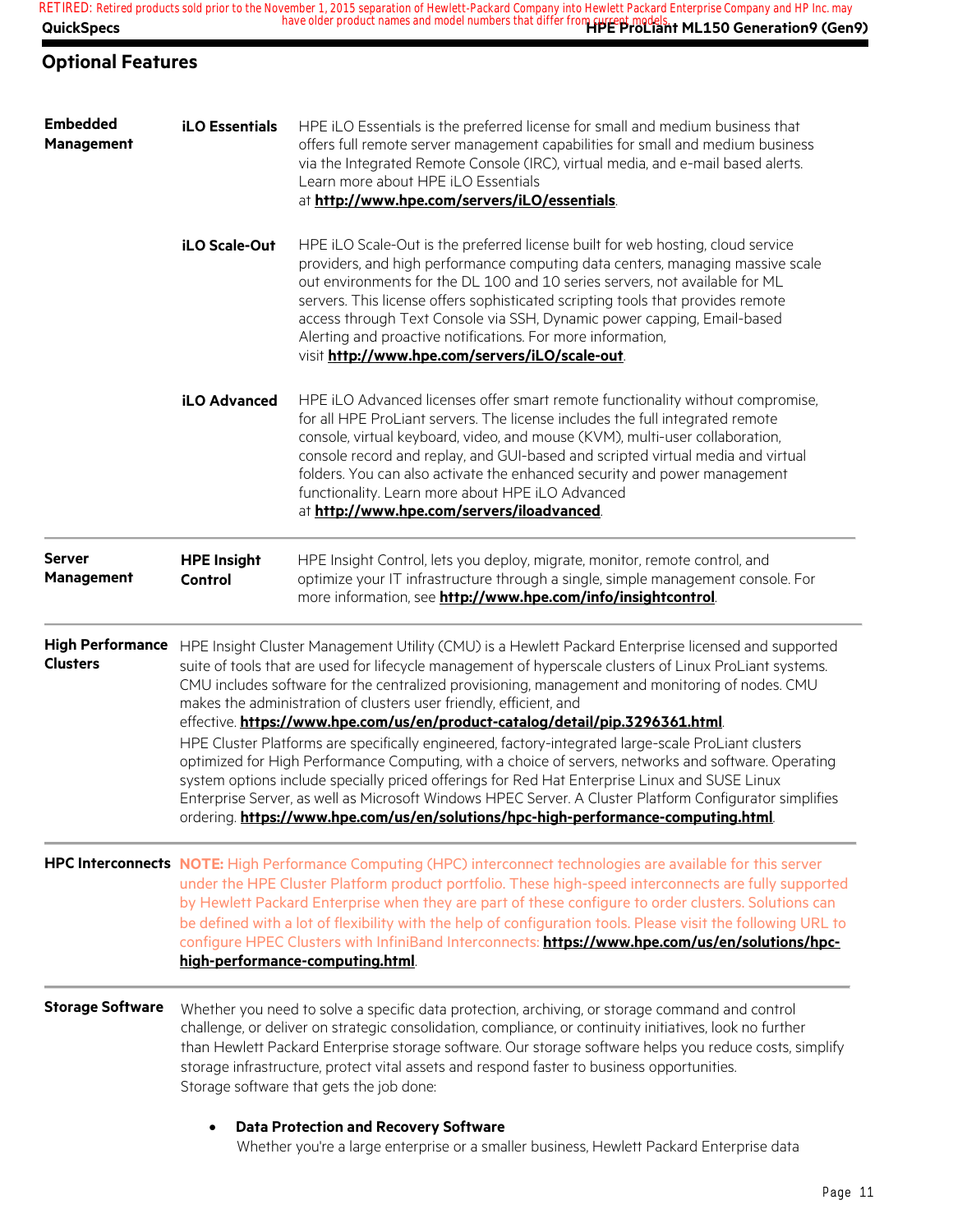migrating infrequently accessed or less valuable data to lower cost storage.

• **Data Archive and Migration Software**

• **Storage Resource Management Software (SRM)**

## **Optional Features**

protection and recovery software will cost-effectively protect you against disaster and ensure business continuity.

Hewlett Packard Enterprise storage software enables you to comply with data retention and retrieval requirements, improve application performance, and reduce costs by efficiently

|                | Hewlett Packard Enterprise storage resource management software reduces operational costs<br>and provides the command and control foundation you need to efficiently manage and visualize<br>your physical and virtual environments.<br><b>Data Replication Software</b><br>$\bullet$<br>Hewlett Packard Enterprise offers array-based and host-based replication software for use in<br>disaster recovery, testing, application development and reporting.<br><b>Storage Device Management Software</b><br>$\bullet$<br>Maximize your investment in Hewlett Packard Enterprise storage and networking with software<br>that enables hardware-specific configuration, performance tuning and connectivity<br>management.<br><b>HPE StoreVirtual VSA</b><br>$\bullet$<br>With HPE StoreVirtual VSA you can use the power of virtualization to create a virtual array<br>within your host server. Manage it as a single pool of shared storage capacity, and scale it to<br>match your evolving needs. HPE ProLiant Gen9 servers include a 3-year limited license for HPE<br>StoreVirtual VSA software with 1TB of capacity at no extra cost. Simply select to install HPE<br>StoreVirtual VSA software during server setup within Intelligent Provisioning. |
|----------------|------------------------------------------------------------------------------------------------------------------------------------------------------------------------------------------------------------------------------------------------------------------------------------------------------------------------------------------------------------------------------------------------------------------------------------------------------------------------------------------------------------------------------------------------------------------------------------------------------------------------------------------------------------------------------------------------------------------------------------------------------------------------------------------------------------------------------------------------------------------------------------------------------------------------------------------------------------------------------------------------------------------------------------------------------------------------------------------------------------------------------------------------------------------------------------------------------------------------------------------------------------|
|                | NOTE: For more information about Storage Software including QuickSpecs, please<br>see: https://www.hpe.com/us/en/product-catalog/storage/storage-software.hits-12.html                                                                                                                                                                                                                                                                                                                                                                                                                                                                                                                                                                                                                                                                                                                                                                                                                                                                                                                                                                                                                                                                                     |
| <b>ClearOS</b> | HPE and ClearCenter will help you lower the cost of building on-premise solutions without sacrificing<br>security and ease of use. HPE ProLiant servers with ClearOS give you a simple, secure, and affordable<br>operating system with an intuitive web based graphical user interface that provides a cloud-like experience<br>on- premise, and an Application Marketplace with over 100 apps and growing. Whether you're starting out<br>or scaling, you decide what applications you need and pay as you grow.                                                                                                                                                                                                                                                                                                                                                                                                                                                                                                                                                                                                                                                                                                                                         |
| (SCE)          | One Config Simple SCE is a guided self-service tool to help sales and non-technical people provide customers with initial<br>configurations in 3 to 5 minutes. You may then send the configuration on for configuration help, or use in<br>your existing ordering processes. If you require "custom" rack configuration or configuration for products<br>not available in SCE, please contact Hewlett Packard Enterprise Customer Business Center or an<br>Authorized Partner for assistance. http://ocs.ext.hpe.com/.                                                                                                                                                                                                                                                                                                                                                                                                                                                                                                                                                                                                                                                                                                                                     |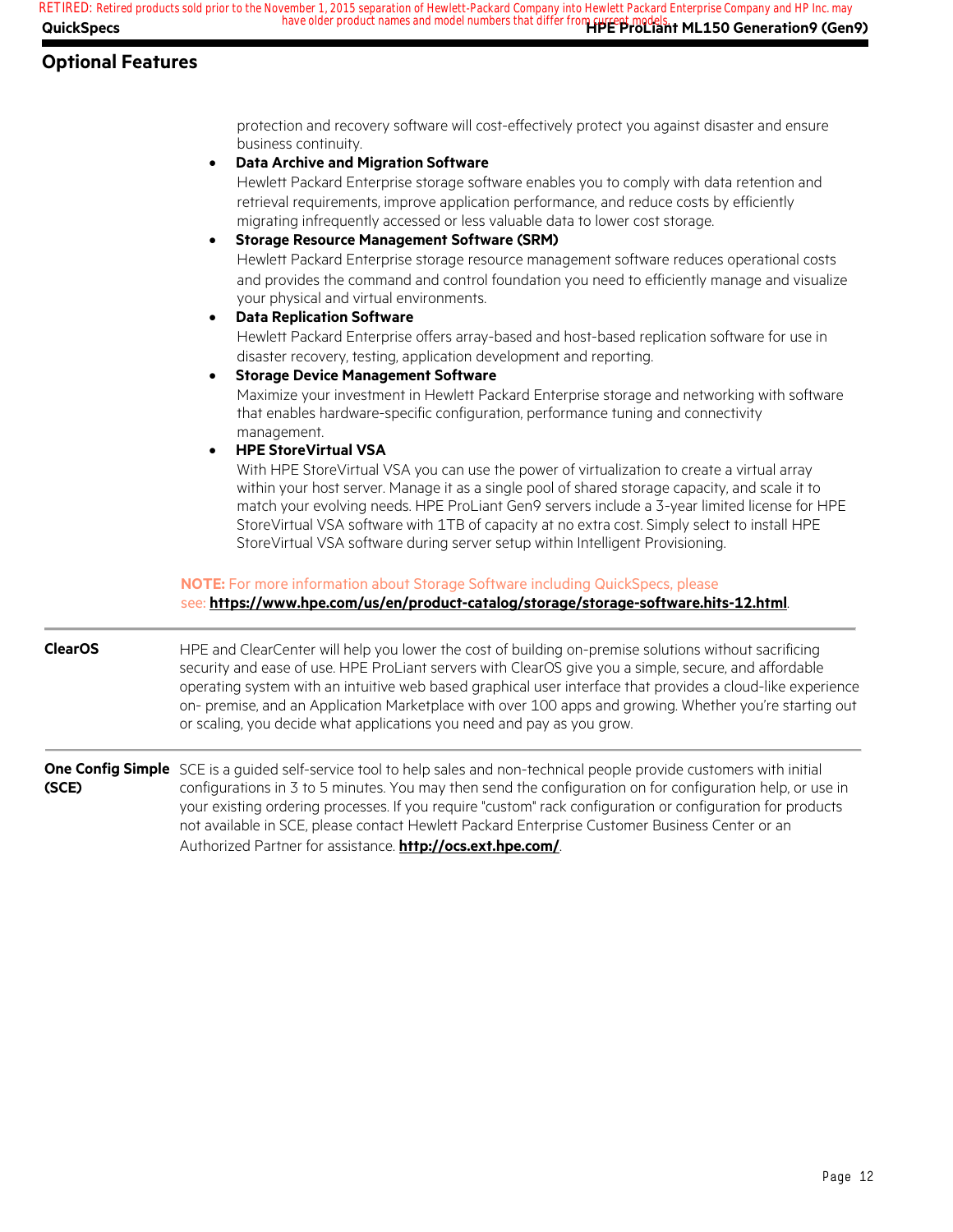| <b>QuickSpecs</b>             | RETIRED: Retired products sold prior to the November 1, 2015 separation of Hewlett-Packard Company into Hewlett Packard Enterprise Company and HP Inc. may<br>Definition 1, 2010 Separation of Termsect Planning Life from Current models.<br>have older product names and model numbers that differ from Current models.                                                                                                                                                                                                                                                                                                                                                                                                                                                                         |
|-------------------------------|---------------------------------------------------------------------------------------------------------------------------------------------------------------------------------------------------------------------------------------------------------------------------------------------------------------------------------------------------------------------------------------------------------------------------------------------------------------------------------------------------------------------------------------------------------------------------------------------------------------------------------------------------------------------------------------------------------------------------------------------------------------------------------------------------|
| <b>Service and Support</b>    |                                                                                                                                                                                                                                                                                                                                                                                                                                                                                                                                                                                                                                                                                                                                                                                                   |
|                               | HPE Support Services HPE Technology Services delivers confidence, reduces risk and helps customers realize agility and<br>stability. Connect to Hewlett Packard Enterprise to help prevent problems and solve issues faster. HPE<br>Support Services enable you to choose the right service level, length of coverage and response time as<br>you purchase your new server, giving you full entitlement to the support for need for your IT and<br>business.                                                                                                                                                                                                                                                                                                                                      |
| <b>Connect your devices</b>   | Unlock all of the benefits of your technology investment by connecting your products to Hewlett<br>Packard Enterprise. Achieve up to 77% <sup>1</sup> reduction in down time, near 100% <sup>2</sup> diagnostic accuracy and a<br>single consolidated view of your environment. By connecting, you will receive 24x7monitoring, pre-<br>failure alerts, automatic call logging, and automatic parts dispatch. HPE Proactive Care Service and HPE<br>Datacenter Care Service customers will also benefit from proactive activities to help prevent issues and<br>increase optimization. All of these benefits are already available to you with your server storage and<br>networking products, securely connected to Hewlett Packard Enterprise support.<br>1- IDC 2 - HP CSC reports 2014 - 2015 |
| Recommended<br><b>Support</b> | <b>Standard: HPE Foundation Care 24x7, three-year Support Service</b><br>HPE Foundation Care 24x7 gives you access to Hewlett Packard Enterprise 24 hours a day, seven days<br>a week for assistance on resolving issues. This service includes need based Hardware onsite response<br>within four hours. In addition, collaborative software support is included in this service that provides<br>troubleshooting assistance on industry leading software running on your HPE server. Simplify your<br>support experience and make Hewlett Packard Enterprise your first call to help resolve hardware or<br>software problems.<br>https://www.hpe.com/h20195/V2/GetDocument.aspx?docname=4AA4-8876ENW&cc=us&lc=en                                                                               |
|                               | Optimized: HPE Proactive Care* with 24x7 coverage, three year Support Service<br>HPE Proactive Care gives customers an enhanced call experience. When your products are connected to<br>Hewlett Packard Enterprise, Proactive Care helps prevent problems and maintains IT stability by<br>utilizing personalized proactive reports with recommendations and advice. This service combines three<br>years proactive reporting and advice with our 24x7 coverage, four hour hardware response time when<br>there is a problem. This service also includes collaborative software support for Independent Software<br>Vendors (ISVs), (Red Hat, VMWare, Microsoft, etc.) running on your HPE servers.<br>https://www.hpe.com/h20195/v2/GetPDF.aspx/4AA3-8855ENW.pdf                                 |
| <b>Parts and Materials</b>    | Hewlett Packard Enterprise will provide Hewlett Packard Enterprise-supported replacement parts and<br>materials necessary to maintain the covered hardware product in operating condition, including parts<br>and materials for available and recommended engineering improvements.                                                                                                                                                                                                                                                                                                                                                                                                                                                                                                               |
|                               | Parts and components that have reached their maximum supported lifetime and/or the maximum usage<br>limitations as set forth in the manufacturer's operating manual, product QuickSpecs, or the technical<br>product data sheet will not be provided, repaired, or replaced as part of these services.                                                                                                                                                                                                                                                                                                                                                                                                                                                                                            |
|                               | The defective media retention service feature option applies only to Disk or eligible SSD/Flash Drives<br>replaced by Hewlett Packard Enterprise due to malfunction.                                                                                                                                                                                                                                                                                                                                                                                                                                                                                                                                                                                                                              |
| <b>Related Services</b>       | <b>HPE Server Hardware Installation</b><br>Provides for the basic hardware installation of Hewlett Packard Enterprise branded servers, storage<br>devices and networking options to assist you in bringing your new hardware into operation in a timely<br>and professional manner.<br>https://www.hpe.com/h20195/V2/GetPDF.aspx/5981-9356EN.pdf                                                                                                                                                                                                                                                                                                                                                                                                                                                  |
|                               | <b>HPE Installation and Startup Service</b><br>Provides for the installation and startup of Hewlett Packard Enterprise technology including<br>BladeSystems, C-Class enclosure, HPE ProLiant c-Class and Integrity server blades, storage blades, SAN<br>switch blades, HPE Virtual Connect modules (Ethernet and Fibre Channel), Ethernet network<br>interconnects, and InfiniBand, as well as the installation of one supported operating system type                                                                                                                                                                                                                                                                                                                                           |

(Windows® or Linux).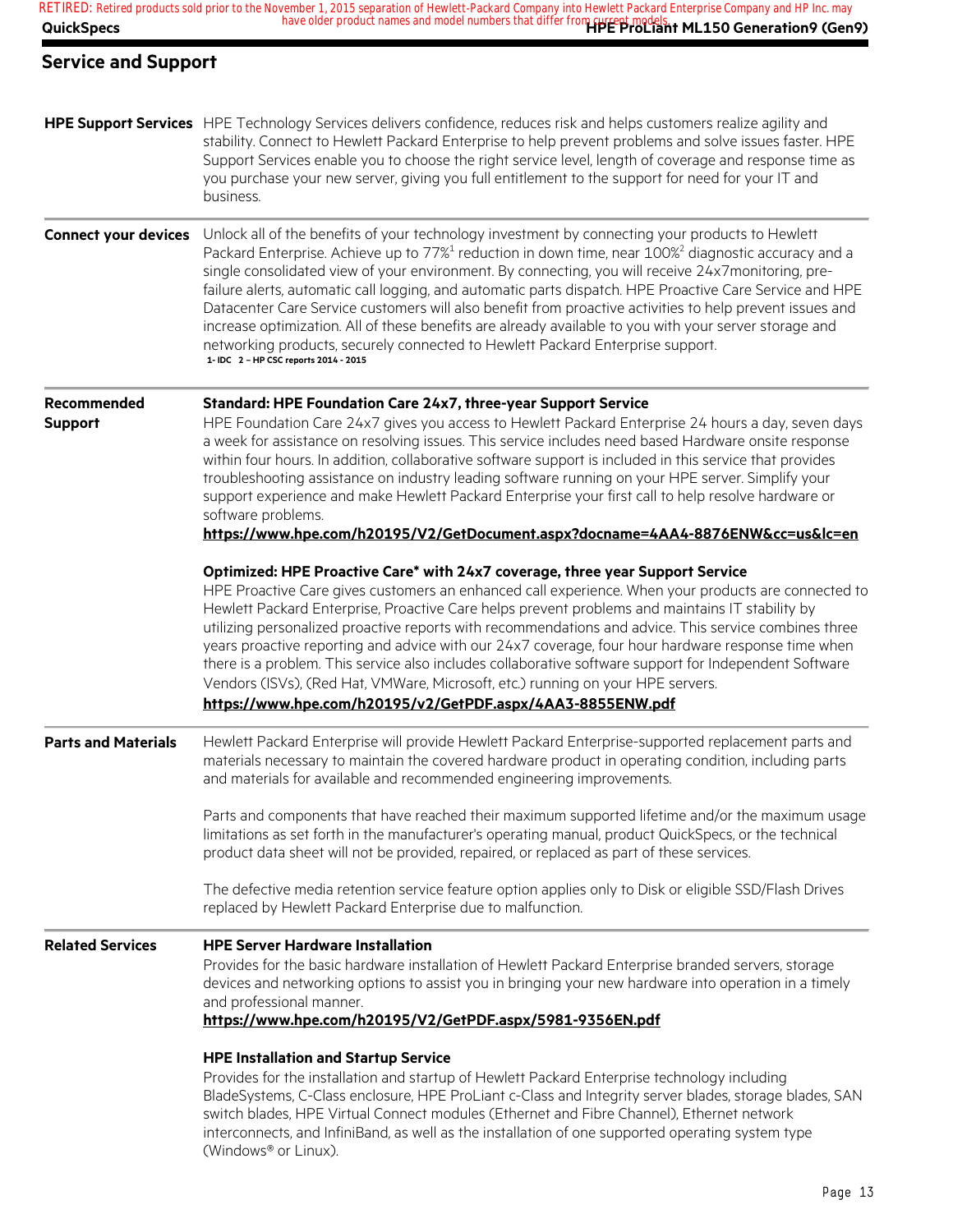**AuickSpecs Here are all of the same of the product names and model numbers that differ from current models.<br>
<b>AuickSpecs HPE ProLiant ML150 Generation9 (Gen9) RETIRED: Retired products sold prior to the November 1, 2015 separation of Hewlett-Packard Company into Hewlett Packard Enterprise Company and HP Inc. may**

### **Service and Support**

#### **HPE Technology Services Support Credits**

Offer flexible services and technical skills to meet your changing IT demands. With a menu of service that is tailored to suit your needs, you get additional resources and specialist skills to help you maintain peak performance of your IT. Offered as annual credits, you can plan your budgets while proactively responding to your dynamic business.

**HPE Education Services** Keep your IT staff trained making sure they have the right skills to deliver on your business outcomes. Book on a class today and learn how to get the most from your technology investment. **http://www.hpe.com/ww/learn**

**HPE Support Center** The HPE Support Center is a personalized online support portal with access to information, tools and experts to support Hewlett Packard Enterprise business products. Submit support cases online, chat with Hewlett Packard Enterprise experts, access support resources or collaborate with peers.

#### Learn more **http://www.hpe.com/support/hpesc**

The Hewlett Packard Enterprise Support Center Mobile App\* allows you to resolve issues yourself or quickly connect to an agent for live support. Now, you can get access to personalized IT support anywhere, anytime.

HPE Insight Remote Support and HPE Support Center are available at no additional cost with a Hewlett Packard Enterprise warranty, HPE Support Service or Hewlett Packard Enterprise contractual support agreement.

\*HPE Support Center Mobile App is subject to local availability.

For more information: **http://www.hpe.com/services**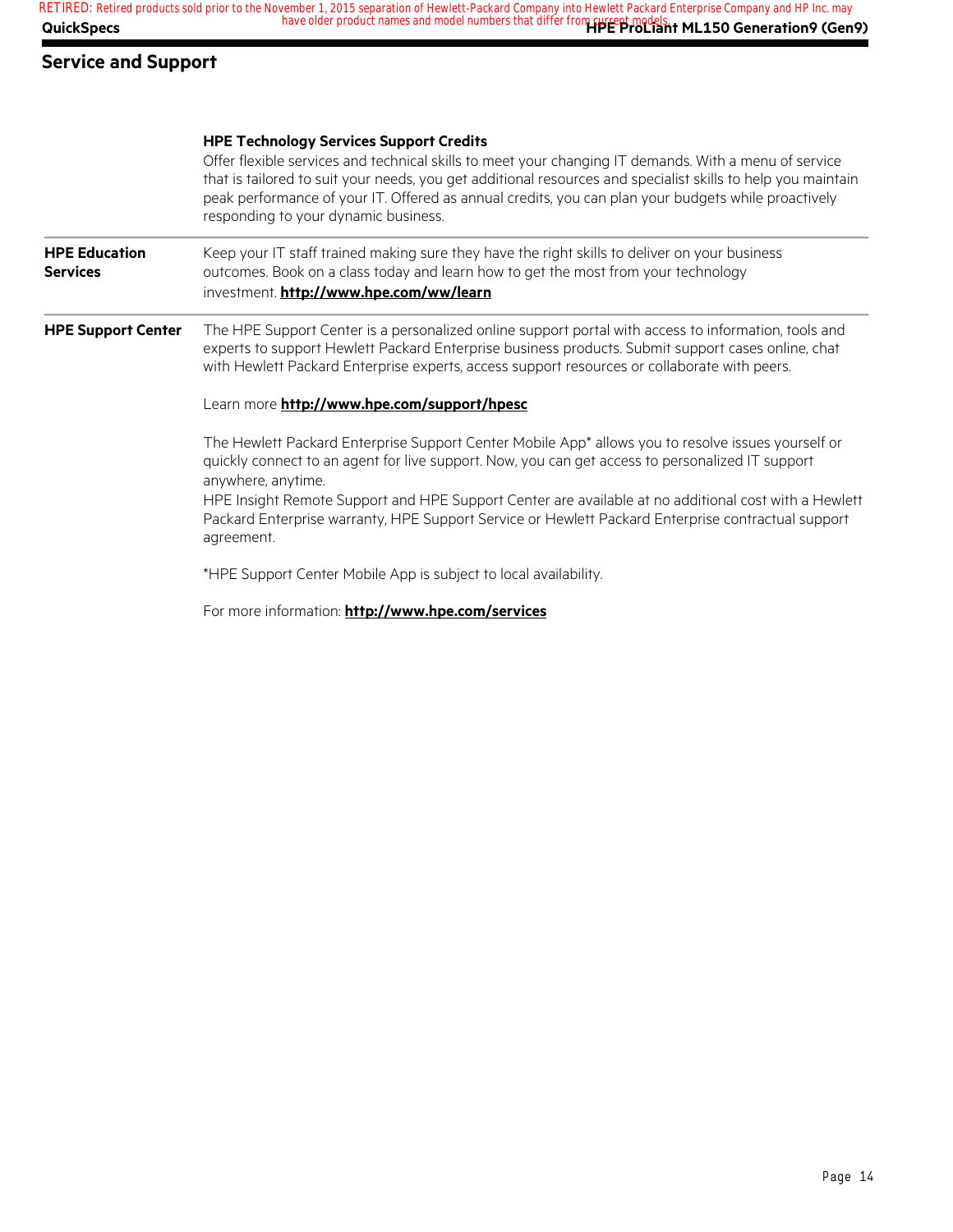**QuickSpecs Here are all of the same of the product names and model numbers that differ from current models. The Seneration9 (Gen9) RETIRED: Retired products sold prior to the November 1, 2015 separation of Hewlett-Packard Company into Hewlett Packard Enterprise Company and HP Inc. may**

## **Pre-configured Models**

For the Standard Features shipped in the "Factory Integrated Models", please see the "Configuration Information - Factory Integrated Models" section.

1. Pre-configured models ship with the configurations below. Options can be selected from the Core or Additional options section of this QuickSpecs.

2. Hewlett Packard Enterprise does not allow factory integration of options into pre-configured models. Any additional options purchased will be shipped separately.

3. If you desire a custom configuration please see "Configuration Information - Factory Integrated Models" section of this QuickSpecs.

4. Not all models are available in all regions. Check with your local country Hewlett Packard Enterprise offices for availability.

**NOTE:** All Pre-configured Models come populated with hard drive blanks installed. The 4LFF configurations includes 2 blanks and 8SFF includes 6 blanks. Additional hard drive blanks can be ordered using either P/N 666986-B21 for the HP LFF HDD Blank Kit or P/N 666987-B21 for the HP SFF HDD Blank Kit. These part numbers for single HDD blanks below are also provided should you require replacement HDD blanks for your server.

**NOTE:** All pre-configured servers ship with a standard 6-foot IEC C-13/C-14 jumper cord (A0K02A). This jumper cord is also included with each standard AC power supply option kit. If a different power cord is required, please check the **https://www.hpe.com/us/en/integrated-systems/rack-power-cooling.html** web page.

**CAUTION:** Hewlett Packard Enterprise recommends that a minimum of two people are required for all Rack Server installations. Please refer to your installation instructions for proper tools and number of people to use for any installation.

|                           | <b>Entry Models</b><br><b>Base Models</b>                                                                                                     |                                                                                      |                                                                                               |                                                                                          |
|---------------------------|-----------------------------------------------------------------------------------------------------------------------------------------------|--------------------------------------------------------------------------------------|-----------------------------------------------------------------------------------------------|------------------------------------------------------------------------------------------|
| [SKU Number]              | 776274-xx1                                                                                                                                    | 834606-xx1                                                                           | 776275-xx1                                                                                    | 834607-xx1                                                                               |
| <b>Model Name</b>         | HP ProLiant ML150<br>Gen9 E5-2603v3 4GB<br>B140i Non-hot Plug<br><b>4LFF SATA Entry</b><br>550W PS Server                                     | HPE ProLiant ML150<br>Gen9 E5-2603v4 8GB-<br>R B140i NHP 4LFF<br>SATA 550W Entry Svr | HP ProLiant ML150<br>Gen9 E5-2609v3 8GB<br>B140i Hot Plug 4LFF<br>SATA Base 550W PS<br>Server | HPE ProLiant ML150<br>Gen9 E5-2609v4 8GB-<br>R B140i Hot Plug 4LFF<br>SATA 550W Base Svr |
| <b>Processor</b>          | Intel <sup>®</sup> Xeon® E5-<br>2603v3                                                                                                        | Intel <sup>®</sup> Xeon® E5-<br>2603v4                                               | Intel <sup>®</sup> Xeon® E5-<br>2609v3                                                        | Intel <sup>®</sup> Xeon® E5-<br>2609v4                                                   |
| Number of Processors      |                                                                                                                                               |                                                                                      | One                                                                                           |                                                                                          |
| <b>Memory</b>             | 4GB (1x4GB<br>Registered DIMMs,<br>2133 MHz)                                                                                                  | 8GB (1x8GB<br>Registered DIMMs,<br>2400 MHz)                                         | 8GB (1x8GB<br>Registered DIMMs,<br>2133 MHz)                                                  | 8GB (1x8GB<br>Registered DIMMs,<br>2400 MHz)                                             |
| Network Controller        | Broadcom 5717 Dual-port 1GbE                                                                                                                  |                                                                                      |                                                                                               |                                                                                          |
| <b>Storage Controller</b> | HPE Dynamic Smart Array B140i                                                                                                                 |                                                                                      |                                                                                               |                                                                                          |
| <b>Hard Drive</b>         | None ship standard                                                                                                                            |                                                                                      |                                                                                               |                                                                                          |
| <b>Internal Storage</b>   |                                                                                                                                               | 4 LFF HDD Bays (Non Hot Plug)                                                        |                                                                                               | 4 LFF HDD Bays                                                                           |
| <b>Optical Drive Bay</b>  | 1; (Optional: DVD-ROM, DVD-RW)                                                                                                                |                                                                                      |                                                                                               |                                                                                          |
| <b>Optical Drive</b>      | Optional Slim Optical Bay (SATA DVD-RW/ROM Optical Drive)                                                                                     |                                                                                      |                                                                                               |                                                                                          |
| <b>PCI-Express Slots</b>  |                                                                                                                                               | 6 PCIe slots                                                                         |                                                                                               |                                                                                          |
| <b>Power Supply</b>       | (1) HPE 550W FIO Power Supply                                                                                                                 |                                                                                      |                                                                                               |                                                                                          |
| <b>Fans</b>               | 2 non hot plug, non-redundant fans                                                                                                            |                                                                                      |                                                                                               |                                                                                          |
| Management                | iLO Management (standard), Intelligent Provisioning (standard), iLO Essentials (optional), iLO<br>Advanced (optional), HPE OneView (standard) |                                                                                      |                                                                                               |                                                                                          |
| <b>Form Factor</b>        | Tower (5U)                                                                                                                                    |                                                                                      |                                                                                               |                                                                                          |
| <b>Warranty</b>           | Server Warranty includes 3-Year Parts, 1-Year Labor, 1-Year Onsite support with next business day<br>response.                                |                                                                                      |                                                                                               |                                                                                          |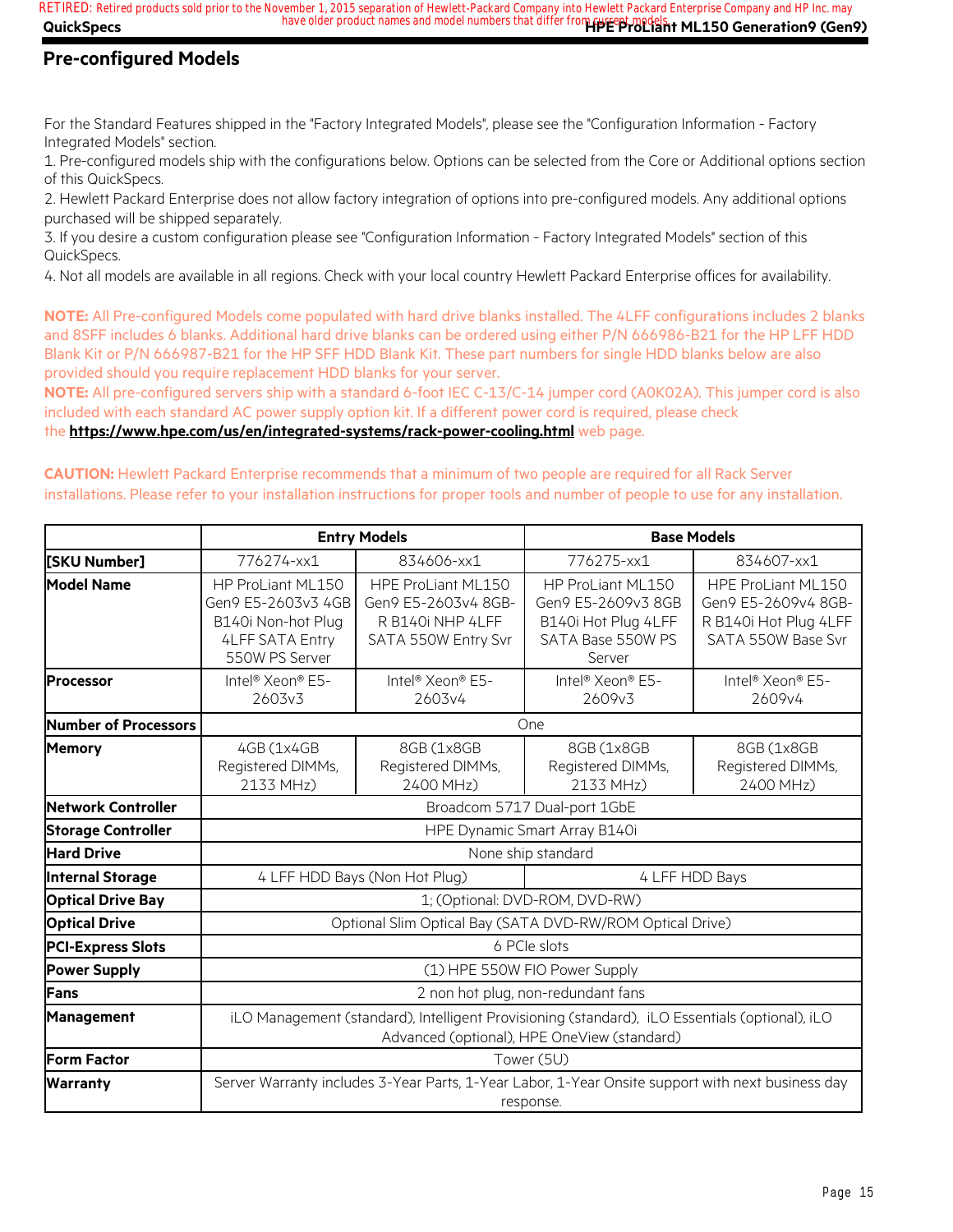## **Pre-configured Models**

|                           | <b>Performance Models</b>                                                                                                                                      |
|---------------------------|----------------------------------------------------------------------------------------------------------------------------------------------------------------|
| [SKU Number]              | 834608-xx1                                                                                                                                                     |
| Model Name                | HPE ProLiant ML150 Gen9 E5-2620v4 16GB-R H240 Hot Plug 8SFF SAS 900W Perf Svr                                                                                  |
| <b>Processor</b>          | Intel® Xeon® E5-2620v4                                                                                                                                         |
| Number of Processors      | One                                                                                                                                                            |
| <b>Memory</b>             | 16GB (1x16GB Registered DIMMs, 2400 MHz)                                                                                                                       |
| Network Controller        | Broadcom 5717 Dual-port 1GbE                                                                                                                                   |
| <b>Storage Controller</b> | HPE H240 Smart Host Bus Adapter<br>NOTE: HPE ML150 Gen9 PCI BAFFLE Kit (779861-B21) is included while order Performance Model<br>with H240 Storage Controller. |
| <b>Hard Drive</b>         | None ship standard                                                                                                                                             |
| <b>Internal Storage</b>   | 8 SFF HDD Bays                                                                                                                                                 |
| <b>Optical Drive Bay</b>  | 1; (Optional: DVD-ROM, DVD-RW)                                                                                                                                 |
| <b>Optical Drive</b>      | Optional Slim Optical Bay (SATA DVD-RW/ROM Optical Drive)                                                                                                      |
| <b>PCI-Express Slots</b>  | 6 PCIe slots                                                                                                                                                   |
| <b>Power Supply</b>       | 900W AC 240VDC Power Supply                                                                                                                                    |
| Fans                      | 2 non hot plug, non-redundant fans                                                                                                                             |
| <b>Management</b>         | iLO Management (standard), Intelligent Provisioning (standard), iLO Essentials (optional), iLO Scale-<br>out (optional only for DL), iLO Advanced (optional)   |
| <b>Form Factor</b>        | Tower (5U)                                                                                                                                                     |
| <b>Warranty</b>           | Server Warranty includes 3-Year Parts, 1-Year Labor, 1-Year Onsite support with next business day<br>response.                                                 |

| <b>Country Code Key</b> | $xx1 = B21$                                                                                                           | Worldwide  |
|-------------------------|-----------------------------------------------------------------------------------------------------------------------|------------|
|                         | $xx1 = 001$                                                                                                           | US         |
|                         | $xx1 = 031$                                                                                                           | UK         |
|                         | $xx1 = 291$                                                                                                           | Japan      |
|                         | $xx1 = 371$                                                                                                           | AP         |
|                         | $xx1 = 421$                                                                                                           | FU         |
|                         | $xx1 = A A1$                                                                                                          | <b>PRC</b> |
|                         | <b>A LOCATION ASSOCIATES A LOCATION AND LOCATION AND LOCATION AND LOCATION AND LOCATION AND LOCATION AND LOCATION</b> |            |

**NOTE:** Not all models are available in all regions. Check with your local country Hewlett Packard Enterprise offices for availability.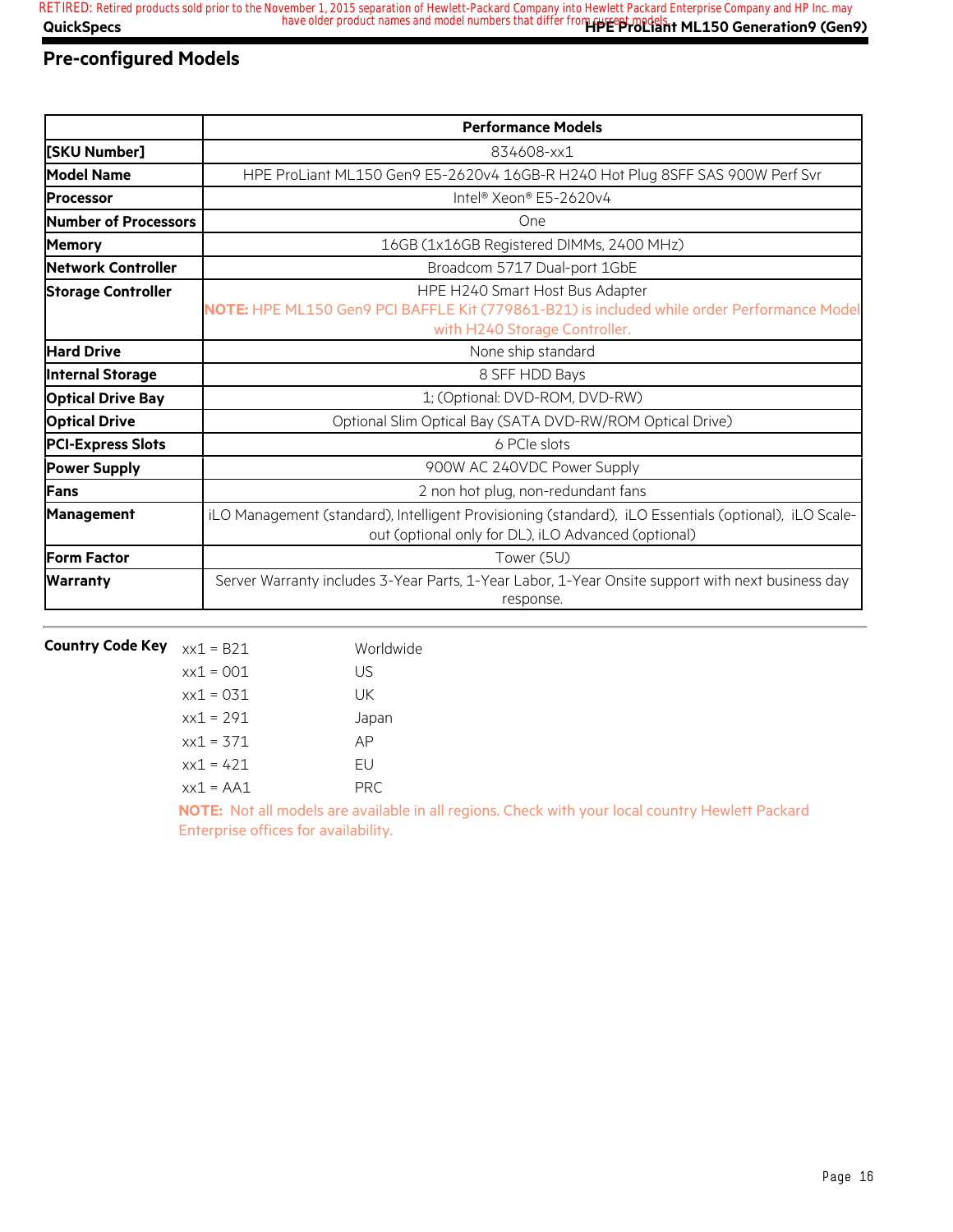**QuickSpecs Here are all of the same of the product names and model numbers that differ from current models. The Seneration9 (Gen9) RETIRED: Retired products sold prior to the November 1, 2015 separation of Hewlett-Packard Company into Hewlett Packard Enterprise Company and HP Inc. may**

## **Configuration Information - Factory Integrated Models**

This section lists some of the steps required to configure a Factory Integrated Model. To ensure only valid configurations are ordered, Hewlett Packard Enterprise recommends the use of an HPE approved configurator. Contact your local sales representative for information on configurable product offerings and requirements.

1. Factory Integrated Models must start with a CTO Server.

2. FIO indicates that this option is only available as a factory installable option.

3. All Factory Integrated Models will be populated with sufficient hard drive blanks based on the number of initial hard drives ordered with the server.

4. Some options may not be integrated at the factory. Contact your local sales representative for additional information.

## **Step 1: Base Configuration (choose one of the following configurable models)**

| [Chassis]                 | HP ProLiant ML150 Gen9 Non-hot<br>Plug 4LFF Configure-to-order<br>Server | HP ProLiant ML150 Gen9 Hot<br>Plug 4LFF Configure-to-order<br>Server | HP ProLiant ML150 Gen9<br>Hot Plug 8SFF Configure-to-<br>order Server |
|---------------------------|--------------------------------------------------------------------------|----------------------------------------------------------------------|-----------------------------------------------------------------------|
| <b>SKU Number</b>         | 767062-B21                                                               | 767063-B21                                                           | 767064-B21                                                            |
| <b>IProcessor</b>         | 2 (optional) x HPE Smart Socket Guide                                    |                                                                      |                                                                       |
| <b>DIMM Slots</b>         | 16 DIMM slots for RDIMM, LRDIMM DDR4 Memory                              |                                                                      |                                                                       |
| <b>Storage Controller</b> | HPE Dynamic Smart Array B140i                                            |                                                                      |                                                                       |
| <b>PCIe</b>               | 6 Standard (4FH/HL, 2FH/FL)                                              |                                                                      |                                                                       |
| <b>Drive Cage</b>         | 4LFF Non Hot Plug<br>4LFF Hot Plug<br>8SFF Hot Plug                      |                                                                      |                                                                       |
| <b>Network Controller</b> | Broadcom 5717 Dual-port 1GbE                                             |                                                                      |                                                                       |
| Fans                      | 2 non hot plug, non-redundant fans                                       |                                                                      |                                                                       |
| <b>Management</b>         | iLO Management (standard), Intelligent Provisioning (standard)           |                                                                      |                                                                       |
| <b>USB</b>                | 2 front, 2 internal, 4 rear                                              |                                                                      |                                                                       |

## **Step 2: Choose Required Options (only one of the following from each list unless otherwise noted)**

Select one or two processors from Core options-Processor section below,

- If one processor is desired, select one xxxxxx-L21
- If two processors are desired, select one xxxxxx-L21 and one xxxxxx-B21.
- Up to 2 processors supported. Mixing different processor models is not supported.
- DDR4 speed is the maximum memory speed of the processor. Actual memory speed may depend on the quantity and type of DIMMs installed.

For the Intel® C600 Chipset E5-2600 Series, the letter preceding the model number indicates the Product Line (E3, E5, E7); 2600x v#, 2 = number of CPUs in a Node, 6 is socket/segment designation, 00 = Processor SKU, x = L for low power SKUs and  $v#$  (not yet designated) = version number.

Select one or more memory from Core options-Memory section below,

- LRDIMM, RDIMM are all distinct memory technologies and cannot be mixed within a server. The majority of ProLiant Gen9 servers support LRDIMM and RDIMM.
- HPE memory from previous generation servers are not qualified or warranted with this HPE ProLiant Server. HPE SmartMemory is required to realize the memory performance improvements and enhanced functionality listed in this document for Gen9.
- If only one processor is installed, only half of the total DIMM slots are available. When populating with two processors all DIMM slots are available.
- Kits described as LP include Low Power DIMMs. For more information on ProLiant Energy Efficient Features,

see: **https://www.hpe.com/us/en/about/environment/eco-labels.html**.

• Depending on the memory configuration and processor model, the memory speed may run at 2133MHz, 1866MHz, 1600MHz or 1333MHz.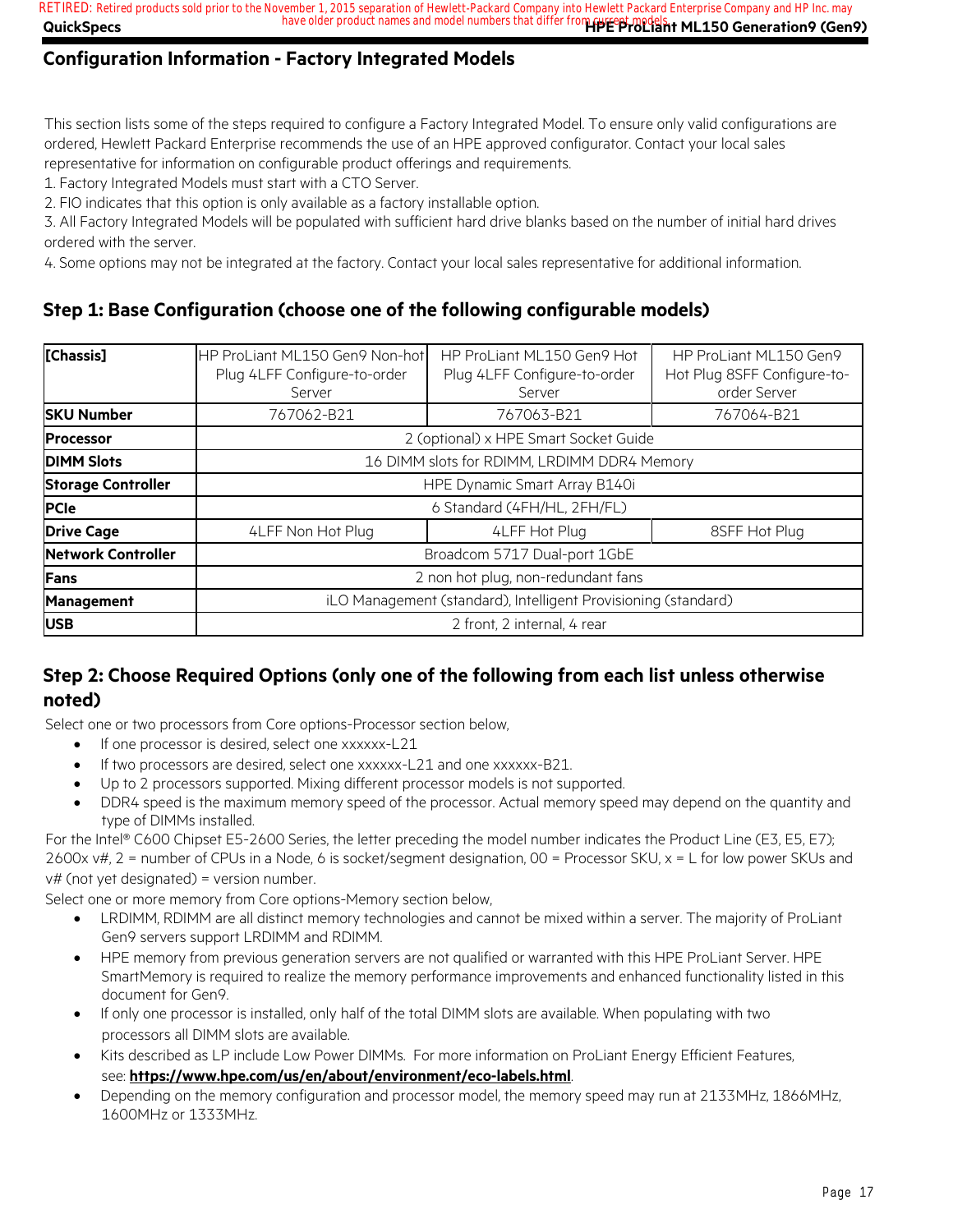### **QuickSpecs Here are all of the same of the product names and model numbers that differ from current models. The Seneration9 (Gen9) RETIRED: Retired products sold prior to the November 1, 2015 separation of Hewlett-Packard Company into Hewlett Packard Enterprise Company and HP Inc. may**

## **Configuration Information - Factory Integrated Models**

Select one or more power supplies from Core Options-Power Supplies section below:

- Prior to selecting a power supply option, it is highly recommended that you review your server configuration in the HPE Power Advisor tool to determine the right size power supply for your server configuration. The HPE Power Advisor is located at: **http://www.hpe.com/info/hppoweradvisor**.
- Mixing of power supplies in the same server is not supported. All power supplies must be of the same input voltage, output rating, and efficiency rating. If non-matching power supplies are installed, you may receive an error message and/or experience operational issues with your server.

## **Step 3: Choose Additional Factory Integratable Options**

Select a standup NIC adapter from Core options-Networking section below,

- Please see the QuickSpecs for Technical Specifications and additional
	- information: **https://www.hpe.com/us/en/product-catalog/servers/server-adapters.hits-12.html**.
	- These options are upgradeable and can be changed from the original configuration after the server is shipped.
	- For 10Gb adapters, a minimum of two Gigabytes (2 GB) of server memory is required per each adapter.

Select one or more drives from Core options-HPE Drives section below:

- The components of a storage subsystem (e.g. the drive, the HBA/controller, firmware, and the server backplane) should operate at the same data transfer rate or the system bandwidth will be negotiated down to an acceptable level for all components.
- Hard drives have either a one year or three year warranty; refer to the specific hard drive QuickSpecs for details.
- The HPE ProLiant Gen9 Smart Storage solutions are equipped with re-designed Small Form Factor (SFF 2.5 in) and Large Form Factor (LFF 3.5 in) hot plug carriers for HPE Qualified Hard Drives and Solid State Drives. These new carriers provide status and activity indicators as well as caution indicators for "Do Not Remove".

Select one or more graphics adapter from Additional options section below.

- Please see the HPE Power Advisor for estimated power consumption of your individual system configuration prior to installing GPUs. The HPE Power Advisor is located at: **http://www.hpe.com/info/hppoweradvisor**.
- This section may contain FIO options, please see HPE Computation & Graphics Accelerators section below.

Select one or more Unique options from Core options section below.

- This section may contain FIO options, please see the Unique options section below.
- FIO indicates that this option is only available as a factory installable option.

Select one or more Fan Kits from Core options section below.

- This section may contain FIO options, please see HPE Cooling Options section below.
- FIO indicates that this option is only available as a factory installable option.

Select one or more Storage options from Additional options section below.

- The embedded B140i controller will operate in UEFI only mode. For legacy support an additional controller will be needed, and for CTO orders please also select the Legacy mode settings part, 758959-B22
- This section may contain FIO options, please see HPE Storage Controllers section below.
- FIO indicates that this option is only available as a factory installable option.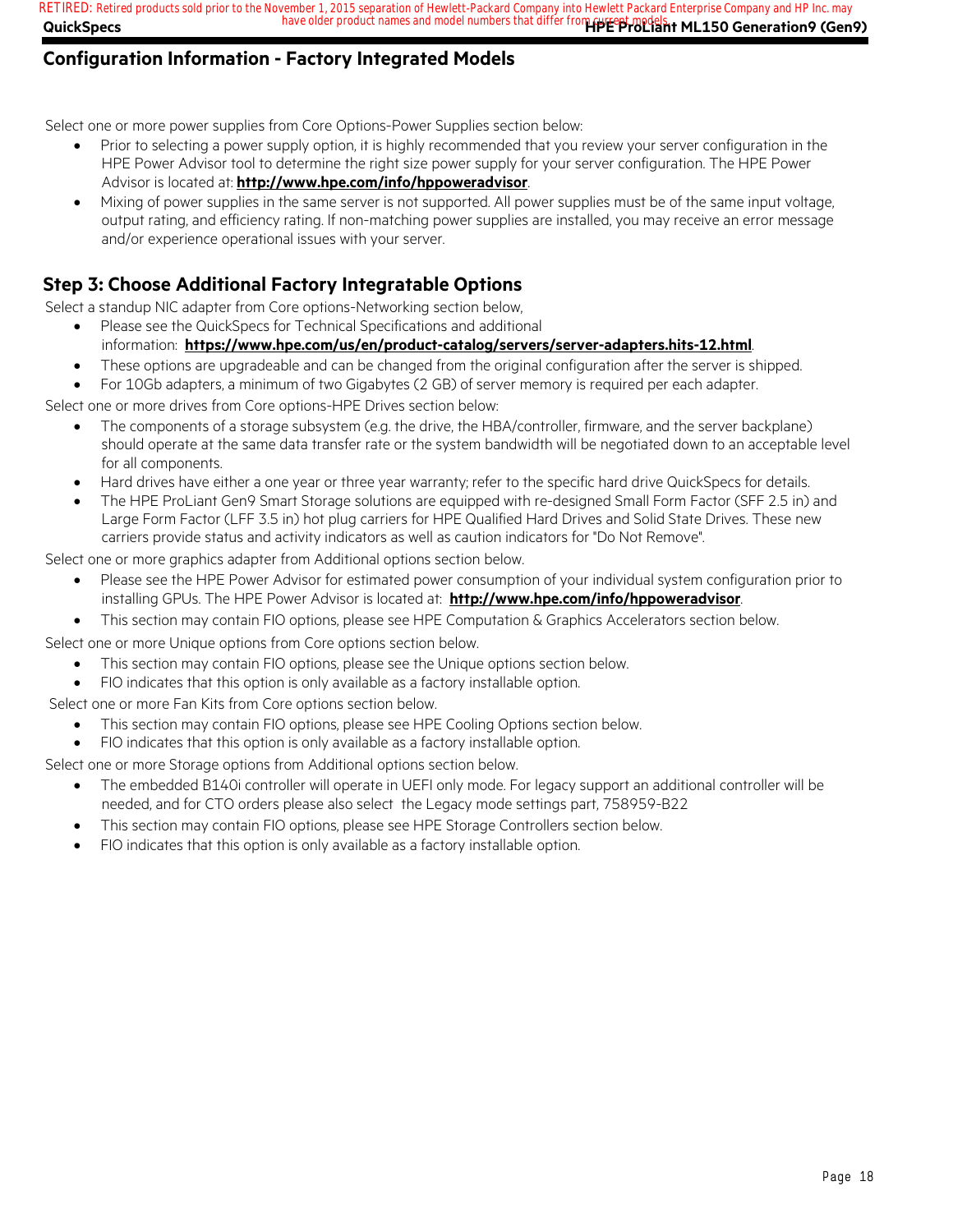**NOTE:** Some options may not be integrated at the factory. To ensure only valid configurations are ordered, Hewlett Packard Enterprise recommends the use of an HPE approved configurator. Contact your local sales representative for additional information.

| <b>HPE Unique</b><br><b>Options</b> | HP ML150 Gen9 4LFF Hot Plug Drive Cage<br><b>NOTE:</b> Adding 4LFF Hard Drive Cage allow up to 8FF Drive Bays.                                                                                                                                                                                                                                                                                                                                                                                                      | 725872-B21               |
|-------------------------------------|---------------------------------------------------------------------------------------------------------------------------------------------------------------------------------------------------------------------------------------------------------------------------------------------------------------------------------------------------------------------------------------------------------------------------------------------------------------------------------------------------------------------|--------------------------|
|                                     | HP ML150 Gen9 8SFF Hot Plug Drive Cage<br><b>NOTE:</b> Adding 8SFF Hard Drive backplane allow up to 16SFF Drive Bays.                                                                                                                                                                                                                                                                                                                                                                                               | 725874-B21               |
|                                     | HP ML150 Gen9 4LFF Non-hot Plug Drive Cage<br><b>NOTE:</b> Adding 4LFF Hard Drive Cage allow for up to 8LFF Drive Bays.                                                                                                                                                                                                                                                                                                                                                                                             | 779859-B21               |
|                                     | HP ML150 Gen9 PCI Baffle Kit<br><b>NOTE:</b> Must select when a PCIe card is installed with any Networking,<br>Controllers (SAS, SCSI and Fiber Channel), and Graphic options.<br>NOTE: HPE ML150 Gen9 PCI BAFFLE Kit (779861-B21) is included while<br>order Performance Model with H240 Storage Controller.                                                                                                                                                                                                       | 779861-B21               |
|                                     | HP ML150 Gen9 Slim ODD Enablement Kit<br><b>NOTE:</b> Must select with the ODD option.                                                                                                                                                                                                                                                                                                                                                                                                                              | 784603-B21               |
|                                     | HP ML150 Gen9 Smart Storage Battery Holder Kit<br>NOTE: Must select when install Smart Store Battery P/N: 727258-B21.<br>NOTE: Must select when install P440/840 FIO controller P/N: 761872-<br>B21/761874-B21.<br>NOTE: Must select when support upgrade battery.                                                                                                                                                                                                                                                  | 786710-B21               |
|                                     | HP ML150 Gen9 9/10LFF Drive Enablement Kit<br>NOTE: When populate 10 LFF, not able to install any Tape Drive or Optical<br>Drive. Possible Configurations: 1) 8LFF +1 ODD + 1 Tape Drive (Full/Half), or 2)<br>9LFF + 1 ODD, or 3) 9LFF + 1 Tape Drive (Full/Half).<br><b>NOTE: 10LFF is limited to B140i controller.</b><br>NOTE: Must select both 4LFF NHPE drive cage and 10LFF enablement kit if<br>plan to expand to 10LFF.<br><b>NOTE:</b> Only support NHPE SATA HDD.<br>NOTE: Must select B140i controller. | 788567-B21               |
|                                     | HP ML150 Gen9 Dedicated iLO Management Port Kit<br>HP ML150 Gen9 Mini SAS H240 Cable Kit<br><b>NOTE:</b> Must be selected for H240 controller.<br>1 cable kit is required for Hot Plug 4LFF.<br>2 cable kits are required for below:<br>- Hot Plug 4+4 LFF (with additional drive cage)<br>$-8$ SFF                                                                                                                                                                                                                 | 780310-B21<br>784606-B21 |
|                                     | HP ML150 Gen9 Mini SAS P440/P840 Cable Kit<br>NOTE: Must be selected for P440/P840 controller.<br>1 cable kit is required for P440x1.<br>2 cable kits are required for P840x1.                                                                                                                                                                                                                                                                                                                                      | 784608-B21               |
|                                     | HP Tower to Rack Conversion Tray Universal Kit<br>HP AHCI-Enable FIO Setting<br>NOTE: This needs to be selected when Advanced Host Controller Interface<br>mode is required on B140i controller.                                                                                                                                                                                                                                                                                                                    | 417705-B21<br>801845-B21 |
|                                     | HP ML150 Gen9 GPU Enablement Kit                                                                                                                                                                                                                                                                                                                                                                                                                                                                                    | 779863-B21               |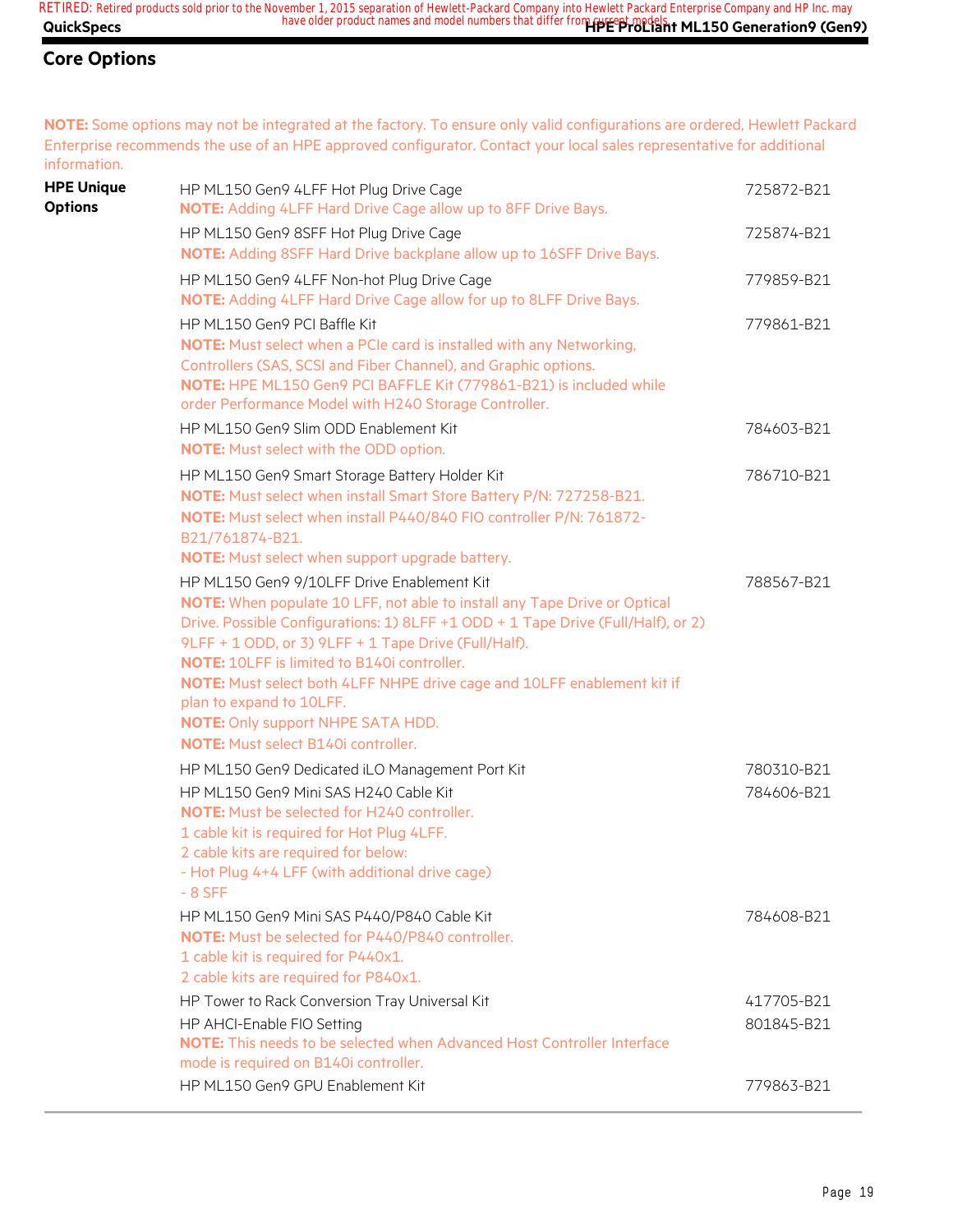| <b>HPE Processors</b> | E5-2600v4 series Processors                                                           |            |
|-----------------------|---------------------------------------------------------------------------------------|------------|
|                       | HPE ML150 Gen9 Intel® Xeon® E5-2620v4 (2.1GHz/8-core/20MB/85W)<br>Processor Kit       | 828355-B21 |
|                       | HPE ML150 Gen9 Intel® Xeon® E5-2620v4 (2.1GHz/8-core/20MB/85W) FIO<br>Processor Kit   | 828355-L21 |
|                       | HPE ML150 Gen9 Intel® Xeon® E5-2609v4 (1.7GHz/8-core/20MB/85W)<br>Processor Kit       | 828356-B21 |
|                       | HPE ML150 Gen9 Intel® Xeon® E5-2609v4 (1.7GHz/8-core/20MB/85W) FIO<br>Processor Kit   | 828356-L21 |
|                       | HPE ML150 Gen9 Intel® Xeon® E5-2603v4 (1.7GHz/6-core/15MB/85W)<br>Processor Kit       | 828357-B21 |
|                       | HPE ML150 Gen9 Intel® Xeon® E5-2603v4 (1.7GHz/6-core/15MB/85W) FIO<br>Processor Kit   | 828357-L21 |
|                       | HPE ML150 Gen9 Intel® Xeon® E5-2650Lv4 (1.7GHz/14-core/35MB/65W)<br>Processor Kit     | 828358-B21 |
|                       | HPE ML150 Gen9 Intel® Xeon® E5-2650Lv4 (1.7GHz/14-core/35MB/65W) FIO<br>Processor Kit | 828358-L21 |
|                       | HPE ML150 Gen9 Intel® Xeon® E5-2630Lv4 (1.8GHz/10-core/25MB/55W)<br>Processor Kit     | 828361-B21 |
|                       | HPE ML150 Gen9 Intel® Xeon® E5-2630Lv4 (1.8GHz/10-core/25MB/55W) FIO<br>Processor Kit | 828361-L21 |
|                       | HPE ML150 Gen9 Intel® Xeon® E5-2640v4 (2.4GHz/10-core/25MB/90W)<br>Processor Kit      | 828353-B21 |
|                       | HPE ML150 Gen9 Intel® Xeon® E5-2640v4 (2.4GHz/10-core/25MB/90W) FIO<br>Processor Kit  | 828353-L21 |
|                       | HPE ML150 Gen9 Intel® Xeon® E5-2660v4 (2.0GHz/14-core/35MB/105W)<br>Processor Kit     | 828359-B21 |
|                       | HPE ML150 Gen9 Intel® Xeon® E5-2660v4 (2.0GHz/14-core/35MB/105W) FIO<br>Processor Kit | 828359-L21 |
|                       | HPE ML150 Gen9 Intel® Xeon® E5-2650v4 (2.2GHz/12-core/30MB/105W)<br>Processor Kit     | 828360-B21 |
|                       | HPE ML150 Gen9 Intel® Xeon® E5-2650v4 (2.2GHz/12-core/30MB/105W) FIO<br>Processor Kit | 828360-L21 |
|                       | HPE ML150 Gen9 Intel® Xeon® E5-2630v4 (2.2GHz/10-core/25MB/85W)<br>Processor Kit      | 828354-B21 |
|                       | HPE ML150 Gen9 Intel® Xeon® E5-2630v4 (2.2GHz/10-core/25MB/85W) FIO<br>Processor Kit  | 828354-L21 |
|                       | HPE ML150 Gen9 Intel® Xeon® E5-2680v4 (2.4GHz/14-core/35MB/120W)<br>Processor Kit     | 860714-B21 |
|                       | HPE ML150 Gen9 Intel® Xeon® E5-2680v4 (2.4GHz/14-core/35MB/120W) FIO<br>Processor Kit | 860714-L21 |
|                       | HPE ML150 Gen9 Intel® Xeon® E5-2683v4 (2.1GHz/16-core/40MB/120W)<br>Processor Kit     | 860715-B21 |
|                       | HPE ML150 Gen9 Intel® Xeon® E5-2683v4 (2.1GHz/16-core/40MB/120W) FIO<br>Processor Kit | 860715-L21 |
|                       | HPE ML150 Gen9 Intel® Xeon® E5-2695v4 (2.1GHz/18-core/45MB/120W)<br>Processor Kit     | 860716-B21 |
|                       | HPE ML150 Gen9 Intel® Xeon® E5-2695v4 (2.1GHz/18-core/45MB/120W) FIO<br>Processor Kit | 860716-L21 |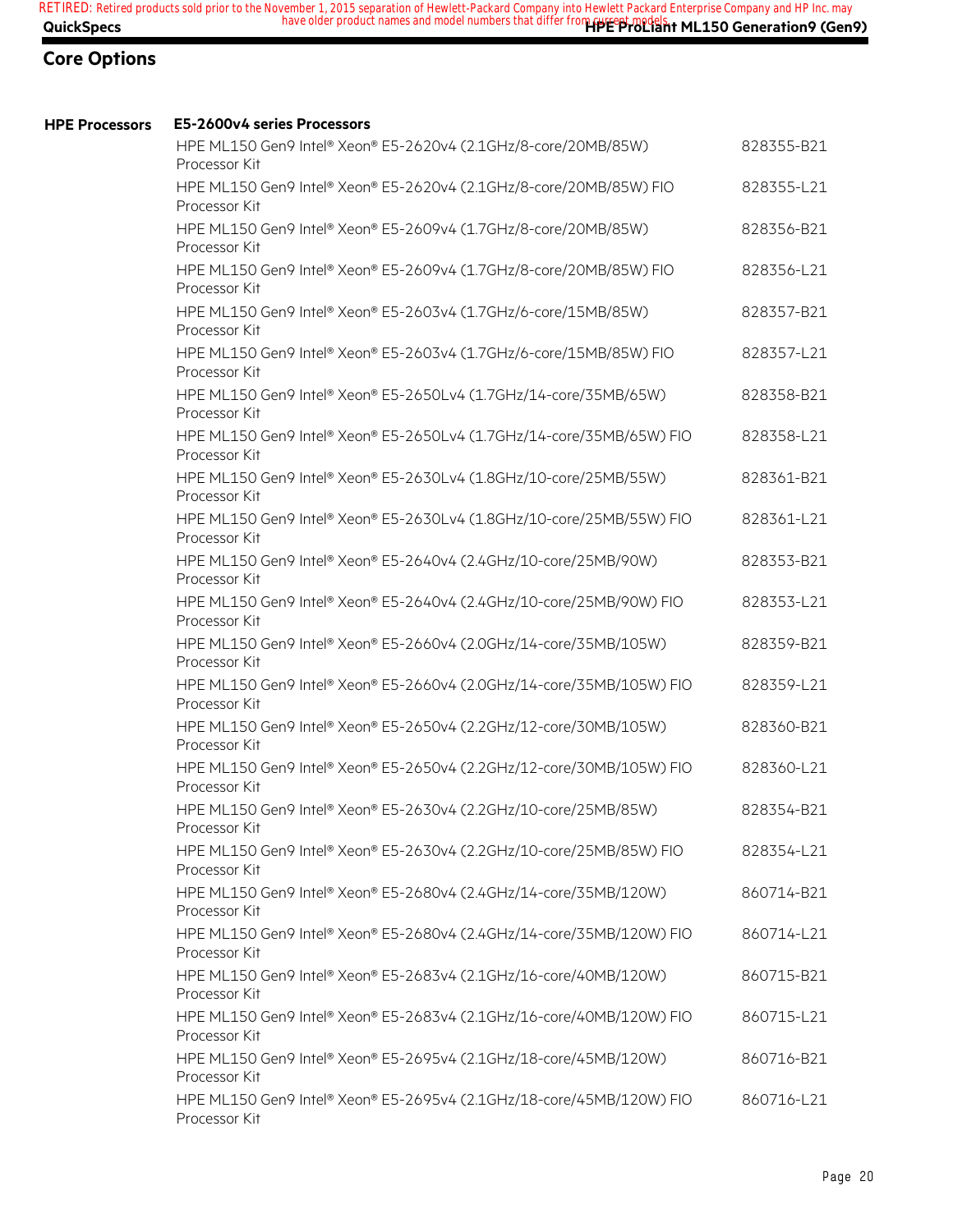#### **E5-2600v3 series Processors**

| HP ML150 Gen9 Intel® Xeon® E5-2609v3 (1.9GHz/6-core/15MB/85W)<br>Processor Kit                                                    | 726660-B21 |
|-----------------------------------------------------------------------------------------------------------------------------------|------------|
| HP ML150 Gen9 Intel® Xeon® E5-2609v3 (1.9GHz/6-core/15MB/85W) FIO<br>Processor Kit                                                | 726660-L21 |
| HP ML150 Gen9 Intel® Xeon® E5-2603v3 (1.6GHz/6-core/15MB/85W)<br>Processor Kit                                                    | 726663-B21 |
| HP ML150 Gen9 Intel® Xeon® E5-2603v3 (1.6GHz/6-core/15MB/85W) FIO<br>Processor Kit                                                | 726663-L21 |
| HP ML150 Gen9 Intel® Xeon® E5-2640v3 (2.6GHz/8-core/20MB/90W)<br>Processor Kit                                                    | 726650-B21 |
| HP ML150 Gen9 Intel® Xeon® E5-2640v3 (2.6GHz/8-core/20MB/90W) FIO<br>Processor Kit                                                | 726650-L21 |
| HP ML150 Gen9 Intel® Xeon® E5-2630v3 (2.4GHz/8-core/20MB/85W)<br>Processor Kit                                                    | 726653-B21 |
| HP ML150 Gen9 Intel® Xeon® E5-2630v3 (2.4GHz/8-core/20MB/85W) FIO<br>Processor Kit                                                | 726653-L21 |
| HP ML150 Gen9 Intel® Xeon® E5-2620v3 (2.4GHz/6-core/15MB/85W)<br>Processor Kit                                                    | 726657-B21 |
| HP ML150 Gen9 Intel® Xeon® E5-2620v3 (2.4GHz/6-core/15MB/85W) FIO<br>Processor Kit                                                | 726657-L21 |
| HP ML150 Gen9 Intel® Xeon® E5-2650Lv3 (1.8GHz/12-core/30MB/65W) FIO<br>Processor Kit                                              | 726667-L21 |
| HP ML150 Gen9 Intel® Xeon® E5-2660v3 (2.6GHz/10-core/25MB/105W)<br>Processor Kit                                                  | 726644-B21 |
| HP ML150 Gen9 Intel® Xeon® E5-2660v3 (2.6GHz/10-core/25MB/105W) FIO<br>Processor Kit                                              | 726644-L21 |
| HP ML150 Gen9 Intel® Xeon® E5-2650v3 (2.3GHz/10-core/25MB/105W)<br>Processor Kit                                                  | 726647-B21 |
| HP ML150 Gen9 Intel® Xeon® E5-2650v3 (2.3GHz/10-core/25MB/105W) FIO<br>Processor Kit                                              | 726647-L21 |
| HP ML150 Gen9 Intel® Xeon® E5-2630Lv3 (1.8GHz/8-core/20MB/55W)<br>Processor Kit                                                   | 726670-B21 |
| HP ML150 Gen9 Intel® Xeon® E5-2630Lv3 (1.8GHz/8-core/20MB/55W) FIO<br>Processor Kit                                               | 726670-L21 |
| NOTE: Recommend to select 900W for 2P configurations or check power advisor for power consumption<br>for the customer usage case. |            |

#### **HPE Memory Registered DIMMs (RDIMMs)**

| HP 4GB (1x4GB) Single Rank x8 DDR4-2133 CAS-15-15-15 Registered Memory<br>Kit                                                    | 726717-B21 |
|----------------------------------------------------------------------------------------------------------------------------------|------------|
| HP 4GB (1x4GB) Single Rank x8 DDR4-2133 CAS-15-15-15 Registered<br>Standard Memory Kit<br><b>NOTE:</b> Available WW except EMEA. | 803026-B21 |
| HP 8GB (1x8GB) Single Rank x4 DDR4-2133 CAS-15-15-15 Registered Memory<br>Kit                                                    | 726718-B21 |
| HP 8GB (1x8GB) Dual Rank x8 DDR4-2133 CAS-15-15-15 Registered Memory<br>Kit                                                      | 759934-B21 |
| HP 8GB (1x8GB) Single Rank x4 DDR4-2133 CAS-15-15-15 Registered<br>Standard Memory Kit                                           | 803028-B21 |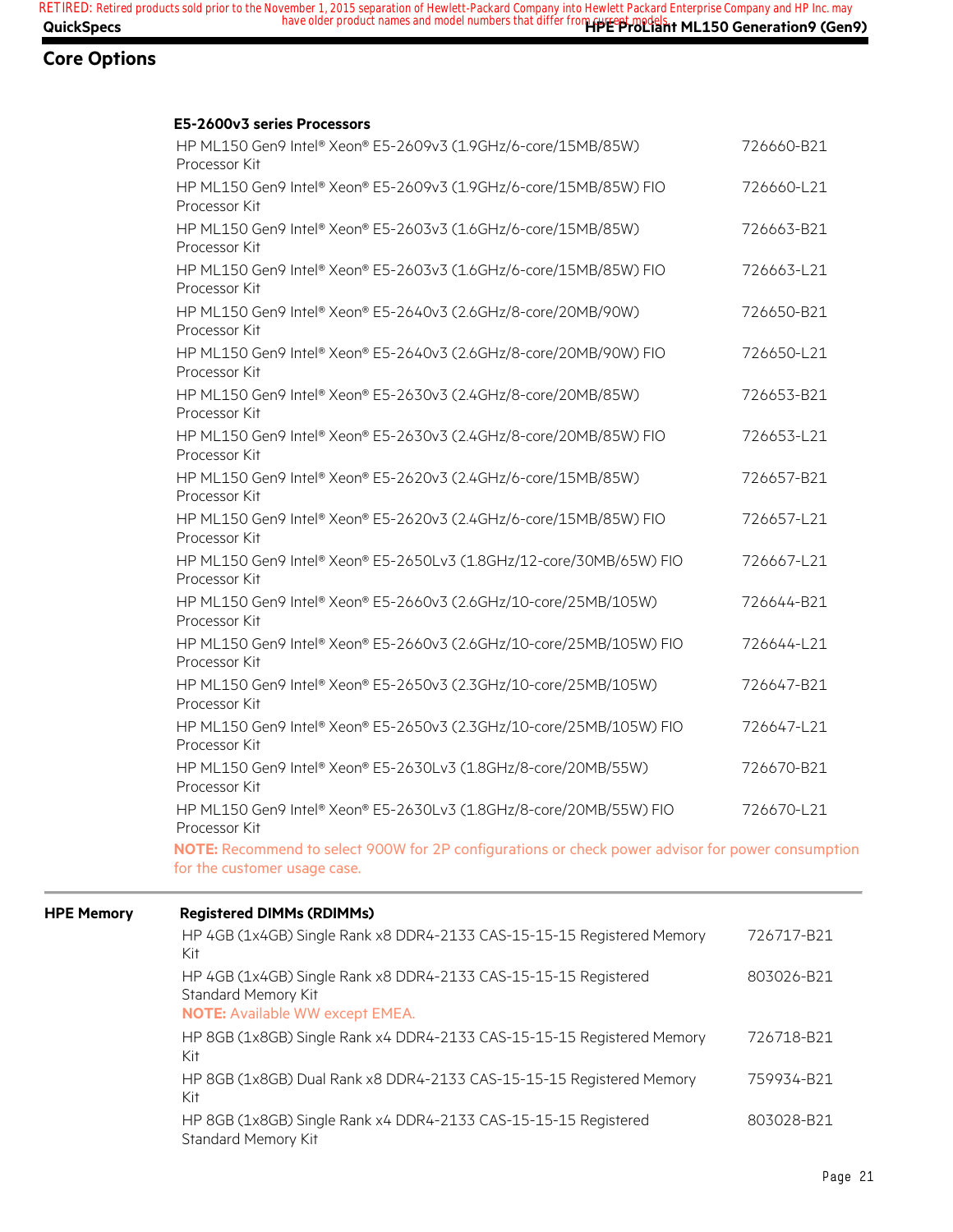|                   | <b>NOTE: Available WW except EMEA.</b>                                                                                                                                                                            |            |
|-------------------|-------------------------------------------------------------------------------------------------------------------------------------------------------------------------------------------------------------------|------------|
|                   | HP 16GB (1x16GB) Dual Rank x4 DDR4-2133 CAS-15-15-15 Registered<br>Memory Kit                                                                                                                                     | 726719-B21 |
|                   | HP 32GB (1x32GB) Dual Rank x4 DDR4-2133 CAS-15-15-15 Registered<br>Memory Kit                                                                                                                                     | 728629-B21 |
|                   | HP 8GB (1x8GB) Single Rank x8 DDR4-2400 CAS-17-17-17 Registered Memory<br>Kit                                                                                                                                     | 805347-B21 |
|                   | HP 16GB (1x16GB) Single Rank x4 DDR4-2400 CAS-17-17-17 Registered<br>Memory Kit                                                                                                                                   | 805349-B21 |
|                   | HP 32GB (1x32GB) Dual Rank x4 DDR4-2400 CAS-17-17-17 Registered<br>Memory Kit                                                                                                                                     | 805351-B21 |
|                   | HPE 16GB (1x16GB) Dual Rank x4 DDR4-2400 CAS-17-17-17 Registered<br>Memory Kit                                                                                                                                    | 836220-B21 |
|                   | HPE 8GB (1x8GB) Single Rank x8 DDR4-2400 CAS-17-17-17 Registered<br>Standard Memory Kit                                                                                                                           | 851353-B21 |
|                   | Load Reduced DIMMs (LRDIMMs) for E5-2600v3 Series                                                                                                                                                                 |            |
|                   | HP 16GB (1x16GB) Dual Rank x4 DDR4-2133 CAS-15-15-15 Load Reduced<br>Memory Kit                                                                                                                                   | 726720-B21 |
|                   | HPE 32GB (1x32GB) Dual Rank x4 DDR4-2400 CAS-17-17-17 Load Reduced<br>Memory Kit                                                                                                                                  | 805353-B21 |
|                   | HPE Optical Drives HP 9.5mm SATA DVD-ROM JackBlack Gen9 Optical Drive                                                                                                                                             | 726536-B21 |
|                   | HP 9.5mm SATA DVD-RW JackBlack G9 Optical Drive                                                                                                                                                                   | 726537-B21 |
|                   | HP ML150 Gen9 Slim ODD Enablement Kit                                                                                                                                                                             | 784603-B21 |
|                   | NOTE: Must be selected with the ODD option.                                                                                                                                                                       |            |
|                   | NOTE: Must select ODD enablement kit, one kit per ODD.                                                                                                                                                            |            |
| <b>HPE Drives</b> | NOTE: User may select any combination of SAS or SATA Hard Drives. However, if RAID is selected<br>and both SAS and SATA Hard Drives have been selected, then only the SAS Drives will be used in<br>the RAID set. |            |
|                   | NOTE: If B140i is the primary controller, user can only select SATA drives.<br>NOTE: SAS drives require the selection of a SAS controller. See card lists in Controllers section.                                 |            |
|                   | SAS Hot Plug SFF (2.5-inch) Enterprise (ENT) Drives                                                                                                                                                               |            |
|                   | HPE 2.4TB SAS 12G Enterprise 10K SFF (2.5in) SC 3yr Wty 512e Digitally Signed<br>Firmware HDD                                                                                                                     | 881457-B21 |
|                   | HPE 1.8TB SAS 12G Enterprise 10K SFF (2.5in) SC 3yr Wty 512e Digitally Signed<br>Firmware HDD                                                                                                                     | 872481-B21 |
|                   | HPE 1.2TB SAS 12G Enterprise 10K SFF (2.5in) SC 3yr Wty Digitally Signed<br>Firmware HDD                                                                                                                          | 872479-B21 |
|                   | HPE 900GB SAS 12G Enterprise 15K SFF (2.5in) SC 3yr Wty Digitally Signed<br>Firmware HDD                                                                                                                          | 870759-B21 |
|                   | HPE 900GB SAS 12G Enterprise 15K SFF (2.5in) SC 3yr Wty 512e Digitally Signed<br>Firmware HDD                                                                                                                     | 870765-B21 |
|                   | HPE 600GB SAS 12G Enterprise 15K SFF (2.5in) SC 3yr Wty Digitally Signed<br>Firmware HDD                                                                                                                          | 870757-B21 |
|                   | HPE 600GB SAS 12G Enterprise 10K SFF (2.5in) SC 3yr Wty Digitally Signed<br>Firmware HDD                                                                                                                          | 872477-B21 |
|                   | HPE 300GB SAS 12G Enterprise 15K SFF (2.5in) SC 3yr Wty Digitally Signed<br>Firmware HDD                                                                                                                          | 870753-B21 |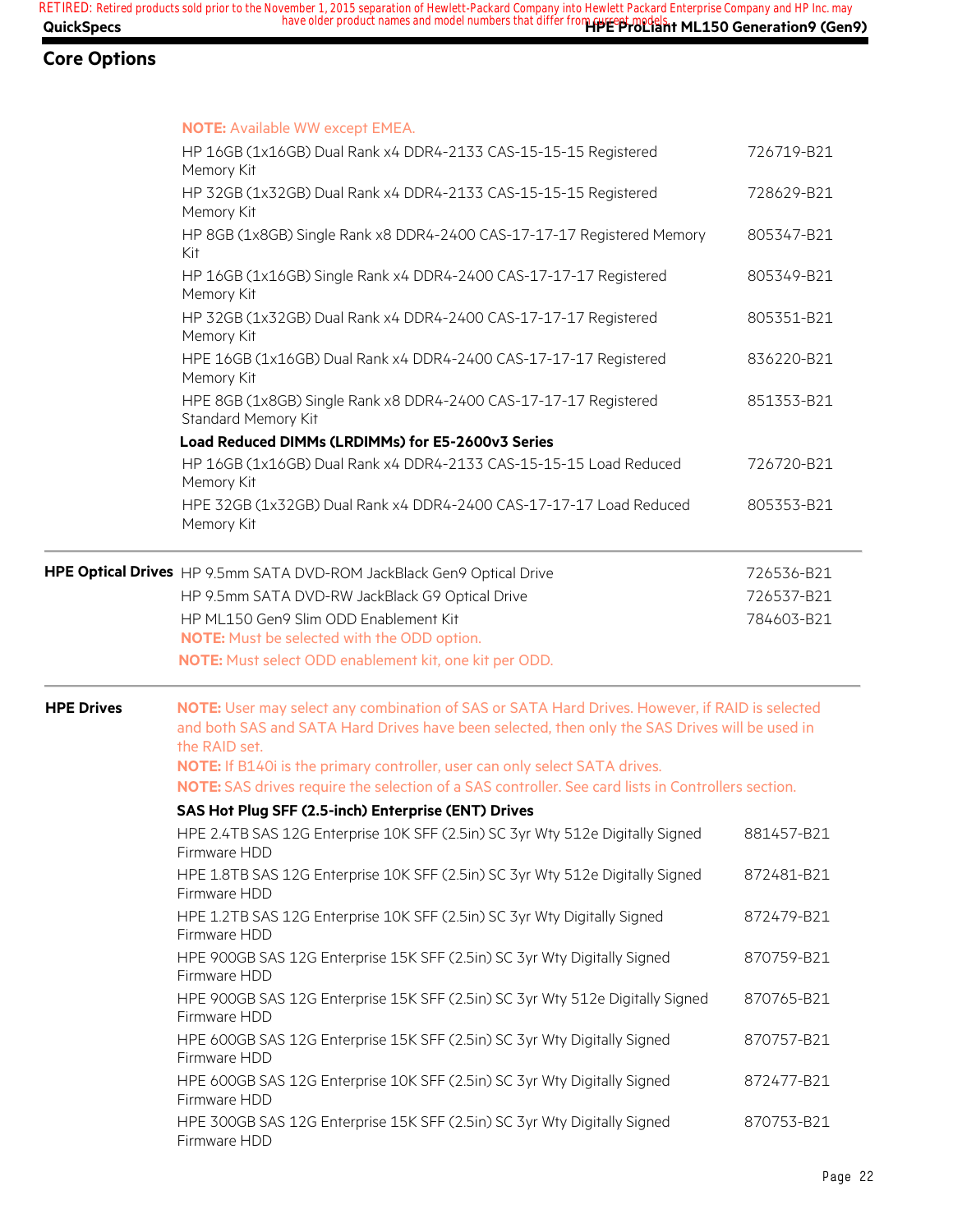| HPE 300GB SAS 12G Enterprise 10K SFF (2.5in) SC 3yr Wty Digitally Signed<br>Firmware HDD          | 872475-B21 |
|---------------------------------------------------------------------------------------------------|------------|
| SAS Hot Plug LFF (3.5-inch) Enterprise (ENT) Drives                                               |            |
| HPE 600GB SAS 12G Enterprise 15K LFF (3.5in) SC 3yr Wty HDD                                       | 765424-B21 |
| HPE 300GB SAS 12G Enterprise 15K LFF (3.5in) SCC 3yr Wty HDD                                      | 737261-B21 |
| SAS Hot Plug LFF (3.5-inch) Midline (MDL) Drives                                                  |            |
| HPE 10TB SAS 12G Midline 7.2K LFF (3.5in) SC 1yr Wty Helium 512e Digitally<br>Signed Firmware HDD | 857644-B21 |
| HPE 8TB SAS 12G Midline 7.2K LFF (3.5in) SC 1yr Wty 512e Digitally Signed<br>Firmware HDD         | 819201-B21 |
| HPE 8TB SAS 12G Midline 7.2K LFF (3.5in) SC 1yr Wty Helium 512e Digitally<br>Signed Firmware HDD  | 861590-B21 |
| HPE 6TB SAS 12G Midline 7.2K LFF (3.5in) SC 1yr Wty Digitally Signed Firmware<br><b>HDD</b>       | 846514-B21 |
| HPE 1TB SAS 12G Midline 7.2K LFF (3.5in) SC 1yr Wty Digitally Signed Firmware<br><b>HDD</b>       | 846524-B21 |
| SATA Hot Plug LFF (3.5-inch) Midline (MDL) Drives                                                 |            |
| HPE 12TB SATA 6G Midline 7.2K LFF (3.5in) SC 1yr Wty Helium 512e Digitally<br>Signed Firmware HDD | 881785-B21 |
| HPE 10TB SATA 6G Midline 7.2K LFF (3.5in) SC 1yr Wty Helium 512e Digitally<br>Signed Firmware HDD | 857648-B21 |
| HPE 8TB SATA 6G Midline 7.2K LFF (3.5in) SC 1yr Wty Helium 512e Digitally<br>Signed Firmware HDD  | 861594-B21 |
| HPE 8TB SATA 6G Midline 7.2K LFF (3.5in) SC 1yr Wty 512e Digitally Signed<br>Firmware HDD         | 819203-B21 |
| HPE 6TB SATA 6G Midline 7.2K LFF (3.5in) SC 1yr Wty Digitally Signed Firmware<br><b>HDD</b>       | 846510-B21 |
| HPE 3TB SATA 6G Midline 7.2K LFF (3.5in) SC 1yr Wty Digitally Signed Firmware<br><b>HDD</b>       | 861693-B21 |
| HPE 1TB SATA 6G Midline 7.2K LFF (3.5in) SC 1yr Wty HDD                                           | 861691-B21 |
| SATA Hot Plug SFF (2.5-inch) Midline (MDL) Drives                                                 |            |
| HPE 2TB SATA 6G Midline 7.2K SFF (2.5in) SC 1yr Wty 512e Digitally Signed<br>Firmware HDD         | 765455-B21 |
| HPE 2TB SAS 12G Midline 7.2K SFF (2.5in) SC 1yr Wty 512e HDD                                      | 765466-B21 |
| HPE 1TB SATA 6G Midline 7.2K SFF (2.5in) SC 1yr Wty 512e Digitally Signed<br>Firmware HDD         | 765453-B21 |
| HPE 1TB SATA 6G Midline 7.2K SFF (2.5in) SC 1yr Wty Digitally Signed Firmware<br><b>HDD</b>       | 655710-B21 |
| HPE 1TB SAS 12G Midline 7.2K SFF (2.5in) SC 1yr Wty 512e Digitally Signed<br>Firmware HDD         | 765464-B21 |
| HPE 1TB SAS 12G Midline 7.2K SFF (2.5in) SC 1yr Wty Digitally Signed Firmware<br><b>HDD</b>       | 832514-B21 |
| SATA Non-Hot Plug LFF (3.5-inch) Midline (MDL) Drives                                             |            |
| HPE 4TB SATA 6G Midline 7.2K LFF (3.5in) RW 1yr Wty HDD                                           | 801888-B21 |
| HPE 1TB SATA 6G Midline 7.2K LFF (3.5in) RW 1yr Wty HDD                                           | 801882-B21 |
| 12G SAS Hot Plug SFF (2.5-inch) Read Intensive Solid State Drives                                 |            |
| HPE 7.68TB SAS 12G Read Intensive SFF (2.5in) SC 3yr Wty Digitally Signed<br>Firmware SSD         | 870144-B21 |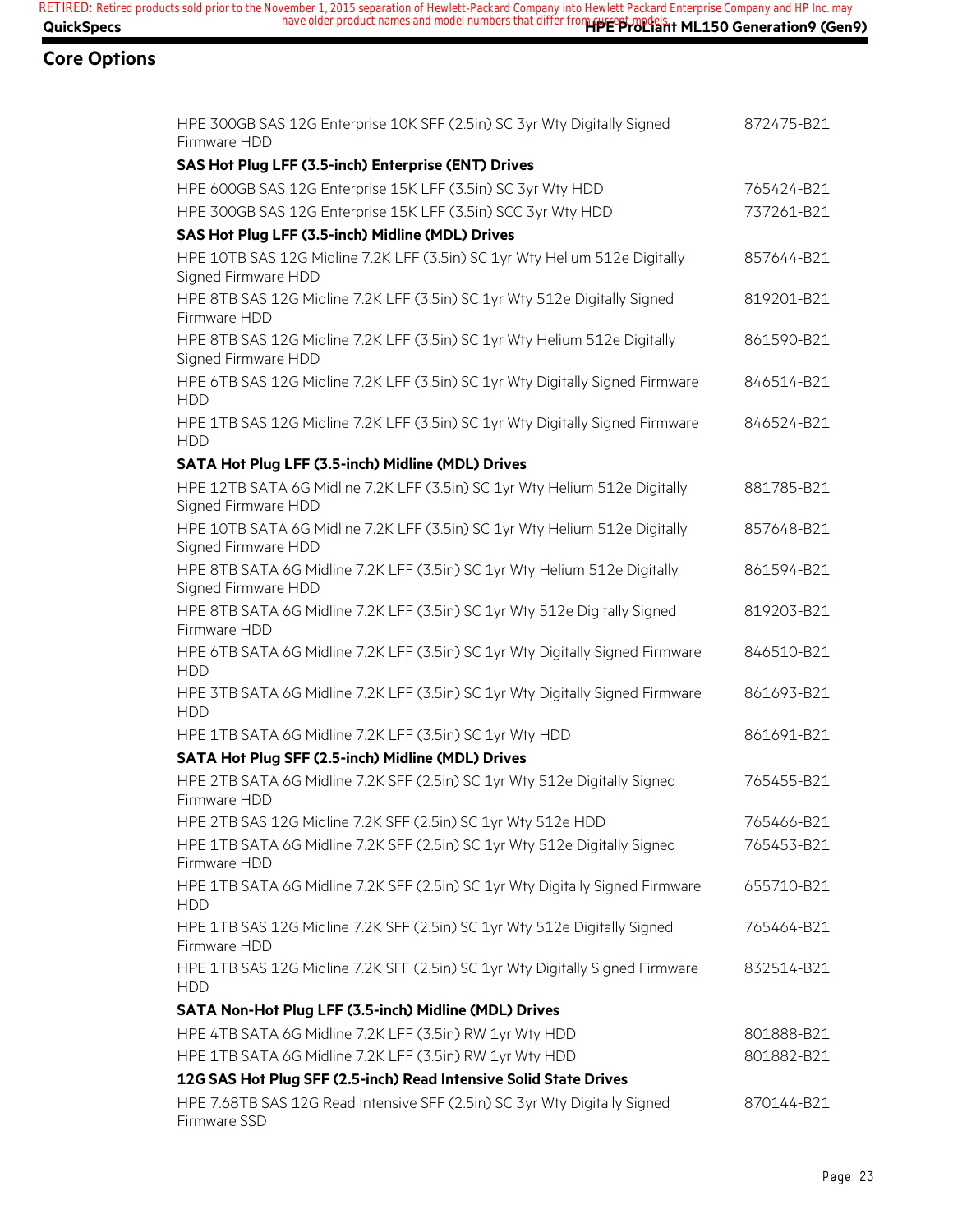| HPE 3.84TB SAS 12G Read Intensive SFF (2.5in) SC 3yr Wty Digitally Signed<br>Firmware SSD   | 872394-B21 |
|---------------------------------------------------------------------------------------------|------------|
| HPE 3.84TB SAS 12G Read Intensive SFF (2.5in) SC 3yr Wty Digitally Signed<br>Firmware SSD   | 875330-B21 |
| HPE 1.92TB SAS 12G Read Intensive SFF (2.5in) SC 3yr Wty Digitally Signed<br>Firmware SSD   | 872392-B21 |
| HPE 1.92TB SAS 12G Read Intensive SFF (2.5in) SC 3yr Wty Digitally Signed<br>Firmware SSD   | 875326-B21 |
| HPE 960GB SAS 12G Read Intensive SFF (2.5in) SC 3yr Wty Digitally Signed<br>Firmware SSD    | 872390-B21 |
| HPE 960GB SAS 12G Read Intensive SFF (2.5in) SC 3yr Wty Digitally Signed<br>Firmware SSD    | 875313-B21 |
| HPE 480GB SAS 12G Read Intensive SFF (2.5in) SC 3yr Wty Digitally Signed<br>Firmware SSD    | 875311-B21 |
| 12G SAS Hot Plug SFF (2.5-inch) Write Intensive Solid State Drives                          |            |
| HPE 1.6TB SAS 12G Write Intensive SFF (2.5in) SC 3yr Wty Digitally Signed<br>Firmware SSD   | 873357-B21 |
| HPE 800GB SAS 12G Write Intensive SFF (2.5in) SC 3yr Wty Digitally Signed<br>Firmware SSD   | 873355-B21 |
| HPE 400GB SAS 12G Write Intensive SFF (2.5in) SC 3yr Wty Digitally Signed<br>Firmware SSD   | 873351-B21 |
| 12G SAS Hot Plug SFF (2.5-inch) Mixed Use Solid State Drives                                |            |
| HPE 3.2TB SAS 12G Mixed Use SFF (2.5in) SC 3yr Wty Digitally Signed Firmware<br><b>SSD</b>  | 873367-B21 |
| HPE 3.2TB SAS 12G Mixed Use SFF (2.5in) SC 3yr Wty Digitally Signed Firmware<br><b>SSD</b>  | 872386-B21 |
| HPE 1.6TB SAS 12G Mixed Use SFF (2.5in) SC 3yr Wty Digitally Signed Firmware<br><b>SSD</b>  | 873365-B21 |
| HPE 1.6TB SAS 12G Mixed Use SFF (2.5in) SC 3yr Wty Digitally Signed Firmware<br>SSD         | 872382-B21 |
| HPE 800GB SAS 12G Mixed Use SFF (2.5in) SC 3yr Wty Digitally Signed Firmware<br><b>SSD</b>  | 873363-B21 |
| HPE 800GB SAS 12G Mixed Use LFF (3.5in) SCC 3yr Wty Digitally Signed Firmware<br>SSD        | 872378-B21 |
| HPE 400GB SAS 12G Mixed Use SFF (2.5in) SC 3yr Wty Digitally Signed Firmware<br><b>SSD</b>  | 873359-B21 |
| HPE 400GB SAS 12G Mixed Use SFF (2.5in) SC 3yr Wty Digitally Signed Firmware<br><b>SSD</b>  | 872374-B21 |
| 12G SAS Hot Plug LFF (3.5-inch) Mixed Use Solid State Drives                                |            |
| HPE 800GB SAS 12G Mixed Use LFF (3.5in) SCC 3yr Wty Digitally Signed Firmware<br><b>SSD</b> | 872378-B21 |
| 6G SATA Hot Plug SFF (2.5-inch) SC Read Intensive Solid State Drives                        |            |
| HPE 3.84TB SATA 6G Read Intensive SFF (2.5in) SC 3yr Wty Digitally Signed<br>Firmware SSD   | 877764-B21 |
| HPE 3.8TB SATA 6G Read Intensive SFF (2.5in) SC 3yr Wty Digitally Signed<br>Firmware SSD    | 868830-B21 |
| HPE 1.92TB SATA 6G Read Intensive SFF (2.5in) SC 3yr Wty Digitally Signed<br>Firmware SSD   | 877758-B21 |
| HPE 1.92TB SATA 6G Read Intensive SFF (2.5in) SC 3yr Wty Digitally Signed<br>Firmware SSD   | 868826-B21 |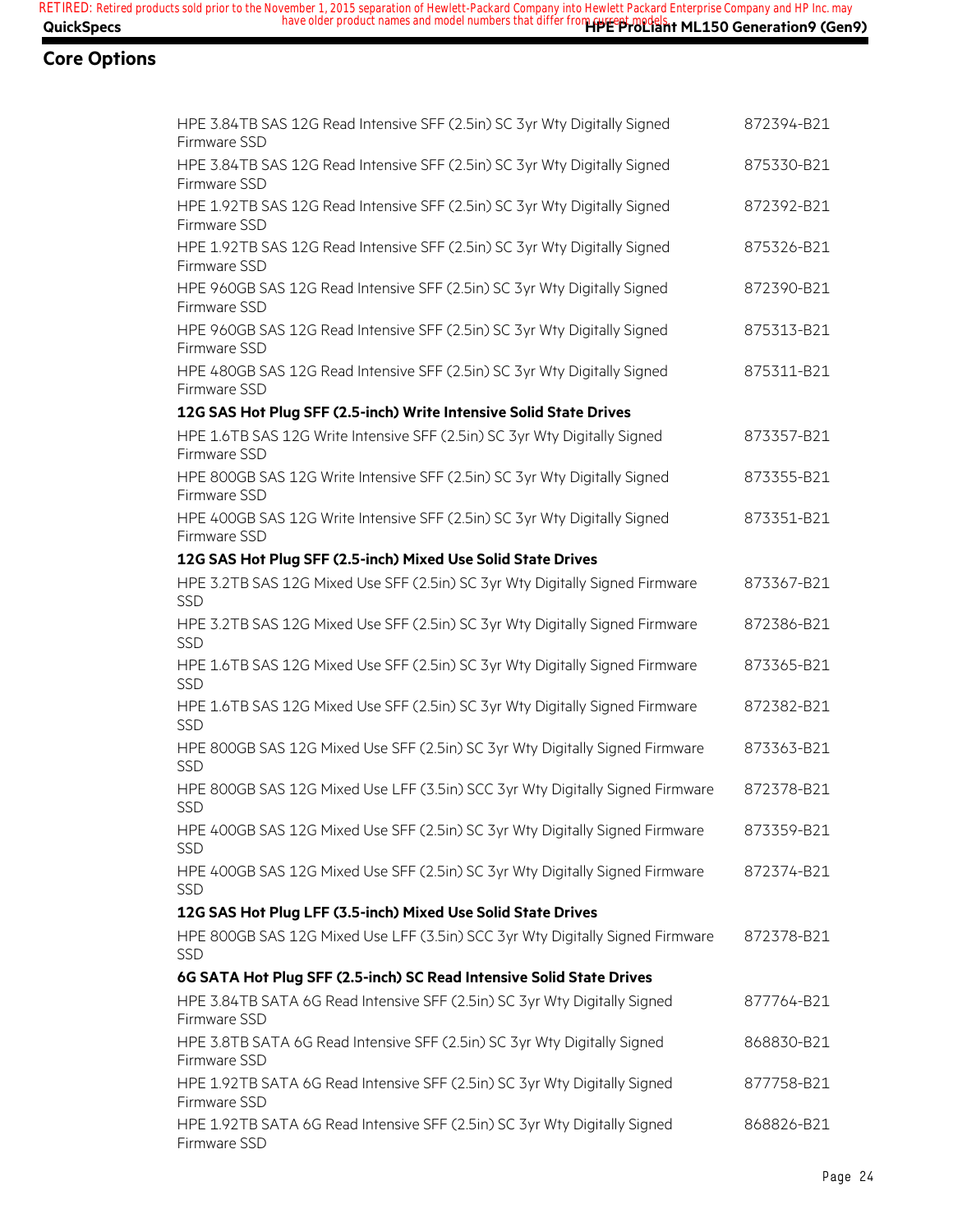## **Core Options**

| HPE 1.92TB SATA 6G Read Intensive SFF (2.5in) SC 3yr Wty Digitally Signed<br>Firmware SSD   | 875513-B21 |
|---------------------------------------------------------------------------------------------|------------|
| HPE 960GB SATA 6G Read Intensive SFF (2.5in) SC 3yr Wty Digitally Signed<br>Firmware SSD    | 877752-B21 |
| HPE 960GB SATA 6G Read Intensive SFF (2.5in) SC 3yr Wty Digitally Signed<br>Firmware SSD    | 868822-B21 |
| HPE 960GB SATA 6G Read Intensive SFF (2.5in) SC 3yr Wty Digitally Signed<br>Firmware SSD    | 875511-B21 |
| HPE 480GB SATA 6G Read Intensive SFF (2.5in) SC 3yr Wty Digitally Signed<br>Firmware SSD    | 877746-B21 |
| HPE 480GB SATA 6G Read Intensive SFF (2.5in) SC 3yr Wty Digitally Signed<br>Firmware SSD    | 868818-B21 |
| HPE 480GB SATA 6G Read Intensive SFF (2.5in) SC 3yr Wty Digitally Signed<br>Firmware SSD    | 875509-B21 |
| HPE 240GB SATA 6G Read Intensive SFF (2.5in) SC 3yr Wty Digitally Signed<br>Firmware SSD    | 877740-B21 |
| HPE 240GB SATA 6G Read Intensive SFF (2.5in) SC 3yr Wty Digitally Signed<br>Firmware SSD    | 868814-B21 |
| HPE 240GB SATA 6G Read Intensive SFF (2.5in) SC 3yr Wty Digitally Signed<br>Firmware SSD    | 875503-B21 |
| 6G SATA Hot Plug SFF (2.5-inch) SC Write Intensive Solid State Drives                       |            |
| HPE 800GB SATA 6G Write Intensive SFF (2.5in) SC 3yr Wty Digitally Signed<br>Firmware SSD   | 872359-B21 |
| HPE 400GB SATA 6G Write Intensive SFF (2.5in) SC 3yr Wty Digitally Signed<br>Firmware SSD   | 872355-B21 |
| 6G SATA Hot Plug SFF (2.5-inch) SC Mixed Use Solid State Drives                             |            |
| HPE 1.92TB SATA 6G Mixed Use SFF (2.5in) SC 3yr Wty Digitally Signed Firmware<br>SSD        | 877788-B21 |
| HPE 1.92TB SATA 6G Mixed Use SFF (2.5in) SC 3yr Wty Digitally Signed Firmware<br>SSD        | 872352-B21 |
| HPE 1.92TB SATA 6G Mixed Use SFF (2.5in) SC 3yr Wty Digitally Signed Firmware<br><b>SSD</b> | 875478-B21 |
| HPE 960GB SATA 6G Mixed Use SFF (2.5in) SC 3yr Wty Digitally Signed Firmware<br>SSD         | 877782-B21 |
| HPE 960GB SATA 6G Mixed Use SFF (2.5in) SC 3yr Wty Digitally Signed Firmware<br><b>SSD</b>  | 872348-B21 |
| HPE 960GB SATA 6G Mixed Use SFF (2.5in) SC 3yr Wty Digitally Signed Firmware<br>SSD         | 875474-B21 |
| HPE 480GB SATA 6G Mixed Use SFF (2.5in) SC 3yr Wty Digitally Signed Firmware<br>SSD         | 877776-B21 |
| HPE 480GB SATA 6G Mixed Use SFF (2.5in) SC 3yr Wty Digitally Signed Firmware<br><b>SSD</b>  | 872344-B21 |
| HPE 480GB SATA 6G Mixed Use SFF (2.5in) SC 3yr Wty Digitally Signed Firmware<br><b>SSD</b>  | 875470-B21 |
| HPE 240GB SATA 6G Mixed Use SFF (2.5in) SC 3yr Wty Digitally Signed Firmware<br><b>SSD</b>  | 880295-B21 |
| HPE 240GB SATA 6G Mixed Use SFF (2.5in) SC 3yr Wty Digitally Signed Firmware<br>SSD         | 875483-B21 |
|                                                                                             |            |

**6G SATA Hot Plug LFF (3.5-inch) SC Read Intensive Solid State Drives**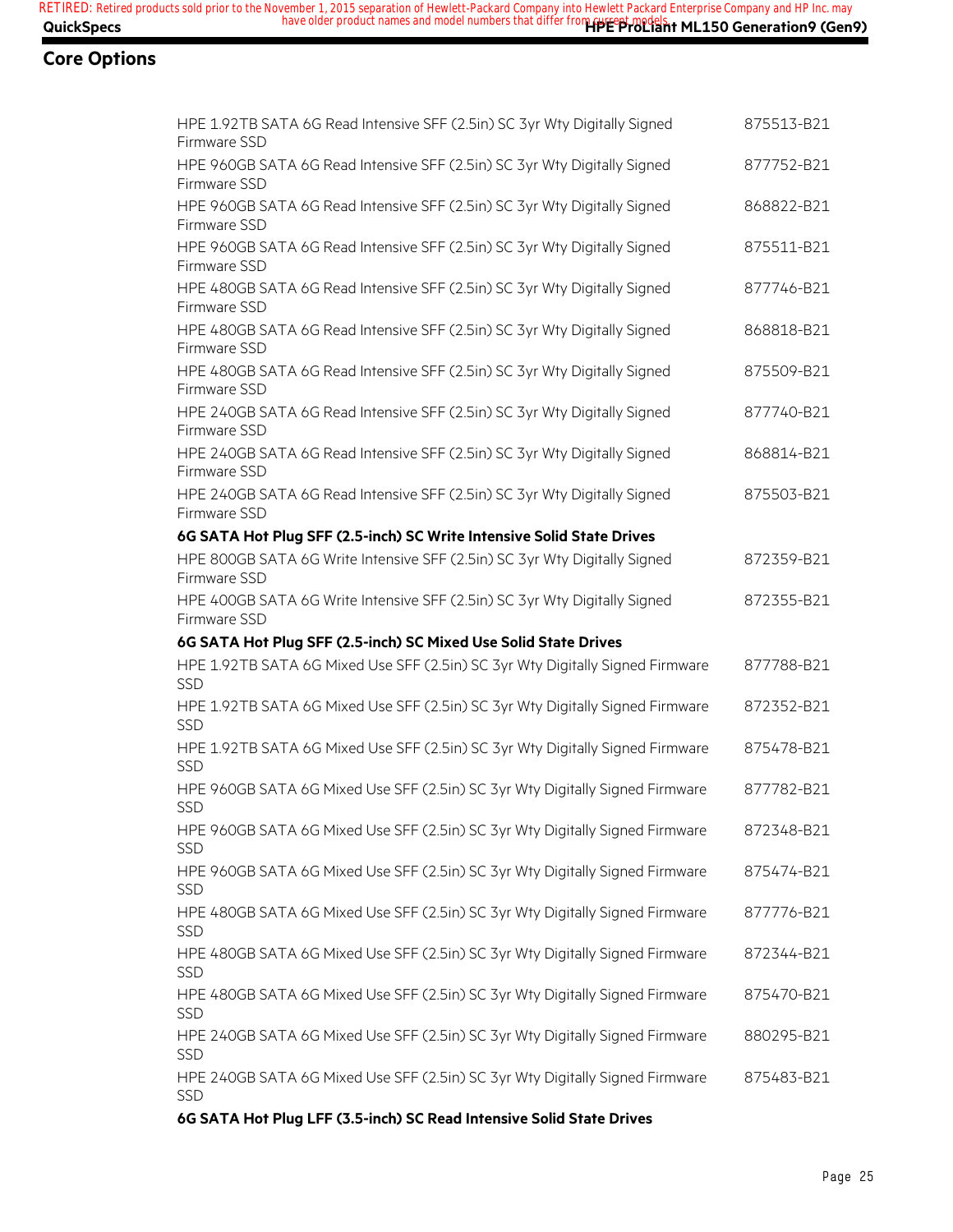|                       | HPE 1.92TB SATA 6G Read Intensive LFF (3.5in) SCC 3yr Wty Digitally Signed<br>Firmware SSD                                                           | 877760-B21 |
|-----------------------|------------------------------------------------------------------------------------------------------------------------------------------------------|------------|
|                       | HPE 960GB SATA 6G Read Intensive LFF (3.5in) SCC 3yr Wty Digitally Signed<br>Firmware SSD                                                            | 877754-B21 |
|                       | HPE 480GB SATA 6G Read Intensive LFF (3.5in) SCC 3yr Wty Digitally Signed<br>Firmware SSD                                                            | 877748-B21 |
|                       | 6G SATA Hot Plug LFF (3.5-inch) SC Mixed Use Solid State Drives                                                                                      |            |
|                       | HPE 1.92TB SATA 6G Mixed Use LFF (3.5in) SCC 3yr Wty Digitally Signed Firmware<br>SSD                                                                | 877790-B21 |
|                       | HPE 1.92TB SATA 6G Mixed Use LFF (3.5in) SCC 3yr Wty Digitally Signed Firmware<br>SSD                                                                | 875480-B21 |
|                       | HPE 960GB SATA 6G Mixed Use LFF (3.5in) SCC 3yr Wty Digitally Signed Firmware<br><b>SSD</b>                                                          | 877784-B21 |
|                       | HPE 960GB SATA 6G Mixed Use LFF (3.5in) SCC 3yr Wty Digitally Signed Firmware<br>SSD                                                                 | 875476-B21 |
|                       | HPE 960GB SATA 6G Mixed Use LFF (3.5in) SCC 3yr Wty Digitally Signed Firmware<br>SSD                                                                 | 872350-B21 |
|                       | HPE 480GB SATA 6G Mixed Use LFF (3.5in) SCC 3yr Wty Digitally Signed Firmware<br><b>SSD</b>                                                          | 875472-B21 |
|                       | HPE 480GB SATA 6G Mixed Use LFF (3.5in) SCC 3yr Wty Digitally Signed Firmware<br>SSD                                                                 | 872346-B21 |
|                       | <b>Hard Drive Blank Kits</b>                                                                                                                         |            |
|                       | HPE Large Form Factor Hard Drive Blank Kit                                                                                                           | 666986-B21 |
|                       | HPE Small Form Factor Hard Drive Blank Kit                                                                                                           | 666987-B21 |
| <b>HPE Networking</b> | 1 Gigabit Ethernet adapters                                                                                                                          |            |
|                       | HP Ethernet 1Gb 4-port 331T Adapter                                                                                                                  | 647594-B21 |
|                       | HP Ethernet 1Gb 2-port 361T Adapter                                                                                                                  | 652497-B21 |
|                       | HP Ethernet 1Gb 2-port 332T Adapter                                                                                                                  | 615732-B21 |
|                       | HP Ethernet 1Gb 4-port 366T Adapter                                                                                                                  | 811546-B21 |
|                       | 10 Gigabit Ethernet adapters                                                                                                                         |            |
|                       | HP Ethernet 10Gb 2-port 560SFP+ Adapter                                                                                                              | 665249-B21 |
|                       | HP Ethernet 10Gb 2-port 561T Adapter                                                                                                                 | 716591-B21 |
|                       | HPE Ethernet 10Gb 2-port 562SFP+ Adapter                                                                                                             | 727055-B21 |
| <b>HPE Power</b>      | <b>HPE Entry-Level Power Supplies</b>                                                                                                                |            |
| <b>Supplies</b>       |                                                                                                                                                      |            |
|                       | HPE 550W Standard FIO Power Supply Kit                                                                                                               | 730941-B21 |
|                       | NOTE: The above power supply option is 80Plus Silver-certified with an                                                                               |            |
|                       | efficiency rating of up to 89%. Power specifications and technical content for all                                                                   |            |
|                       | HPE Server power supplies can be found                                                                                                               |            |
|                       | at http://www.hp.com/go/proliant/powersupply.                                                                                                        |            |
|                       | HPE 900W Standard AC 240VDC Power Input Module<br><b>NOTE:</b> This part number can only be bought standalone and is for field                       | 775595-B21 |
|                       | integration only.<br>NOTE: HPE 900W Gold (Redundant) AC 240VDC Power Input Module<br>(775595-B21) must be used with Power Backplane (814835-B21).    |            |
|                       | HPE 900W Standard AC 240VDC RPS Power Backplane<br><b>NOTE:</b> This part number can only be bought standalone and is for field<br>integration only. | 814835-B21 |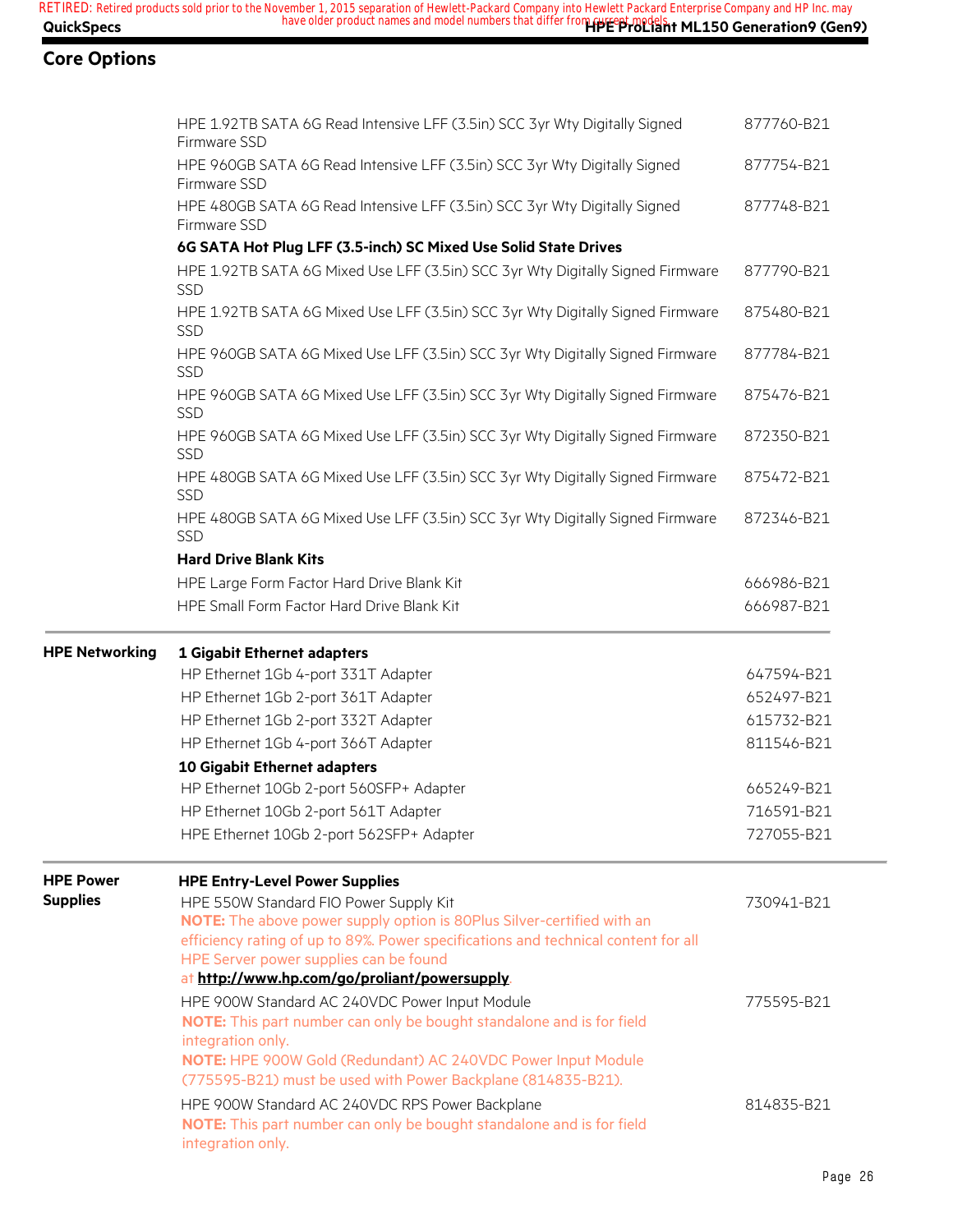|                        | NOTE: This RPS backplane is mandatorily needed with 900W RPS input                                                                                                                                                   |            |
|------------------------|----------------------------------------------------------------------------------------------------------------------------------------------------------------------------------------------------------------------|------------|
|                        | module.                                                                                                                                                                                                              |            |
|                        | NOTE: Each Redundant Power Supply Backplane can support up to two (2)                                                                                                                                                |            |
|                        | power input modules.                                                                                                                                                                                                 |            |
|                        | NOTE: When purchase HPE 900W AC 240VDC RPS Power Backplane<br>(814835-B21) + HPE 900W AC 240VDC Power Input Module (775595-B21), it                                                                                  |            |
|                        | supports 900W non-redundant PS.                                                                                                                                                                                      |            |
|                        | HPE 900W Standard AC 240VDC Redundant Power Supply Kit                                                                                                                                                               | 820792-B21 |
|                        | NOTE: This Redundant Power supply kit includes 2 power supply input module                                                                                                                                           |            |
|                        | and 1 backplane kit.                                                                                                                                                                                                 |            |
|                        | NOTE: This part number is both factory installed option and field integratable                                                                                                                                       |            |
|                        | option.                                                                                                                                                                                                              |            |
|                        | NOTE: Redundant AC Power Input Modules do not share power. Redundant AC Power Input Module #1 is                                                                                                                     |            |
|                        | the primary AC Power Input Module. Redundant AC Power Input Module #2 is the backup AC Power Input                                                                                                                   |            |
|                        | Module.                                                                                                                                                                                                              |            |
|                        | NOTE: Mixing of power supplies in the same server is not supported. All power supplies must be of the<br>same input voltage, output rating, and efficiency rating. If non-matching power supplies are installed, you |            |
|                        | may receive an error message and/or experience operational issues with your server.                                                                                                                                  |            |
|                        | NOTE: Recommend to select 900W for 2P configurations or check power advisor for power consumption                                                                                                                    |            |
|                        | for the customer usage case. Power specifications and technical content for all HPE Server power supplies                                                                                                            |            |
|                        | can be found at https://www.hpe.com/us/en/product-catalog/servers/power-supplies.hits-12.html                                                                                                                        |            |
| <b>HPE Computation</b> | HP AMD FirePro W7100 Accelerator Kit                                                                                                                                                                                 | JOH10A     |
| and Graphics           | NOTE: Must select HPE ML150 Gen9 GPU Enablement Kit (779863-B21) if                                                                                                                                                  |            |
| <b>Accelerators</b>    | W7100 Accelerator Kit (J0H10A) is selected.                                                                                                                                                                          |            |
|                        | HP ML150 Gen9 GPU Enablement Kit                                                                                                                                                                                     | 779863-B21 |
|                        | NOTE: Only the above listed Graphics cards are HPE standard supported options in this server.                                                                                                                        |            |
|                        | NOTE: The NVIDIA Quadro modules and AMD FirePro W7100 are supported only on 64-bit versions                                                                                                                          |            |
|                        | of Linux and Windows operating systems as well as on Virtual Machine client operating systems. The                                                                                                                   |            |
|                        | supported bare metal operating systems are RHEL6, SLES 11 and Windows Server 2012 R2.                                                                                                                                |            |
|                        | NOTE: Please see the HPE Power Advisor for estimated power consumption of your individual system<br>configuration prior to installing GPUs. The HPE Power Advisor is located                                         |            |
|                        | at: http://www.hpe.com/info/hppoweradvisor.                                                                                                                                                                          |            |
| <b>HPE Cooling</b>     |                                                                                                                                                                                                                      |            |
| <b>Options</b>         | HP ML150 Gen9 PCI Baffle Kit<br>NOTE: Must be selected when a PCIe card is installed with any Networking,                                                                                                            | 779861-B21 |
|                        | Controllers (SAS, SCSI and Fiber Channel), and Graphic options.                                                                                                                                                      |            |
|                        | NOTE: HPE ML150 Gen9 PCI BAFFLE Kit (779861-B21) is included while                                                                                                                                                   |            |
|                        | order Performance Model with H240 Storage Controller.                                                                                                                                                                |            |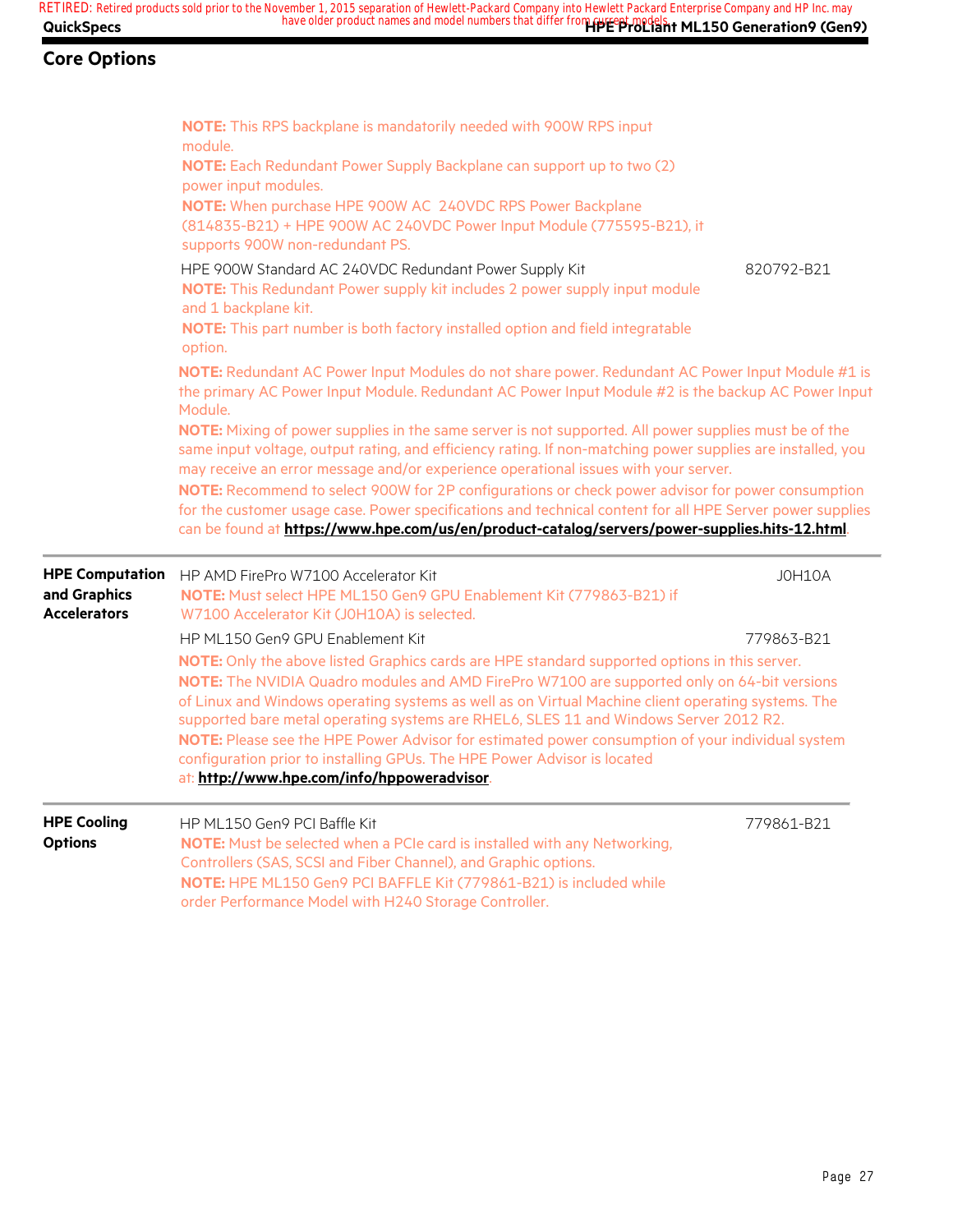## **Additional Options**

**NOTE:** Some options may not be integrated at the factory. To ensure only valid configurations are ordered, Hewlett Packard Enterprise recommends the use of an HPE approved configurator. Contact your local sales representative for additional information.

| <b>Embedded</b>     | <b>HPE iLO Advanced</b>                                                                                                               |               |  |
|---------------------|---------------------------------------------------------------------------------------------------------------------------------------|---------------|--|
| Management          | HPE iLO Advanced including 3yr 24x7 Tech Support and Updates 1-server LTU                                                             | <b>BD505A</b> |  |
|                     | HPE iLO Advanced including 1yr 24x7 Technical Support and Updates E-LTU                                                               | E6U59ABE      |  |
|                     | HPE iLO Advanced including 1yr 24x7 Technical Support and Updates 1-server                                                            | 512485-B21    |  |
|                     | <b>LTU</b>                                                                                                                            |               |  |
|                     | HPE Insight Control including 1yr 24x7 Support ProLiant ML/DL/BL-bundle<br>Single Server FIO LTU                                      | C6N36A        |  |
|                     | HPE iLO Advanced including 3yr 24x7 Technical Support and Updates E-LTU                                                               | E6U64ABE      |  |
|                     | HPE Insight Control including 1yr 24x7 Technical Support and Updates 1-server<br>LTU                                                  | C6N27A        |  |
|                     | HPE Insight Management Media Kit                                                                                                      | C6N31A        |  |
|                     | <b>HPE iLO Essentials</b>                                                                                                             |               |  |
|                     | HPE iLO Essentials including 3yr 24x7 Tech Support and Updates 1-server LTU                                                           | <b>BD774A</b> |  |
|                     | HPE iLO Essentials including 1yr 24x7 Tech Support and Updates 1-server LTU                                                           | BD775A        |  |
|                     | HPE iLO Essentials including 3yr 24x7 Technical Support and Updates E-LTU                                                             | E6U61ABE      |  |
|                     | HPE iLO Essentials including 1yr 24x7 Technical Support and Updates E-LTU                                                             | E6U62ABE      |  |
|                     | High Performance HPE Insight Cluster Management Utility                                                                               |               |  |
| <b>Clusters</b>     | HPE Insight Cluster Management Utility 3yr 24x7 Flexible LTU                                                                          | <b>BD476A</b> |  |
|                     | HPE Insight Cluster Management Utility 1yr 24x7 Flexible LTU                                                                          | <b>QL803B</b> |  |
|                     | NOTE: These part numbers can be used to purchase one certificate for multiple                                                         |               |  |
|                     | licenses and support with a single activation key. Each license is for one node                                                       |               |  |
|                     | (server). Customer will receive a printed end user license agreement and license                                                      |               |  |
|                     | entitlement certificate via physical shipment. The license entitlement certificate                                                    |               |  |
|                     | must be redeemed online in order to obtain a license key. Customer also will                                                          |               |  |
|                     | receive a support agreement.                                                                                                          |               |  |
|                     | HPE Insight Cluster Management Utility Media                                                                                          | <b>BD477A</b> |  |
| <b>HPE Security</b> | HP Trusted Platform Module 2.0 Kit                                                                                                    | 745823-B21    |  |
|                     | NOTE: HPE Trusted Platform Module 2.0 Option works with Gen9 servers with                                                             |               |  |
|                     | UEFI Mode not Legacy Mode. It is not compatible with HPE ProLiant Gen8                                                                |               |  |
|                     | servers or earlier generation variants.                                                                                               |               |  |
|                     | NOTE: HPE Gen9 servers purchased earlier may need the latest firmware                                                                 |               |  |
|                     | update to be compatible with the TPM 2.0 Option.                                                                                      |               |  |
|                     | NOTE: HPE server systems can have a TPM module (of any type) installed only<br>once. It cannot be replaced with any other TPM module. |               |  |
|                     |                                                                                                                                       |               |  |
| <b>HPE Storage</b>  | <b>SAS Controllers</b>                                                                                                                |               |  |
| <b>Controllers</b>  | <b>HPE Smart Array Controllers</b>                                                                                                    |               |  |
|                     | HP Smart Array P440/2GB FBWC 12Gb 1-port Int SAS Controller                                                                           | 820834-B21    |  |
|                     | HP Smart Array P440/4GB FBWC 12Gb 1-port Int SAS Controller                                                                           | 726821-B21    |  |
|                     | HP Smart Array P441/4GB FBWC 12Gb 2-ports Ext SAS Controller                                                                          | 726825-B21    |  |
|                     | HP Smart Array P840/4GB FBWC 12Gb 2-ports Int SAS Controller<br><b>NOTE: 16SFF is limited to P840.</b>                                | 726897-B21    |  |
|                     | HP Smart Array P841/4GB FBWC 12Gb 4-ports Ext SAS Controller                                                                          | 726903-B21    |  |
|                     | HP Smart Array P440/4GB FBWC 12Gb 1-port Int FIO SAS Controller                                                                       | 761872-B21    |  |
|                     | <b>NOTE:</b> Smart Storage Battery included.                                                                                          |               |  |
|                     |                                                                                                                                       |               |  |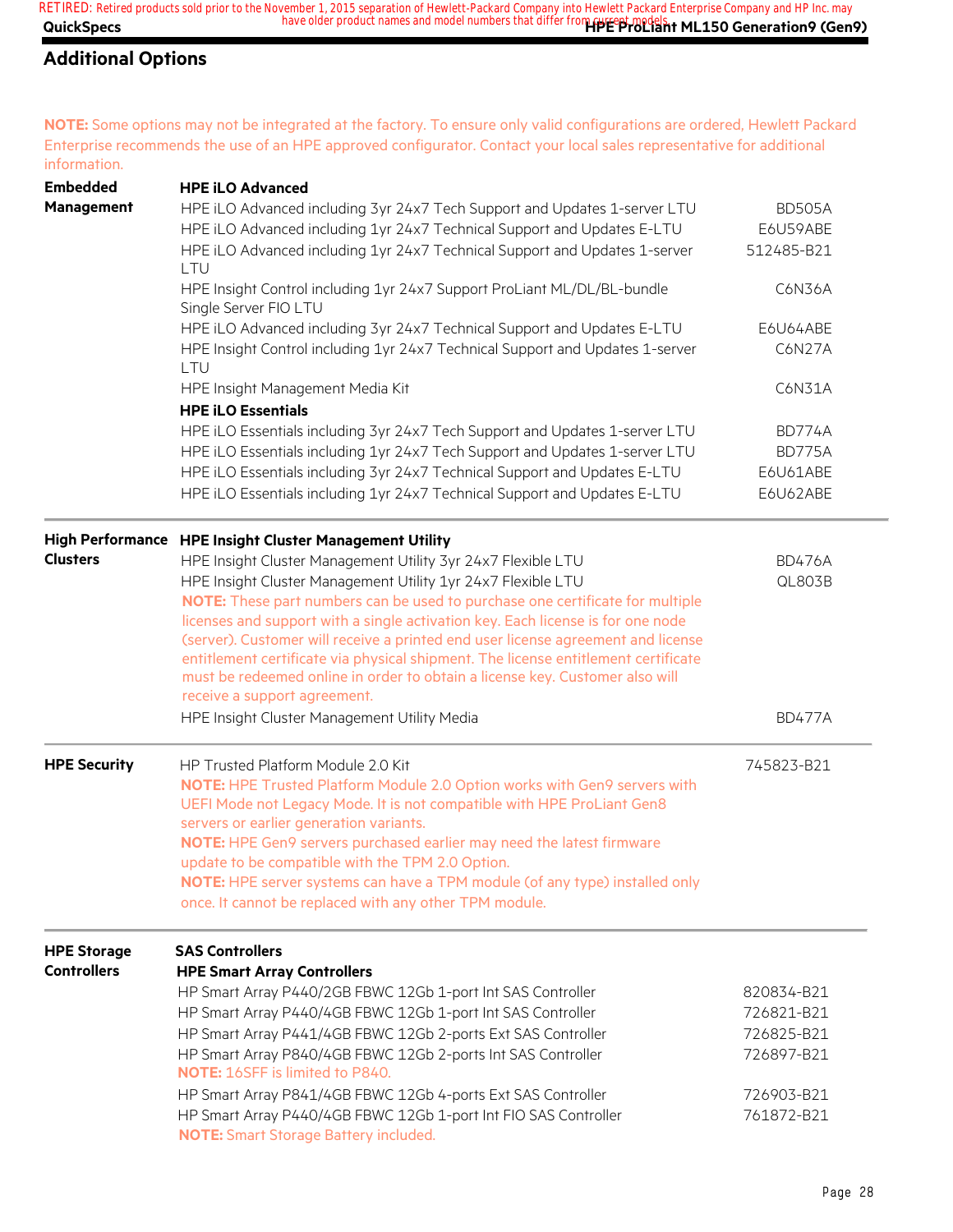| NOTE: Must select battery holder P/N: 786710-B21 when purchasing                                |            |
|-------------------------------------------------------------------------------------------------|------------|
| the P440.                                                                                       |            |
| NOTE: B140i can't mix with any standup internal controller.                                     |            |
| NOTE: HPE ML150 Gen9 Mini SAS P440/P840 Cable Kit must be selected P/N:                         |            |
| 784606-B21 for P440 controller (1 cable kit is required for P440x1).                            |            |
| NOTE: HPE ML150 Gen9 PCI BAFFLE Kit (779861-B21) is required                                    |            |
| when ordering the H240 controller card.                                                         |            |
| HP Smart Array P840/4GB FBWC 12Gb 2-ports Int FIO SAS Controller                                | 761874-B21 |
| <b>NOTE:</b> Smart Storage Battery included.                                                    |            |
| NOTE: B140i can't mix with any standup internal controller.                                     |            |
| NOTE: Must select the P840/4G FIO Controller when an additional drive cage is                   |            |
| selected.                                                                                       |            |
| NOTE: Must select P840/4G Controller when apply 16SFF.                                          |            |
| NOTE: Must select battery holder when purchase P440 P/N: 786710-B21.                            |            |
| NOTE: HPE ML150 Gen9Mini SAS P440/P840 Cable Kit must be selected P/N:                          |            |
| 784606-B21 for P840 controller (2 cable kits are required for P840x1).                          |            |
|                                                                                                 |            |
| NOTE: HPE ML150 Gen9 PCI BAFFLE Kit (779861-B21) is required when                               |            |
| ordering a controller card.                                                                     |            |
| <b>SAS Controller Options</b>                                                                   |            |
| HP 96W Smart Storage Battery with 145mm Cable for DL/ML/SL Servers                              | 727258-B21 |
| <b>HPE Host Bus Adapter</b>                                                                     |            |
| HP H240 12Gb 2-ports Int Smart Host Bus Adapter                                                 | 726907-B21 |
| HP H241 12Gb 2-ports Ext Smart Host Bus Adapter                                                 | 726911-B21 |
| HP H240 12Gb 2-ports Int FIO Smart Host Bus Adapter                                             | 761873-B21 |
| NOTE: Must select for H240 controller when selecting a Tape Drive.                              |            |
| <b>NOTE: Cable Rule:</b>                                                                        |            |
| 1 cable kit is required for Hot Plug 4LFF.                                                      |            |
| 2 cable kits are required for below:                                                            |            |
| - Hot Plug 4+4 LFF (with additional drive cage)                                                 |            |
| $-8SFF$                                                                                         |            |
| NOTE: If H240 is the primary controller and if HPE Mfg FIO Enable HBA Mode Setting is selected, |            |
| then RAID is not allowed.                                                                       |            |
| NOTE: B140i can't mix with any standup internal controller.                                     |            |
| NOTE: HPE ML150 Gen9 PCI BAFFLE Kit (779861-B21) is required when ordering a controller         |            |
| card.                                                                                           |            |
|                                                                                                 |            |
| <b>HPE Cable Options</b>                                                                        |            |
| HP ML150 Gen9 Mini SAS H240 Cable Kit                                                           | 784606-B21 |
| HP ML150 Gen9 Mini SAS P440/P840 Cable Kit                                                      | 784608-B21 |
| <b>Optional Software</b>                                                                        |            |
| HPE SmartCache No Media 24x7 Technical Support 1-server LTU                                     | D7S26A     |
| HPE SmartCache No Media 24x7 Technical Support Flexible LTU                                     | D7S27A     |
| HPE SmartCache No Media 24x7 Technical Support E-LTU                                            | D7S27AAE   |
| NOTE: HPE SmartCache is supported when one of the supported Smart Array                         |            |
| Controllers is installed in the server.                                                         |            |
| NOTE: HPE SmartCache comes standard (no licensing is required) if the HPE                       |            |
| Smart Array P840 Controller is installed in the server.                                         |            |
| <b>Battery Holder</b>                                                                           |            |
| HP ML150 Gen9 Smart Storage Battery Holder Kit                                                  | 786710-B21 |
|                                                                                                 |            |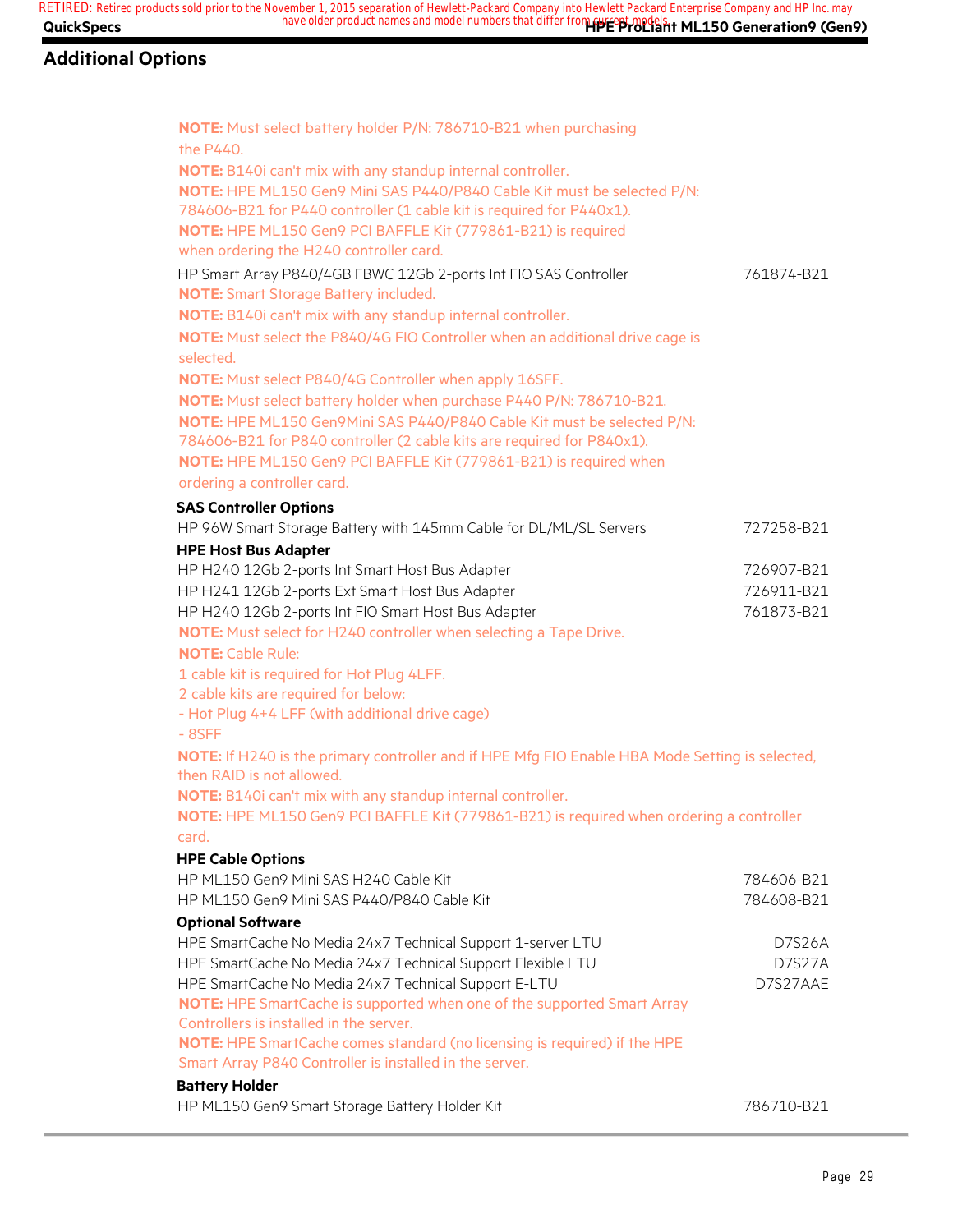**QuickSpecs Here are all of the same of the product names and model numbers that differ from current models. The Seneration9 (Gen9) RETIRED: Retired products sold prior to the November 1, 2015 separation of Hewlett-Packard Company into Hewlett Packard Enterprise Company and HP Inc. may**

## **Additional Options**

| <b>HPE Tape Backup</b> | <b>NOTE:</b> For the complete range of tape drives, autoloaders, libraries and media          |               |
|------------------------|-----------------------------------------------------------------------------------------------|---------------|
|                        | see: https://www.hpe.com/us/en/storage/storeever-tape-storage.html. For hardware and software |               |
|                        | compatibility of HPE tape backup products http://www.hpe.com/storage/BURAcompatibility.       |               |
|                        | NOTE: Must select SAS controller to support internal SAS tape drives.                         |               |
|                        | NOTE: Tape drive and HDD total amount can't exceed SAS controller support qty.                |               |
|                        | <b>NOTE:</b> Limited to H240 when select Tape Drive.                                          |               |
|                        | <b>Tape Drives</b>                                                                            |               |
|                        | HPE StoreEver LTO-7 Ultrium 15000 External Tape Drive                                         | <b>BB874A</b> |
|                        | HPE StoreEver LTO-7 Ultrium 15000 Internal Tape Drive                                         | <b>BB873A</b> |
|                        | HPE StoreEver LTO-6 Ultrium 6250 Tape Drive in a 1U Rack Mount Kit                            | COL99A        |
|                        | HPE StoreEver LTO-6 Ultrium 6250 External Tape Drive                                          | EH970A        |
|                        | HPE StoreEver LTO-6 Ultrium 6250 Internal Tape Drive                                          | <b>EH969A</b> |
|                        | HPE StoreEver LTO-5 Ultrium 3000 SAS Tape Drive in a 1U Rack Mount Kit                        | EJ014B        |
|                        | HPE StoreEver LTO-5 Ultrium 3000 SAS External Tape Drive                                      | <b>EH958B</b> |
|                        | HPE StoreEver LTO-5 Ultrium 3000 SAS Internal Tape Drive                                      | <b>EH957B</b> |
|                        | HPE StoreEver LTO-4 Ultrium 1760 SAS (1) in a 1U Rack Mount Kit                               | <b>EH946C</b> |
|                        | HPE StoreEver LTO-4 Ultrium 1760 SAS External Tape Drive                                      | <b>EH920B</b> |
|                        | HPE StoreEver LTO-4 Ultrium 1760 SAS Internal WW Tape Drive                                   | EH919B        |
|                        | HPE StoreEver 1U SAS Rack Mount Kit                                                           | AE459B        |
|                        | HPE StoreEver Mini-SAS High Density to 4-lane Mini-SAS External Fanout 2m<br>Cable            | K2R09A        |
|                        | HPE StoreEver Mini-SAS High Density to 4-lane Mini-SAS External Fanout 4m<br>Cable            | <b>K2R10A</b> |
|                        | HPE Tape Storage Systems HPE StoreEver MSL6480                                                |               |
|                        | HPE StoreEver MSL6480 Scaleable Expansion Module                                              | <b>QU626A</b> |
|                        | HPE StoreEver MSL6480 Scalable Base Module                                                    | <b>QU625A</b> |
|                        | HPE StoreEver MSL2024 0-drive Tape Library                                                    | <b>AK379A</b> |
|                        | HPE StoreEver MSL4048 0-drive Tape Library                                                    | AK381A        |
|                        | NOTE: Please see the QuickSpecs for Technical Specifications and additional information:      |               |
|                        | https://www.hpe.com/h20195/v2/GetHTML.aspx?docname=c04111416                                  |               |
| <b>HPE Disk Backup</b> | <b>HPE RDX Removable Disk Backup System</b>                                                   |               |

## HPE RDX500 USB3.0 Internal Disk Backup System B7B64A CHPE RDX500 USB3.0 Internal Disk Backup System HPE RDX1000 USB3.0 Internal Disk Backup System B7B67A HPE RDX USB 3.0 Internal Docking Station C8S06A HPE RDX 2TB USB3.0 Internal Disk Backup System E7X52A HPE RDX 3TB USB 3.0 Internal Disk Backup System **P9L71A** HPE RDX 4TB USB 3.0 Internal Disk Backup System Q2R32A HPE RDX+ External Docking System C8S07B HP RDX+ 500GB External Backup System B7B66B and B7B66B HP RDX+ 1TB External Backup System B7B69B and the US and the B7B69B and the B7B69B HP RDX 2TB USB3.0 External Disk Backup System E7X53B HPE RDX+ 3TB USB 3.0 External Disk Backup System **P9L72A** HPE RDX 4TB USB 3.0 External Disk Backup System Q2R33A **NOTE:** For the complete range of RDX drives and media see: **https://www.hpe.com/us/en/productcatalog/storage/disk-based-backup-systems/pip.hpe-rdx-removable-disk-backupsystem.3741006.html**. For hardware and software compatibility of HPE disk backup products see: **http://www.hpe.com/storage/spock**.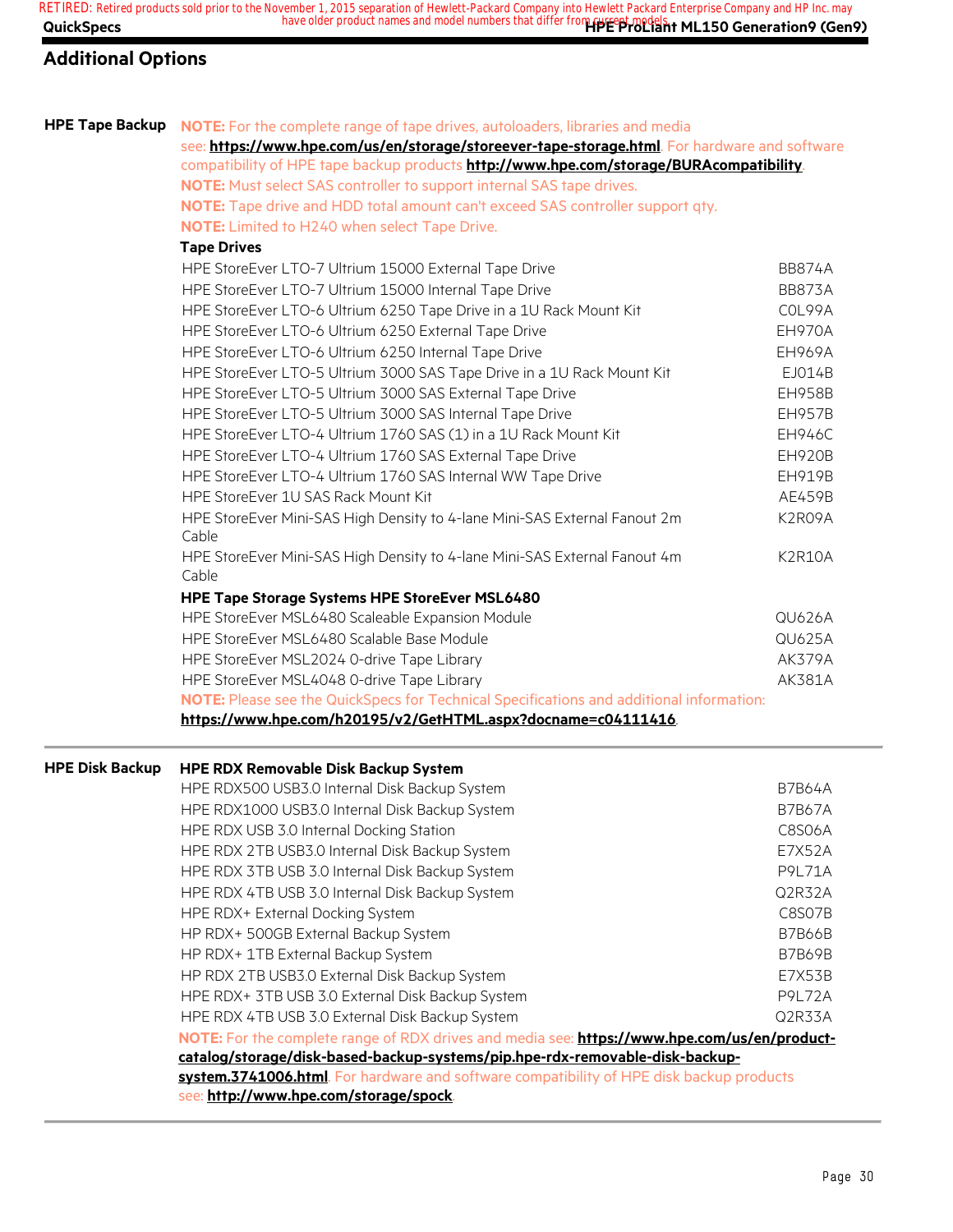| <b>HPE Power</b>                    | <b>HPE Basic Power Distribution Units (PDU)</b>                                                                                                                  |                                |
|-------------------------------------|------------------------------------------------------------------------------------------------------------------------------------------------------------------|--------------------------------|
| <b>Distribution Units</b><br>(PDUs) | HPE Basic 1.9kVA/L5-20P 16A/120V Outlets (12) 5-20R/Horizontal NA/JP PDU<br>HPE Basic 3.6kVA/60320 C20 Detachable 16A/230V Outlets (12)<br>C13/Horizontal WW PDU | <b>H5M54A</b><br><b>H5M56A</b> |
|                                     | HPE Basic 2.8kVA/L5-30P 24A/120V Outlets (18) 5-20R/Vertical NA/JP PDU                                                                                           | <b>H5M55A</b>                  |
|                                     | HPE Basic 4.9kVA/60320 C20 Detachable 16A/230V Outlets (20) C13/Vertical<br>WW PDU                                                                               | <b>H5M57A</b>                  |
|                                     | HPE Basic 4.9kVA/L6-30P 24A/208V Outlets (20) C13/Vertical NA/JP PDU                                                                                             | <b>H5M58A</b>                  |
|                                     | HPE Basic 7.3kVA/60309 5-wire 32A/230V Outlets (20) C13/Vertical INTL PDU                                                                                        | <b>H5M68A</b>                  |
|                                     | HPE Basic 3Ph 8.6kVA/L15-30P 24A/208V Outlets (18) C13/Vertical NA/JP<br>PDU                                                                                     | <b>H5M61A</b>                  |
|                                     | HPE Basic 4.9kVA/L6-30P 24A/208V Outlets (24) C13 (6) C19/Vertical NA/JP<br>PDU                                                                                  | <b>H5M59A</b>                  |
|                                     | HPE Basic 7.3kVA/60309 3-wire 32A/230V Outlets (24) C13 (6) C19/Vertical<br><b>INTL PDU</b>                                                                      | <b>H5M70A</b>                  |
|                                     | HPE Basic 8.3kVA/CS8265C 40A/208V Outlets (30) C13 (6) C19/Vertical NA<br>PDU                                                                                    | <b>H5M60A</b>                  |
|                                     | HPE Basic 11kVA/60309 63A 3-wire 48A/230V Outlets (30) C13 (6)<br>C19/Vertical INTL PDU                                                                          | <b>H5M71A</b>                  |
|                                     | HPE Basic 9.2kVA/50A Terminal Block 40A/230V Outlets (30) C13 (6)<br>C19/Vertical WW PDU                                                                         | <b>H5M75A</b>                  |
|                                     | HPE Basic 3Ph 5.7kVA/ L21-20P 16A/120-208V Outlets (24) C13 (3) 5-<br>20R/Vertical NA/JP PDU                                                                     | <b>H5M63A</b>                  |
|                                     | HPE Basic 3Ph 8.6kVA/L21-30P 24A/120-208V Outlets (24) C13 (3) C19 (3)<br>5-20R/Vertical NA/JP PDU                                                               | <b>H5M64A</b>                  |
|                                     | HPE Basic 3Ph 8.6kVA/L15-30P 24A/208V Outlets (24) C13 (6) C19/Vertical<br>NA/JP PDU                                                                             | <b>H5M62A</b>                  |
|                                     | HPE Basic 3Ph 11kVA/60309 5-wire 16A/230V Outlets (24) C13 (6)<br>C19/Vertical INTL PDU                                                                          | <b>H5M72A</b>                  |
|                                     | HPE Basic 3Ph 11kVA/60309 5-wire 16A/230V Outlets (36) C13 (6)<br>C19/Vertical INTL PDU                                                                          | <b>H5M73A</b>                  |
|                                     | HPE Basic 3Ph 11kVA/60309 16A/240V Outlets (36) C13 (6) C19/Vertical NA<br>PDU                                                                                   | <b>H5M67A</b>                  |
|                                     | HPE Basic Modular 2.8kVA/L5-30P 24A/120V Outlets (4) C19/Horizontal NA/JP<br>PDU                                                                                 | 252663-D71                     |
|                                     | HPE Basic Modular 4.9kVA/L6-30P 24A/208V Outlets (4) C19/Horizontal NA/JP<br>Core Only PDU                                                                       | 252663-D74                     |
|                                     | HPE Basic Modular 8.3kVA/CS8265C 40A/208V Outlets (4) C19/Horizontal<br>NA/JP PDU                                                                                | 252663-D75                     |
|                                     | HPE Basic Modular 7.3kVA/60309 3-wire 32A/230V Outlets (4) C19/Horizontal<br>INTL Core Only PDU                                                                  | 252663-B33                     |
|                                     | HPE Basic Modular 9.2kVA/60309 63A 3-wire 40A/230V Outlets (4)<br>C19/Horizontal INTL PDU                                                                        | 252663-B34                     |
|                                     | HPE Basic Modular 3Ph 8.6kVA/L15-30P 24A/208V Outlets (6) C19/Horizontal<br>NA/JP PDU                                                                            | AF512A                         |
|                                     | HPE Basic Modular 3Ph 11kVA/60309 5-wire 16A/230V Outlets (6)<br>C19/Horizontal INTL PDU                                                                         | AF513A                         |
|                                     | HPE Basic Modular 3Ph 14.4kVA/CS8365C 40A/208V Outlets (6)<br>C19/Horizontal NA/JP PDU                                                                           | AF519A                         |
|                                     | HPE Basic Modular 3Ph 17.3kVA/60309 60A 4-wire 48A/208V Outlets (6)<br>C19/Horizontal NA/JP PDU                                                                  | AF511A                         |
|                                     | HPE Basic Modular 3Ph 22kVA/60309 5-wire 32A/230V Outlets (6)<br>C19/Horizontal INTL PDU                                                                         | AF518A                         |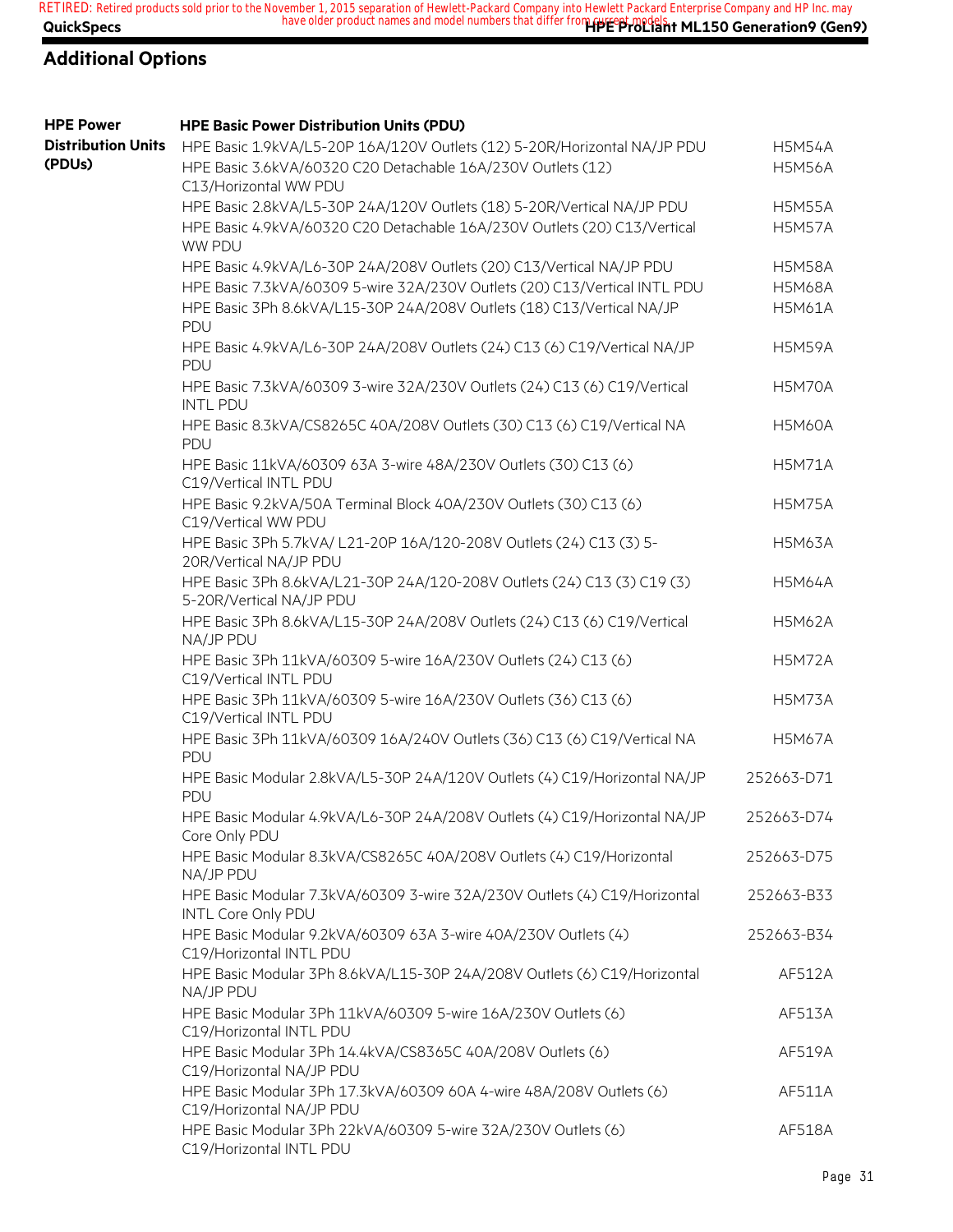| HP 800VA - 277V Input / 230V Output NA Rack Mount Transformer                                         | <b>H3X09A</b> |
|-------------------------------------------------------------------------------------------------------|---------------|
| NOTE: Please see the HPE Basic Power Distribution Units (PDU) QuickSpecs                              |               |
| for information on additional options and product specifications.                                     |               |
| <b>HPE Metered Power Distribution Units (PDU)</b>                                                     |               |
| HPE Metered 2.8kVA/L5-30P 24A/120V Outlets (12) 5-20R/Horizontal NA/JP<br>PDU                         | D9N43A        |
| HPE Metered 3.6kVA/60320 C20 Detachable 16A/230V Outlets (12)<br>C13/Horizontal WW PDU                | <b>D9N46A</b> |
| HPE Metered 4.9kVA/L6-30P 24A/208V Outlets (12) C13/Horizontal NA/JP<br>PDU                           | <b>D9N44A</b> |
| HPE Metered 3.6kVA/60320 C20 Detachable 16A/230V Outlets (16)<br>C13/Vertical WW PDU                  | <b>D9N45A</b> |
| HPE Metered 4.9kVA/L6-30P 24A/208V Outlets (12) C13/Vertical NA/JP PDU                                | G9Z05A        |
| HPE Metered 7.3kVA/60309 3-wire 32A/230V Outlets (12) C13/Vertical INTL<br><b>PDU</b>                 | G9Z06A        |
| HPE Metered 4.9kVA/L6-30P 24A/208V Outlets (20) C13 (4) C19/Vertical<br>NA/JP PDU                     | <b>D9N47A</b> |
| HPE Metered 7.3kVA/60309 32A 3-wire/230V Outlets (20) C13 (4)<br>C19/Vertical INTL PDU                | <b>D9N48A</b> |
| HPE Metered 3Ph 8.6kVA/L15-30P 24A/208V Outlets (18) C13 (3)<br>C19/Vertical NA/JP PDU                | <b>D9N51A</b> |
| HPE Metered 3Ph 8.6kVA/L21-30P 24A/120-208V Outlets (18) C13 (3) C19<br>(3) 5-20R/Vertical NA/JP PDU  | <b>D9N53A</b> |
| HPE Metered 3Ph 11kVA/60309 5-wire 16A/230V Outlets (18) C13 (3)<br>C19/Vertical INTL PDU             | <b>D9N55A</b> |
| HPE Metered 8.3kVA/CS8265C 40A/208V Outlets (30) C13 (3) C19/Vertical NA<br>PDU                       | <b>D9N49A</b> |
| HPE Metered 7.3kVA/60309 32A 3-wire/230V Outlet (32) C13 (4) C19/Vertical<br><b>INTL PDU</b>          | <b>D9N50A</b> |
| HPE Metered 3Ph 11kVA/60309 5-wire 16A/230V Outlets (30) C13 (3)<br>C19/Vertical INTL PDU             | <b>D9N57A</b> |
| HPE Metered 3Ph 14.4kVA/CS8365C 40A/208V Outlets (12) C13 (12)<br>C19/Vertical NA/JP PDU              | <b>D9N58A</b> |
| HPE Metered 3Ph 16.6kVA/60309 32A-30A 5-wire 24A/230V Outlets (30) C13<br>(3) C19/Vertical NA/JP PDU  | <b>D9N61A</b> |
| HPE Metered 3Ph 16.6kVA/60309 32A-30A 5-wire 24A/230V Outlets (12) C13<br>(12) C19/Vertical NA/JP PDU | <b>D9N62A</b> |
| HPE Metered 3Ph 17.3kVA/60309 60A 4-wire 48A/208V Outlets (24) C13 (3)<br>C19/Vertical NA/JP PDU      | <b>D9N54A</b> |
| HPE Metered 3Ph 17.3kVA/60309 60A 4-wire 48A/208V Outlets (12) C13 (12)<br>C19/Vertical NA/JP PDU     | <b>D9N59A</b> |
| HPE Metered 3Ph 17.3kVA/60309 60A 4-wire 48A/208V Outlets (12) C13 (12)<br>C19/Vertical NA/JP PDU     | G9Z07A        |
| HPE Metered 3Ph 19.9kVA/L22-30P 24A/277V Outlets (30) RF-203P-<br>HP/Vertical NA PDU                  | D9N63A        |
| HPE Metered 3Ph 22kVA/60309 5-wire 32A/230V Outlet (30) C13 (3)<br>C19/Vertical INTL PDU              | D9N56A        |
| HPE Metered 3Ph 22kVA/60309 5-wire 32A/230V Outlets (12) C13 (12)<br>C19/Vertical INTL PDU            | D9N60A        |
| HPE Metered 3Ph 22kVA/60309 5-wire WT 32A/230V Outlets (12) C13 (12)<br>C19/Vertical INTL PDU         | G9Z08A        |
| HP Environmental Sensor for Remote Monitored and Managed PDUs                                         | E2D53A        |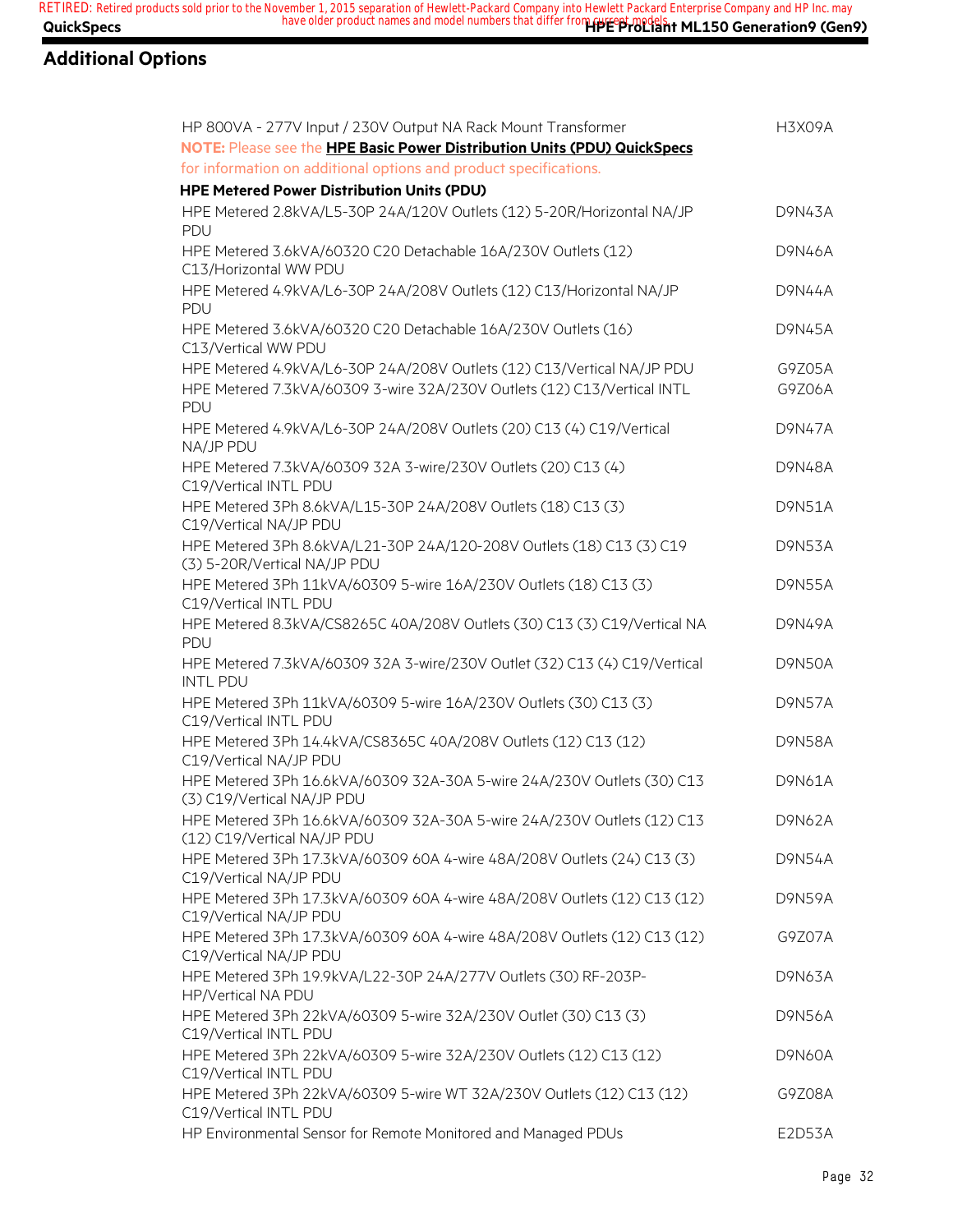| NOTE: Please see the HPE Metered Power Distribution Units (PDU) QuickSpecs                             |               |
|--------------------------------------------------------------------------------------------------------|---------------|
| for information on additional options and product specifications.                                      |               |
| HPE Intelligent Power Distribution Unit (PDU)                                                          |               |
| HPE Intelligent Modular 4.9kVA/L6-30P 24A/208V Outlets (6) C19/Horizontal<br>NA/JP PDU                 | AF520A        |
| HPE Intelligent Modular 8.3kVA/CS8265C 40A/208V Outlets (6) C19/Horizontal<br>NA/JP PDU                | AF521A        |
| HPE Intelligent Modular 3Ph 8.6kVA/L15-30P 24A/208V Outlets (6)<br>C19/Horizontal NA/JP PDU            | AF522A        |
| HPE Intelligent Modular 3Ph 17.3kVA/60309 60A 4-wire 48A/208V (6)<br>C19/Horizontal NA/JP PDU          | AF523A        |
| HPE Intelligent Modular 3Ph 17.3kVA/60309 30A 5-wire 24A/240V (6)<br>C19/Horizontal NA/JP PDU          | AF901A        |
| HPE Intelligent Modular 7.3kVA/60309 3-wire 32A/230V Outlets (6)<br>C19/Horizontal INTL PDU            | AF525A        |
| HPE Intelligent Modular 3Ph 11kVA/60309 5-wire 16A/230V Outlets (6)<br>C19/Horizontal INTL PDU         | <b>AF526A</b> |
| HPE Intelligent Modular 3Ph 22kVA/60309 5-wire 32A/230V Outlets (6)<br>C19/Horizontal INTL PDU         | <b>AF527A</b> |
| HPE Intelligent Modular 3Ph 17.3kVA/IEC 60309 60A 4-wire 48A/208V (12)<br>C19/Horizontal NA/JP PDU     | AF535A        |
| HPE Intelligent Modular 3Ph 22kVA/60309 5-wire 32A/230V Outlets (12)<br>C19/Horizontal INTL PDU        | AF538A        |
| HPE Intelligent Modular 4.9kVA/L6-30P 24A/208V Outlets (20) C13 (6)<br>C19/Horizontal NA/JP PDU        | AF531A        |
| HPE Intelligent Modular 3Ph 8.6kVA/L15-30P 24A/208V Outlets (20) C13 (6)<br>C19/Horizontal NA/JP PDU   | AF532A        |
| HPE Intelligent Modular 3Ph 14.4kVA/CS8365C 40A/208V Outlets (6)<br>C19/Horizontal NA/JP PDU           | AF533A        |
| HPE Intelligent Modular 7.3kVA/60309 3-wire 32A/230V Outlets (6)<br>C19/Horizontal INTL PDU Kit        | AF534A        |
| HP 5xC13 Intelligent PDU Extension Bar G2 Kit                                                          | <b>AF547A</b> |
| HP 5xC13 Outlets Power and UID LEDs Pair Standard Extension Bar                                        | AF528A        |
| NOTE: Please see the HPE Intelligent Power Distribution Unit (PDU) QuickSpecs                          |               |
| for information on additional options and product specifications.                                      |               |
| HPE Metered and Switched Power Distribution Units (PDU)                                                |               |
| HPE Metered Switched 2.8kVA/L5-30P 24A/120V Outlets (24) 5-20R / Vertical<br>NA/JP PDU                 | <b>H8B48A</b> |
| HPE Metered Switched 3.6kVA/60320 C20 Detachable 16A/230V Outlets (7)<br>C13 (1) C19/Vertical WW PDU   | <b>H8B49A</b> |
| HPE Metered Switched 4.9kVA/L6-30P 24A/208V Outlets (20) C13 (4)<br>C19/Vertical NA/JP PDU             | <b>H8B50A</b> |
| HPE Metered Switched 7.3kVA/60309 3-wire 32A/230V Outlets (20) C13 (4)<br>C19/Vertical INTL PDU        | <b>H8B51A</b> |
| HPE Metered Switched 3Ph 8.6kVA/L15-30P 24A/208V Outlets (18) C13 (6)<br>C19/Vertical NA/JP PDU        | <b>H8B52A</b> |
| HPE Metered Switched 3Ph 8.6kVA/L21-30P 24A/208V Outlets (20)C13<br>(3)C19 (1)5-20R/Vertical NA/JP PDU | <b>H8B53A</b> |
| HPE Metered Switched 3Ph 11kVA/60309 5-wire 16A/230V Outlets (21) C13<br>(3) C19/Vertical INTL PDU     | <b>H8B54A</b> |
| HPE Metered Switched 3Ph 14.4kVA/CS8365C 40A/208V Outlets (12) C13 (12)<br>C19/Vertical NA/JP PDU      | <b>H8B55A</b> |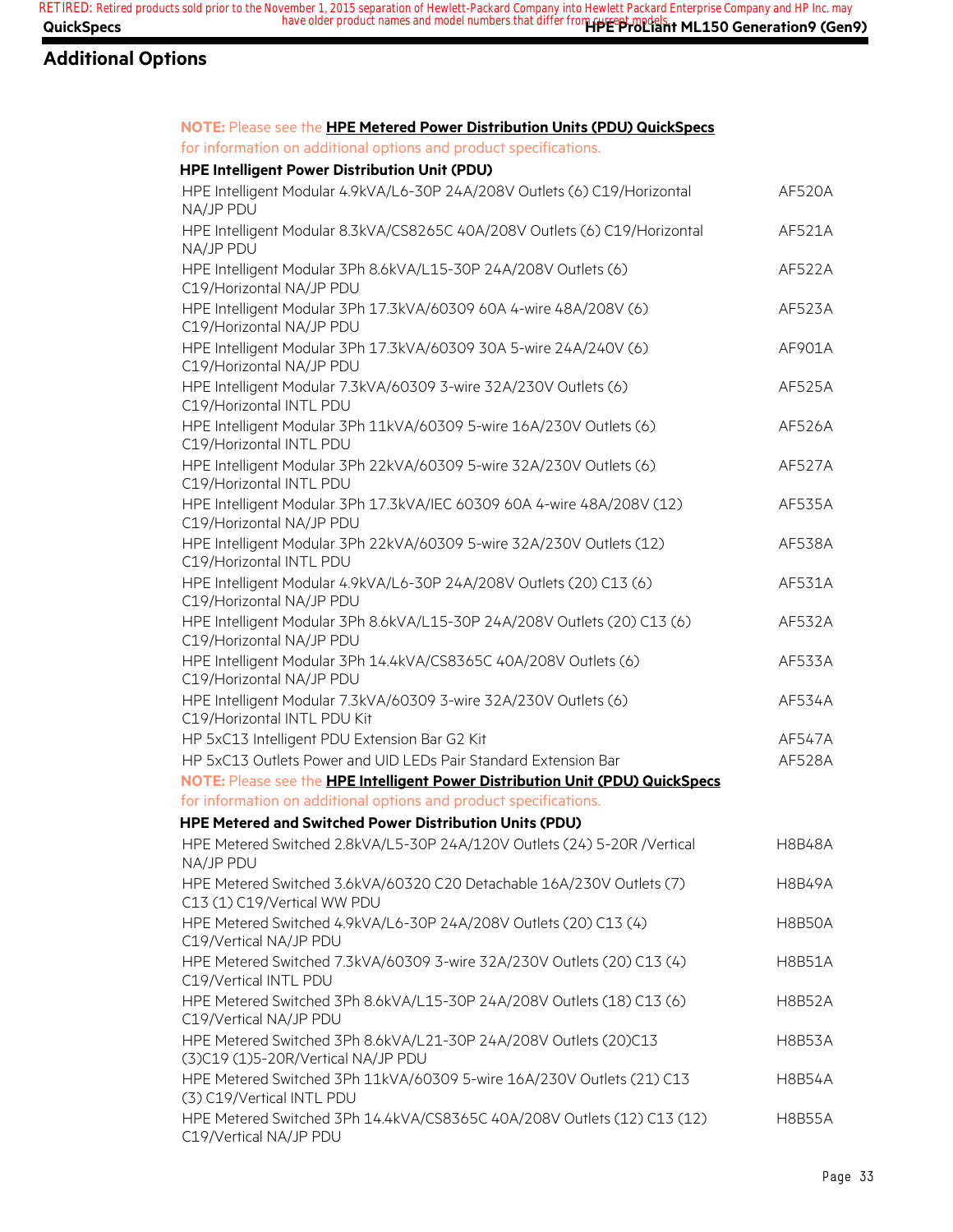## **Additional Options**

|                       | HPE Metered Switched 3Ph 17.3kVA/60309 4-wire 48A/208V Outlets (12) C13<br>(12) C19/Vertical NA/JP PDU                                                       | <b>H8B56A</b> |
|-----------------------|--------------------------------------------------------------------------------------------------------------------------------------------------------------|---------------|
|                       | NOTE: Please see the HPE Metered and Switched Power Distribution Units (PDU) QuickSpecs<br>for information on additional options and product specifications. |               |
|                       | NOTE: To learn more, please visit the HPE Uninterruptible Power Systems (UPS) web page.                                                                      |               |
| <b>HPE Rack Mount</b> | <b>HPE Location Discovery Services</b>                                                                                                                       |               |
| <b>Consoles, KVM</b>  | HPE Location Discovery Services LCD8500 Kit                                                                                                                  | <b>TL052A</b> |
| Switches, and         | NOTE: Please see the HPE Location Discovery Services QuickSpecs                                                                                              |               |
| <b>Keyboards</b>      | for information on additional options and product specifications.                                                                                            |               |
|                       | <b>HPE Rack Mount Consoles</b>                                                                                                                               |               |
|                       | HP LCD8500 1U US Rackmount Console Kit                                                                                                                       | AF630A        |
|                       | HP LCD8500 1U UK Rackmount Console Kit                                                                                                                       | AF631A        |
|                       | HP LCD8500 1U DE Rackmount Console Kit                                                                                                                       | AF632A        |
|                       | HP LCD8500 1U FR Rackmount Console Kit                                                                                                                       | AF633A        |
|                       | HP LCD8500 1U JP Rackmount Console Kit                                                                                                                       | AF642A        |
|                       | HP LCD8500 1U RU Rackmount Console Kit                                                                                                                       | AF643A        |
|                       | HP LCD8500 1U INTL Rackmount Console Kit                                                                                                                     | AF644A        |
|                       | HP LCD8500 1U US TAA Rackmount Console Kit                                                                                                                   | AF645A        |
|                       | <b>HPE KVM Switches</b>                                                                                                                                      |               |
|                       | HP 0x1x8 G3 KVM Console Switch                                                                                                                               | AF651A        |
|                       | HP 0x2x16 G3 KVM Console Switch                                                                                                                              | AF652A        |
|                       | HP TAA 0x2x16 G3 KVM Console Switch                                                                                                                          | AF653A        |
|                       | HP USB Remote Access Key for G3 KVM Console Switches                                                                                                         | AF650A        |
|                       | HP KVM Console USB Interface Adapter                                                                                                                         | AF628A        |
|                       | HP 0x2x16 KVM Server Console Switch G2 with Virtual Media CAC Software                                                                                       | AF618A        |
|                       | HP 0x2x32 KVM Server Console Switch G2 with Virtual Media CAC Software                                                                                       | AF619A        |
|                       | HP KVM Console USB 2.0 Virtual Media CAC Interface Adapter                                                                                                   | AF629A        |
|                       | HP 1x4 USB/PS2 KVM Console Switch                                                                                                                            | AF611A        |
|                       | HP 1x1Ex8 KVM IP Console Switch G2 with Virtual Media CAC Software                                                                                           | AF620A        |
|                       | HP 2x1Ex16 KVM IP Console Switch G2 with Virtual Media CAC Software                                                                                          | AF621A        |
|                       | HP 4x1Ex32 KVM IP Console Switch G2 with Virtual Media CAC Software                                                                                          | AF622A        |
|                       | <b>NOTE:</b> To learn more, please visit the <b>HPE KVM Switches web page</b>                                                                                |               |
|                       | <b>HPE USB Keyboard and Mouse</b>                                                                                                                            |               |
|                       | HP USB BFR with PVC Free US Keyboard/Mouse Kit                                                                                                               | 631341-B21    |
|                       | HP USB BFR with PVC Free Intl Keyboard/Mouse Kit                                                                                                             | 672097-B33    |
|                       | HP USB BFR with PVC Free UK Keyboard/Mouse Kit                                                                                                               | 631344-B21    |
|                       | HP USB BFR with PVC Free FR Keyboard/Mouse Kit                                                                                                               | 631346-B21    |
|                       | HP USB BFR with PVC Free ES Keyboard/Mouse Kit                                                                                                               | 631348-B21    |
|                       | HP USB BFR with PVC Free DE Keyboard/Mouse Kit                                                                                                               | 631358-B21    |
|                       | HP USB BFR with PVC Free JP Keyboard/Mouse Kit                                                                                                               | 631360-B21    |
|                       | HP USB BFR with PVC Free IT Keyboard/Mouse Kit                                                                                                               | 631362-B21    |
|                       | HP USB BFR with PVC Free CN Keyboard/Mouse Kit                                                                                                               | 631364-B21    |
|                       | HP USB BFR with PVC Free AE Keyboard/Mouse Kit                                                                                                               | 638212-B21    |
|                       | HP USB BFR with PVC Free RU Keyboard/Mouse Kit                                                                                                               | 638214-B21    |
|                       | HP USB BFR with PVC Free SE Keyboard/Mouse Kit                                                                                                               | 672097-103    |
|                       | HP USB BFR with PVC Free CH Keyboard/Mouse Kit                                                                                                               | 672097-113    |
|                       | HP USB BFR with PVC Free PT Keyboard/Mouse Kit                                                                                                               | 672097-133    |

HP USB BFR with PVC Free TR Keyboard/Mouse Kit 672097-143 HP USB BFR with PVC Free CZ Keyboard/Mouse Kit 672097-223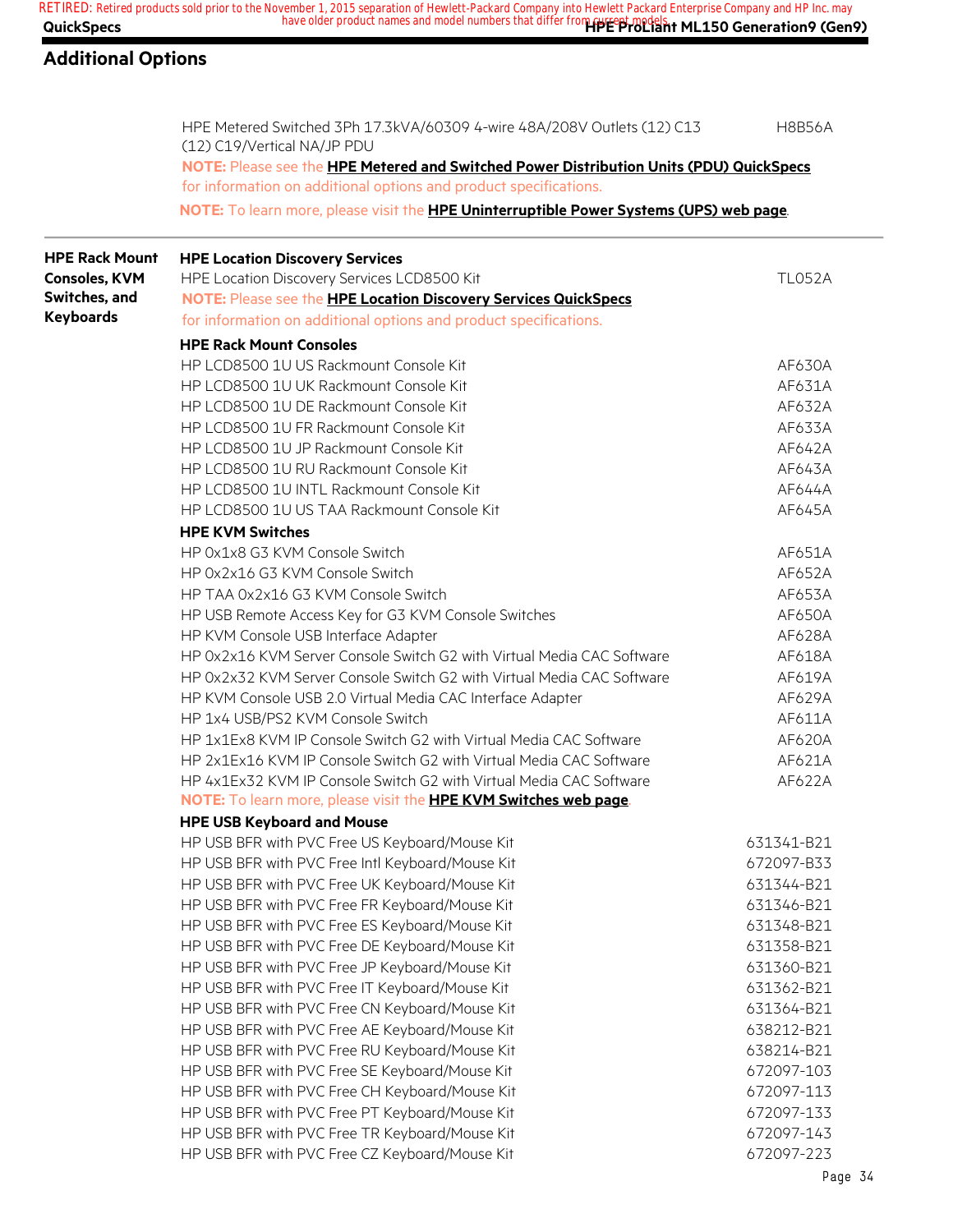## **Additional Options**

|                      | HP USB BFR with PVC Free FI Keyboard/Mouse Kit                                               | 672097-353    |
|----------------------|----------------------------------------------------------------------------------------------|---------------|
|                      | HP USB BFR with PVC Free AP-Intl Keyboard/Mouse Kit                                          | 672097-373    |
|                      | HP USB BFR with PVC Free IN Keyboard/Mouse Kit                                               | 672097-D63    |
|                      | HP USB BFR with PVC Free KR Keyboard/Mouse Kit                                               | 672097-KD3    |
|                      | <b>HPE Other Options</b>                                                                     |               |
|                      | HPE Rack LED Light Kit                                                                       | <b>BW939A</b> |
|                      | HP Kit LCD 1.83m Latch Display Port Cable                                                    | G7T29A        |
|                      | HP ConvergedSystem Door Branding Kit                                                         | <b>TK815A</b> |
|                      | HP ConvergedSystem Rack Light Kit                                                            | <b>TK816A</b> |
|                      | HP ConvergedSystem Rack Side Panel 1075mm Kit                                                | <b>TK817A</b> |
|                      | HP Tower to Rack Conversion Tray Universal Kit                                               | 417705-B21    |
|                      | HPE Uninterruptible HPE DirectFlow Three Phase UPS                                           |               |
| <b>Power Systems</b> | <b>Power Unit (1U UPS)</b>                                                                   |               |
| (UPS)                | HPE R12000 DirectFlow - 1U Rackmount Uninterruptible Power System                            | G9Y75A        |
|                      | HPE R12000 DirectFlow - POD 1U Rackmount Uninterruptible Power System                        | AF478A        |
|                      | Input/Output Module Options for 1U UPS                                                       |               |
|                      | HPE 32A 400-415 Volt Three Phase INTL R12000 DirectFlow UPS IEC309<br>Input/Output Module    | AF488A        |
|                      | HPE 30A 400-415 Volt Three Phase NA R10000 DirectFlow UPS IEC309<br>Input/Output Module      | AF489A        |
|                      | HPE 32A 380 Volt Three Phase China R12000 DirectFlow UPS Unterminated<br>Input/Output Module | AF490A        |
|                      | HPE 30A 480 Volt Three Phase NA R12000 DirectFlow UPS L22-30<br>Input/Output Module          | AF491A        |
|                      | HPE 30A 480 Volt Three Phase NA R12000 DirectFlow UPS IEC309<br>Input/Output Module          | AF492A        |
|                      | HPE 30A 400-415 Volt Three Phase NA R12000 DirectFlow UPS IEC309<br>Input/Output Module      | G9Y76A        |
|                      | <b>Power Unit (2U UPS)</b>                                                                   |               |
|                      | HPE R18000 DirectFlow - 2U Rackmount Uninterruptible Power System                            | AF479A        |
|                      | Input/Output Module Options for 2U UPS                                                       |               |
|                      | HPE 32A 400-415 Volt Three Phase INTL R18000 DirectFlow UPS IEC309<br>Input/Output Module    | AF483A        |
|                      | HPE 30A 380 Volt Three Phase China R18000 DirectFlow UPS Unterminated<br>Input/Output Module | AF485A        |
|                      | HPE 30A 480 Volt Three Phase NA R18000 DirectFlow UPS IEC309<br>Input/Output Module          | AF486A        |
|                      | HPE 30A 480 Volt Three Phase NA R18000 DirectFlow UPS IEC309<br>Input/Output Module          | AF487A        |
|                      | HPE 30A 400 Volt Three Phase NA R18000 DirectFlow UPS IEC309<br>Input/Output Module          | D9Q02A        |
|                      | HPE 30A 400-415V Three Phase NA R18000 DirectFlow UPS 1:1 IEC309<br>Input/Output Module      | AF484A        |
|                      | NOTE: All Input/Output Modules support dual output outlets except the AF484A.                |               |
|                      | <b>Battery Pack Options</b>                                                                  |               |
|                      | HPE DirectFlow UPS - 1U Rackmount Lithium-ion Battery Pack                                   | AF480A        |
|                      | HPE DirectFlow UPS - 3U Rackmount VRLA Battery Pack                                          | AF482A        |
|                      | HPE WW DirectFlow Secondary Battery Cable                                                    | AF497A        |
|                      | NOTE: Please see the HPE DirectFlow Three Phase Uninterruptible Power System QuickSpecs      |               |

for information on additional options and product specifications.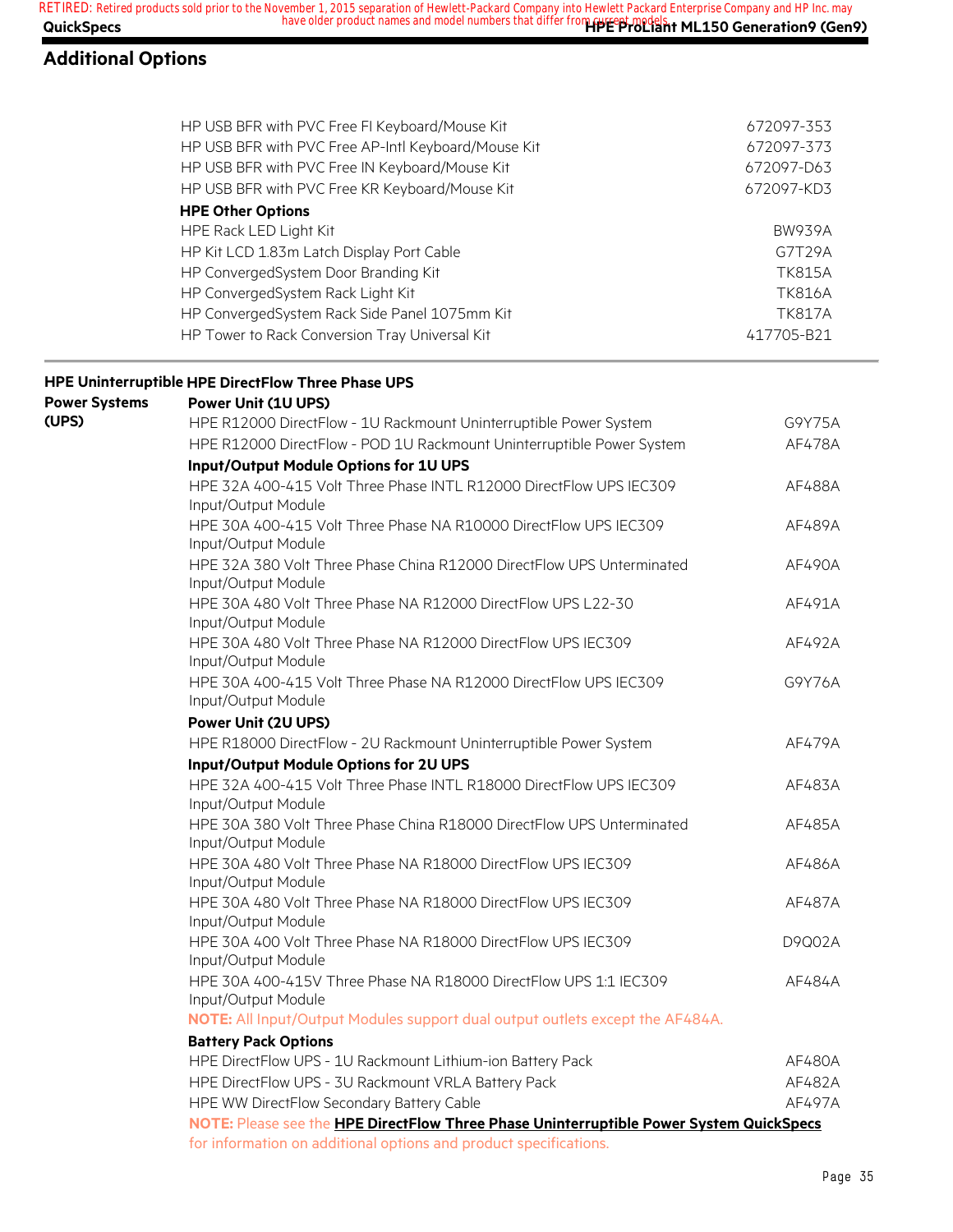## **Additional Options**

|                       | <b>HPE Tower UPS</b>                                                                            |               |
|-----------------------|-------------------------------------------------------------------------------------------------|---------------|
|                       | HPE T750 G4 UPS Models                                                                          |               |
|                       | HPE T750 G4 NA/JP Uninterruptible Power System                                                  | <b>J2P85A</b> |
|                       | HPE T750 G4 INTL Uninterruptible Power System                                                   | <b>J2P88A</b> |
|                       | HPE T1000 G4 UPS Models                                                                         |               |
|                       | HPE T1000 G4 NA/JP Uninterruptible Power System                                                 | <b>J2P86A</b> |
|                       | HPE T1000 G4 INTL Uninterruptible Power System                                                  | <b>J2P89A</b> |
|                       | HPE T1500 G4 UPS Models                                                                         |               |
|                       | HPE T1500 G4 NA/JP Uninterruptible Power System                                                 | <b>J2P87A</b> |
|                       | HPE T1500 G4 INTL Uninterruptible Power System                                                  | <b>J2P90A</b> |
|                       | <b>HPE Rack/Tower UPS</b>                                                                       |               |
|                       | HPE R/T2200 G4 UPS Models                                                                       |               |
|                       | HPE R/T2200 G4 NA/JP Uninterruptible Power System                                               | J2R00A        |
|                       | HPE R/T3000 G4 UPS Models                                                                       |               |
|                       | HPE R/T3000 G4 Low Voltage NA/JP Uninterruptible Power System                                   | J2R01A        |
|                       | HPE R/T3000 G4 High Voltage NA/JP Uninterruptible Power System                                  | J2R02A        |
|                       | HPE R/T3000 G4 High Voltage INTL Uninterruptible Power System                                   | J2R04A        |
|                       | R1500 G4 Models                                                                                 |               |
|                       | HPE R1500 G4 NA Uninterruptible Power System                                                    | <b>J2Q99A</b> |
|                       | HPE R1500 G4 JP/TWN Uninterruptible Power System                                                | J2R05A        |
|                       | HPE R1500 G4 INTL Uninterruptible Power System                                                  | J2R03A        |
|                       | R7000 Uninterruptible Power System (UPS)                                                        |               |
|                       | HPE R7000 4U 50A High Voltage NA/JP Uninterruptible Power System                                | AF462A        |
|                       | HPE R7000 4U IEC-32A High Voltage INTL Uninterruptible Power System                             | AF463A        |
|                       | R5000 Uninterruptible Power System (UPS)                                                        |               |
|                       | HPE R5000 3U L630 High Voltage NA/JP Uninterruptible Power System                               | AF460A        |
|                       | HPE R5000 3U IEC309-32A High Voltage INTL Uninterruptible Power System                          | AF461A        |
|                       | NOTE: To learn more, please visit the <b>HPE Uninterruptible Power Systems (UPS) web page</b> . |               |
|                       |                                                                                                 |               |
| <b>HPE USB and SD</b> | HPE Enterprise Mainstream Flash Media Kits for Memory Cards                                     |               |
| <b>Options</b>        | HPE 32GB microSD Mainstream Flash Media Kit                                                     | 700139-B21    |
|                       | HPE 8GB microSD Enterprise Mainstream Flash Media Kit                                           | 726116-B21    |
|                       | HP 8GB USB Enterprise Mainstream Flash Media Drive Key Kit                                      | 737953-B21    |
|                       | HP Dual 8GB microSD Enterprise Midline USB Kit                                                  | 741279-B21    |
| <b>HPE Support</b>    | <b>Installation &amp; Start-up Services</b>                                                     |               |
| <b>Services</b>       | HPE Installation ML350e/ML150 Service                                                           | U6D41E        |
|                       | HPE Startup ML350e/ML150 Service                                                                | <b>U6D43E</b> |
|                       | <b>Foundation Care</b>                                                                          |               |
|                       | HPE 3 year Foundation Care 24x7 ML150 Gen9 Service                                              | U7WR1E        |
|                       | HPE 3 year Foundation Care 24x7 wDMR ML150 Gen9 Service                                         | U7WR2E        |
|                       | HPE 3 year Foundation Care 24x7 wCDMR ML150 Gen9 Service                                        | U7WR3E        |
|                       | <b>Proactive Care</b>                                                                           |               |
|                       | HPE 3 year Proactive Care 24x7 ML150 Gen9 Service                                               | U7WT8E        |
|                       | HPE 3 year Proactive Care 24x7 with DMR ML150 Gen9 Service                                      | U7WT9E        |
|                       | HPE 3 year Proactive Care 24x7 with CDMR ML150 Gen9 Service                                     | U7WU0E        |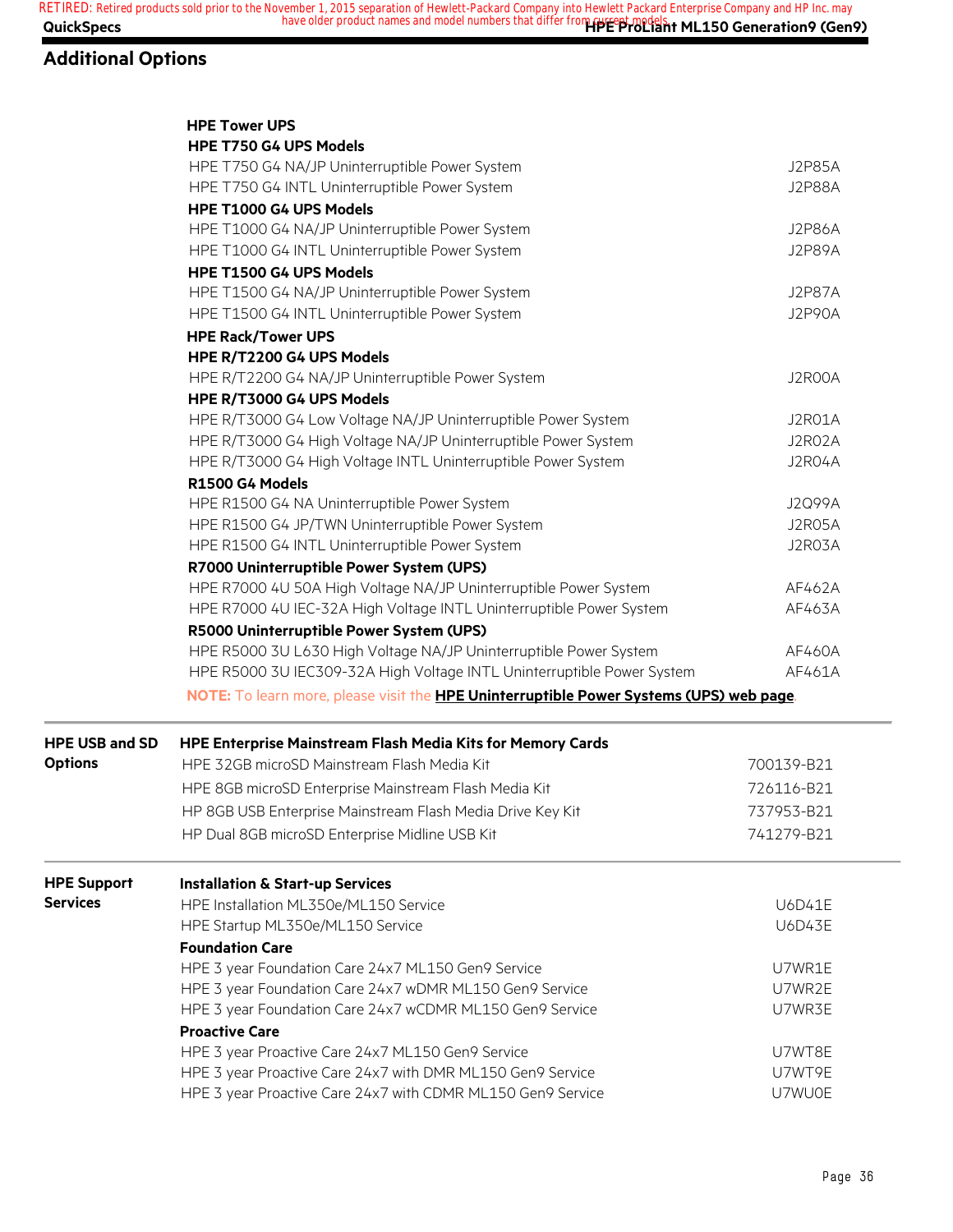### **Memory**

**Memory Population guidelines** 



#### **General Memory Population Rules and Guidelines**:

- . Install DIMMs only if the corresponding processor is installed.
- . If only one processor is installed in a two processor system, only half of the DIMM slots are available.
- . To maximize performance, it is recommended to balance the total memory capacity between all installed processors and load the channels similarly whenever possible.
- . When two processors are installed, balance the DIMMs across the two processors.
- . White DIMM slots denote the first slot to be populated in a channel.
- . Place the DIMMs with the highest number of ranks in the white slot when mixing DIMMs of different ranks on the same channel.
- . Do not mix RDIMMs or LRDIMMs.
- . Quad rank RDIMMs are not supported in HPE ProLiant ML150 Gen9 servers.
- . Quad rank LRDIMMs are capable of up to three DIMMs per channel.
- . RDIMMs operating at 1.2V.
- . DIMMs of different speeds may be mixed in any order; the server will select a common optimal speed.
- . The maximum memory speed is a function of the memory type, memory configuration, and processor model.
- . The maximum memory capacity is a function of the memory type and number of installed processors.
- . To realize the performance memory capabilities listed in this document, HPE SmartMemory is required.
- . There are four (4) channels per processor; eight (8) channels per server. There are three (2) DIMM slots for each memory channel; twenty-four (16) total slots. Memory channels1 and 3 consists of the two (2) DIMMs that are furthest from the processor. Memory channel 2 and 4 consists of the two (2) DIMMs that are closest to the processor.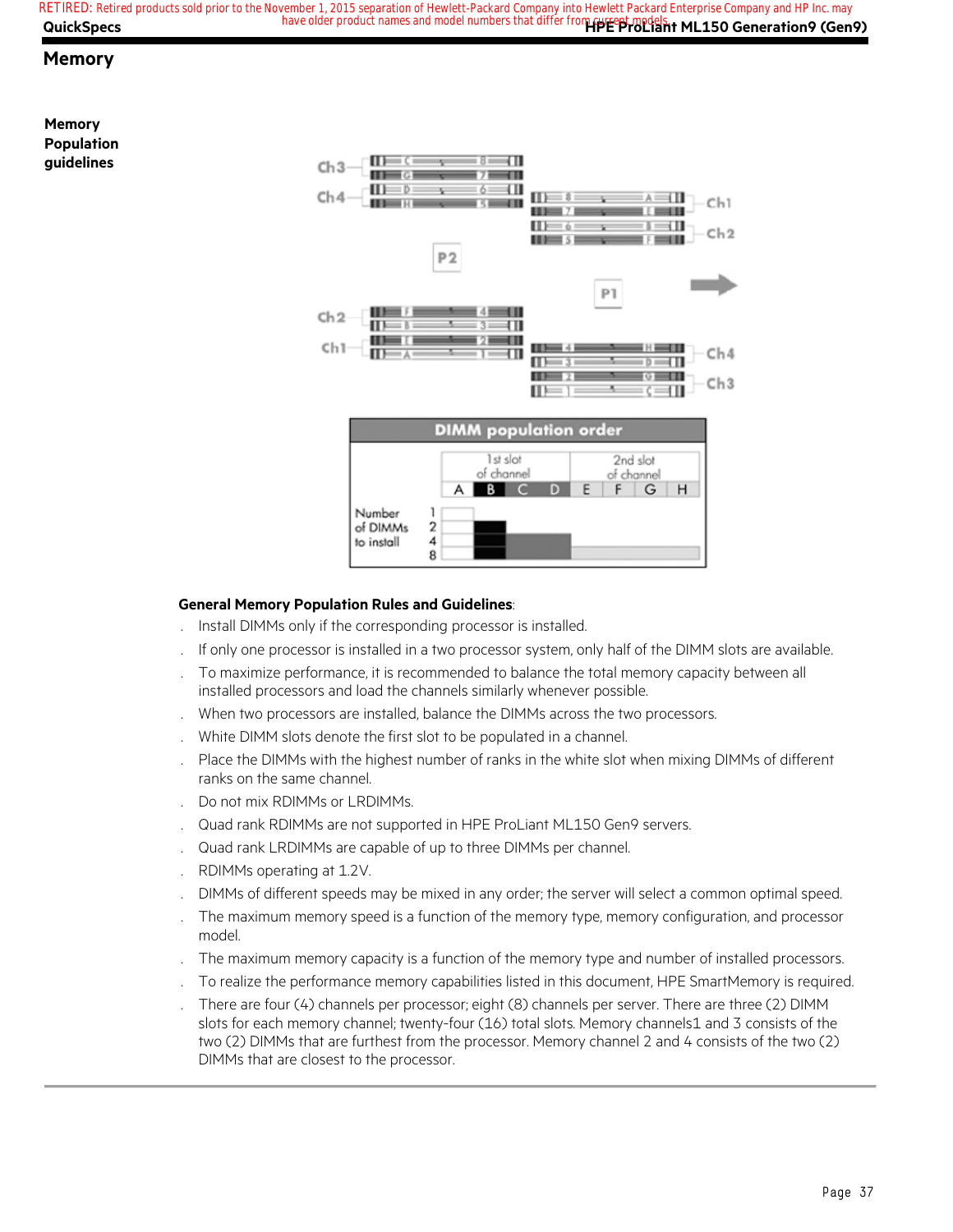### **Memory**

**Intel Gen9 Supported Memory Bandwidth for HPE ProLiant Gen9 Intel® Xeon® E5-2600v4 Series Processor Family**

| <b>Memory Bandwidth and Capacity</b> |                |                                   |                  |                  |                  |
|--------------------------------------|----------------|-----------------------------------|------------------|------------------|------------------|
| [DIMM Type]                          |                | <b>Load Reduced</b><br>(LRDIMMs)  |                  |                  |                  |
| <b>HPE SKU P/N</b>                   | 805347-B21     | 805349-B21                        | 836220-B21       | 805351-B21       | 805353-B21       |
| <b>DIMM Rank</b>                     | Single Rank    | Single Rank                       | Dual Rank        | Dual Rank        | Dual Rank        |
| <b>DIMM Capacity</b>                 | 8GB            | 16GB                              | 16GB             | 32GB             | 32GB             |
| <b>Voltage</b>                       |                | Std Voltage 1.2V Std Voltage 1.2V | Std Voltage 1.2V | Std Voltage 1.2V | Std Voltage 1.2V |
| <b>DRAM Depth [bit]</b>              | 1G             | 2G                                | 1G               | 2G               | 2G               |
| <b>DRAM Width [bit]</b>              | x8             | x4                                | x4               | x4               | x4               |
| <b>DRAM Density</b>                  | 8Gb            | 8Gb                               | 4Gb              | 8Gb              | 8Gb              |
| <b>CAS Latency</b>                   | $17 - 17 - 17$ | 17-17-17                          | 17-17-17         | 17-17-17         | $17 - 17 - 17$   |
| <b>DIMM Native Speed (MT/s)</b>      | 2400           | 2400                              | 2400             | 2400             | 2400             |
| <b>SLOTS THAT CAN BE POPULATED</b>   |                |                                   |                  |                  |                  |
| 16 slot servers                      | 16             | 16                                | 16               | 16               | 16               |
| <b>MAXIMUM CAPACITY (GB)</b>         |                |                                   |                  |                  |                  |
|                                      | 128            | 256                               | 256              | 512              | 512              |
| POPULATED DIMM SPEED (MT/s)          |                |                                   |                  |                  |                  |
| 1 DIMM Per Channel                   | 2400           | 2400                              | 2400             | 2400             | 2400             |
| 2 DIMM Per Channel                   | 2133           | 2133                              | 2133             | 2133             | 2400             |
| <b>3 DIMM Per Channel</b>            | n/a            | n/a                               | n/a              | n/a              | n/a              |

**DIMM slot and configuration diagram**

#### **DIMM slot and configuration diagrams**

• Population order; start with "A" first, "B" second, "C" third, etc.

• When one processor is installed, install DIMMs in sequential alphabetic order: A, B, C, D, E, F.

• When two processors are installed, install DIMMs in sequential alphabetic order: CPU1-A, CPU2- A,CPU1-B,CPU2-B,CPU1-C, CP2-C

|        | CPU <sub>1</sub>          |  | CPU <sub>2</sub>        |        |  |
|--------|---------------------------|--|-------------------------|--------|--|
|        | Slot # $population order$ |  | Slot # population order |        |  |
| Chnl 3 |                           |  |                         | Chnl 1 |  |
|        | C)                        |  |                         |        |  |
|        | CPU <sub>1</sub>          |  | CPU <sub>2</sub>        |        |  |
|        | Slot # population order   |  |                         |        |  |
|        |                           |  | Slot # population order |        |  |
| Chnl 4 |                           |  | В                       | Chnl 2 |  |
|        |                           |  |                         |        |  |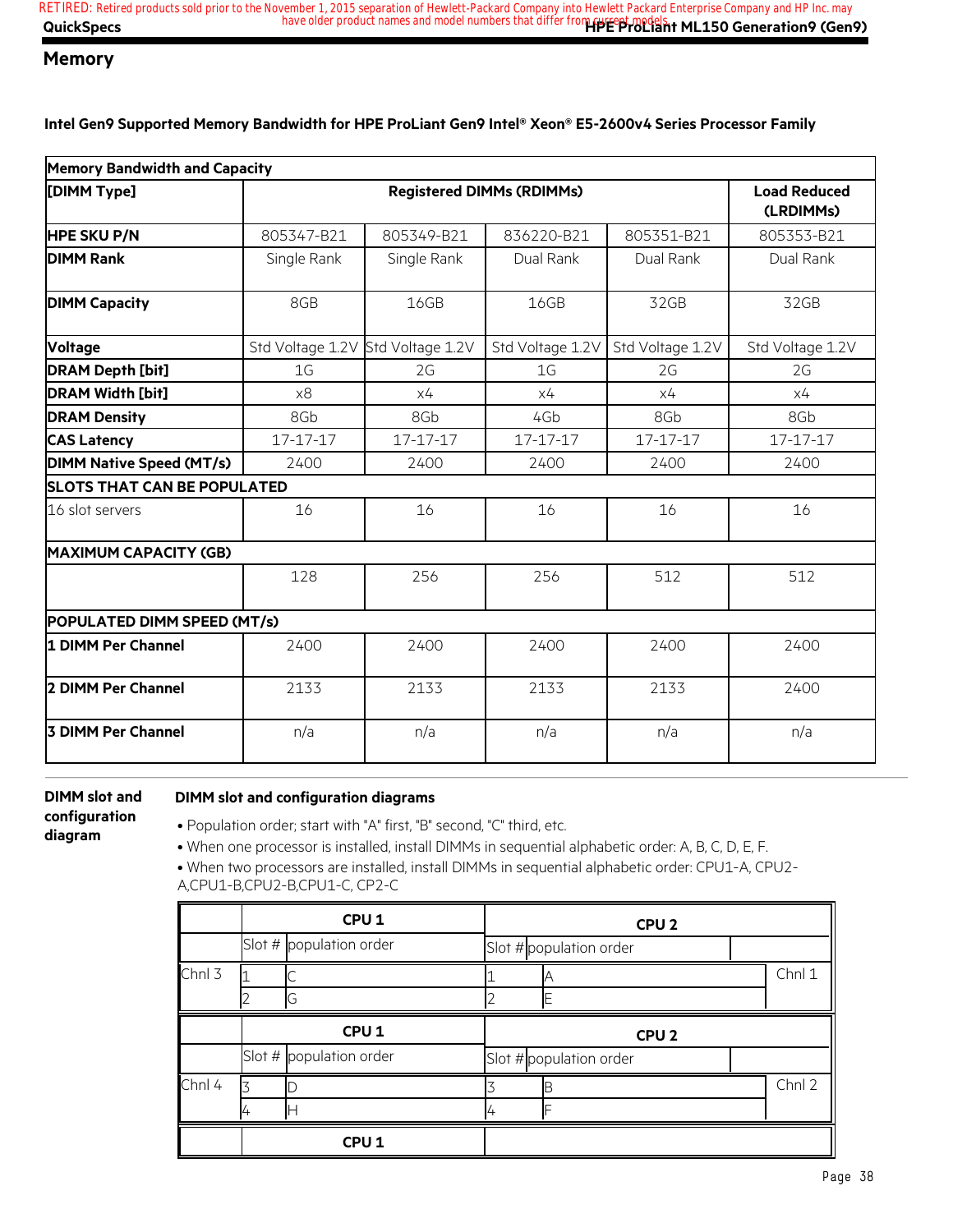## **Memory**

|        |                  | Slot # $population order$ | CPU <sub>2</sub> |                         |  |        |
|--------|------------------|---------------------------|------------------|-------------------------|--|--------|
|        |                  |                           |                  | Slot # population order |  |        |
| Chnl 2 |                  |                           |                  |                         |  | Chnl 4 |
|        |                  |                           |                  |                         |  |        |
|        | CPU <sub>1</sub> |                           |                  |                         |  |        |
|        |                  |                           |                  | CPU <sub>2</sub>        |  |        |
|        |                  | Slot $#$ population order |                  | Slot # population order |  |        |
| Chnl 1 |                  |                           |                  | G                       |  | Chnl 3 |

### **Memory Speed by Processor Model**

| <b>Processor Models</b>                               | <b>Supported Memory Speeds</b> |
|-------------------------------------------------------|--------------------------------|
| E5-2609v3, E5-2603v3                                  | 1600MT/s                       |
| E5-2640v3, E5-2630v3, E5-2620v3, E5-2630Lv3 1866MT/s  |                                |
| E5-2650Lv3, E5-2660v3, E5-2650v3                      | 2133MT/s                       |
| E5-2609v4, E5-2603v4                                  | 1866MT/s                       |
| E5-2620v4, E5-2630Lv4, E5-2640v4, E5-2630v4 2133MT/s  |                                |
| E5-2650Lv4, E5-2660v4, E5-2650v4, E5-2680v4, 2400MT/s |                                |
| E5-2683v4. E5-2695v4                                  |                                |

| <b>Standard and</b><br><b>Maximum Memory</b><br><b>Capacity (Pre-</b> | <b>Pre Configured Models</b>       | <b>Standard Memory</b> | <b>Maximum Memory Plus</b><br><b>Optional Memory</b> | <b>Standard Memory</b><br><b>Replaced with Optional</b><br><b>Memory</b> |  |
|-----------------------------------------------------------------------|------------------------------------|------------------------|------------------------------------------------------|--------------------------------------------------------------------------|--|
| configured Models) $\boxed{5-2620v4}$                                 |                                    | 16GB (1x16GB)          | 496GB (15x32GB,<br>1x16GB                            | 512GB (16x32GB)                                                          |  |
|                                                                       | E5-2609v4, E5-2609v3,<br>E5-2603v4 | 8GB (1x8GB)            | 488GB (15x32GB,<br>1x8GB                             | 512GB (16x32GB)                                                          |  |
|                                                                       | E5-2603v3                          | 4GB (1x4GB)            | 484GB (15x32GB,<br>1x4GB)                            | 512GB (16x32GB)                                                          |  |

#### **DDR4 memory options part number decoder**

**NOTE:** Capacity references are rounded to the common gigabyte (GB) values.

- $4GB = 4,096MB$
- 8GB = 8,192MB
- $16GB = 16,384MB$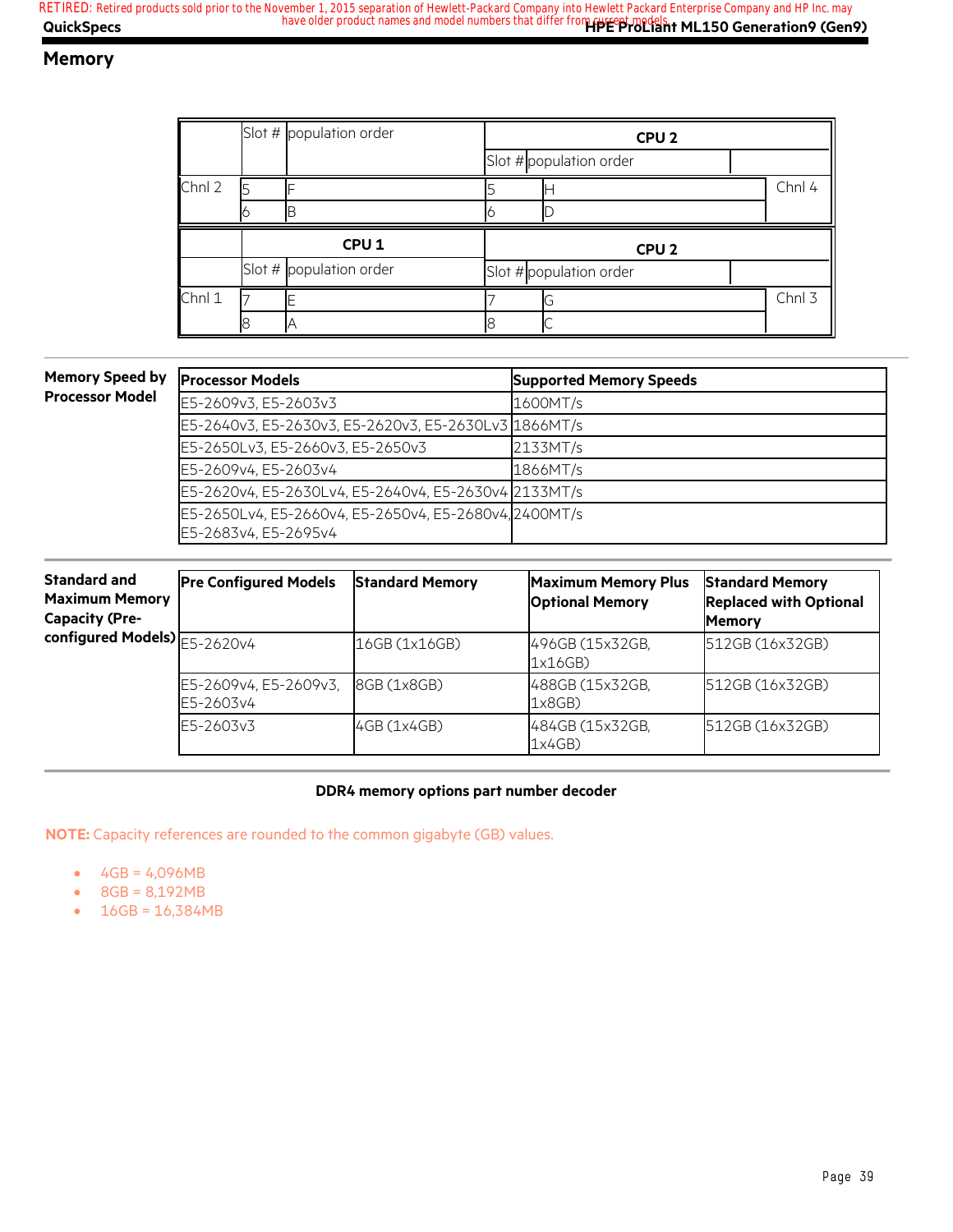## **Memory**



- 1. Capacity: 4GB/8GB/16GB/32GB
- 2. Rank:  $1R =$  Single-rank;  $2R =$  Dual-rank;  $4R =$  Quad-rank
- 3. Data width:  $x4 = 4$ -bit;  $x8 = 8$ -bit
- 4. Memory generation: DDR4
- 5. Maximum memory speed: 2133 MT/s
- 6. CAS latency:  $P = 15$
- 7. DIMM type: R = RDIMM (registered); L = LRDIMM (load reduced)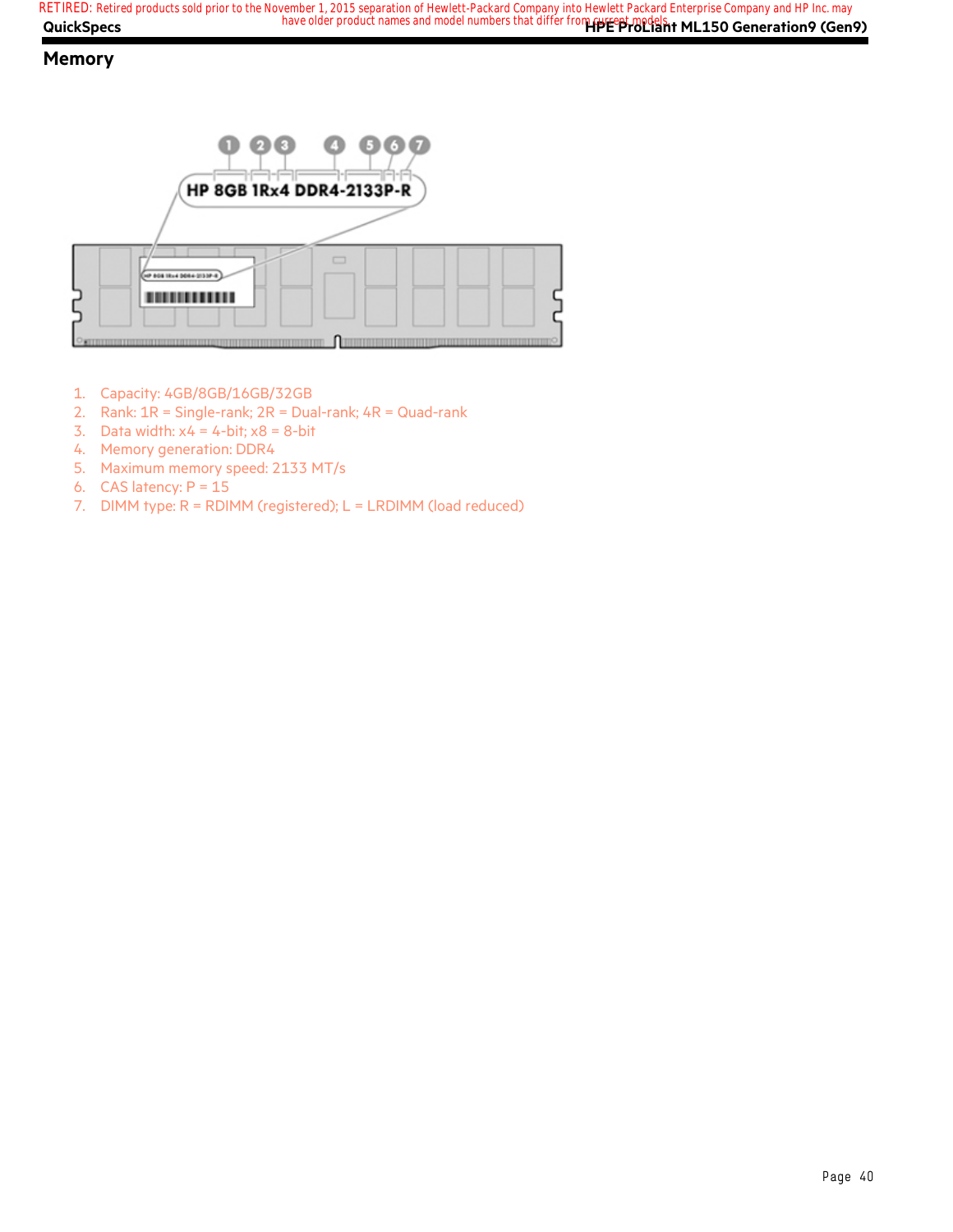**QuickSpecs Here are all of the same of the product names and model numbers that differ from current models. The Seneration9 (Gen9) RETIRED: Retired products sold prior to the November 1, 2015 separation of Hewlett-Packard Company into Hewlett Packard Enterprise Company and HP Inc. may**

## **Storage**



4-bay LFF non-hot-plug drive model 1-8 8 x LFF SATA/SSD Non-hot-plug Hard Drive Bays

9-10 Media Bays **NOTE:** When populating 10 LFF, not able to install Tape Drive or Optical Drive. Possible Configurations: 1) 8LFF +1 ODD+ 1 Tape Drive (Full/Half), or 2) 9LFF + 1ODD, or 3) 9LFF + 1 Tape Drive (Full/Half).

- 8-bay SFF hot-plug drive model  $1 \times 1 8$  8 x SFF SAS/SSD Hot Pluggable Hard Drive Bays
	- 2 x 1-8 8 x SFF SAS/SSD Hot Pluggable Hard Drive Bays



### 4-bay LFF hot-plug drive model 1 x 1-4 4 x LFF SATA/SSD Hot Pluggable Hard Drive Bays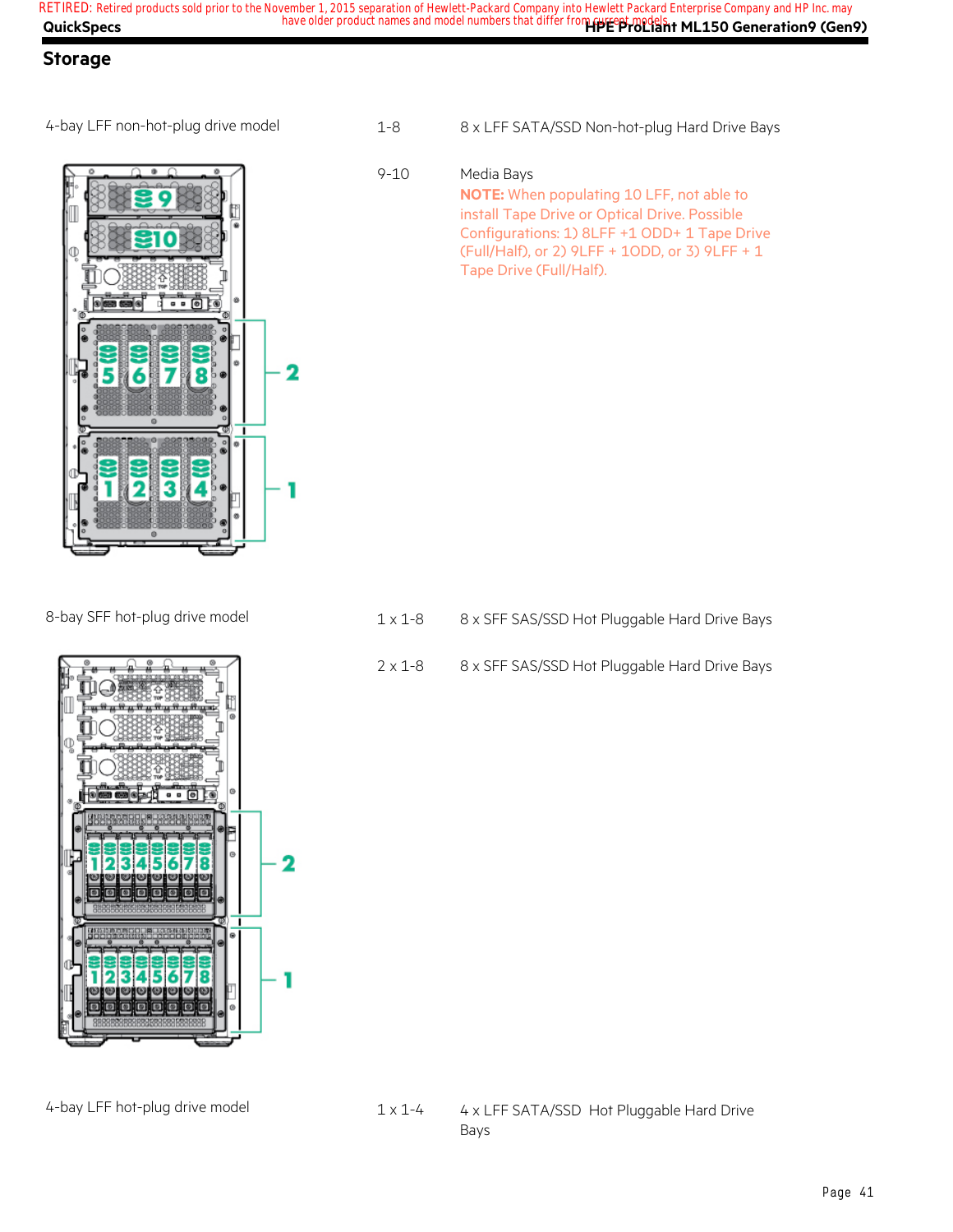## **Storage**



#### 2 x 1-4 4 x LFF SATA/SSD Hot Pluggable Hard Drive Bays

#### **Maximum Storage Capacity -**

Total (10 LFF Drive) 80 TB Total (16 SFF Drive) 61.44 TB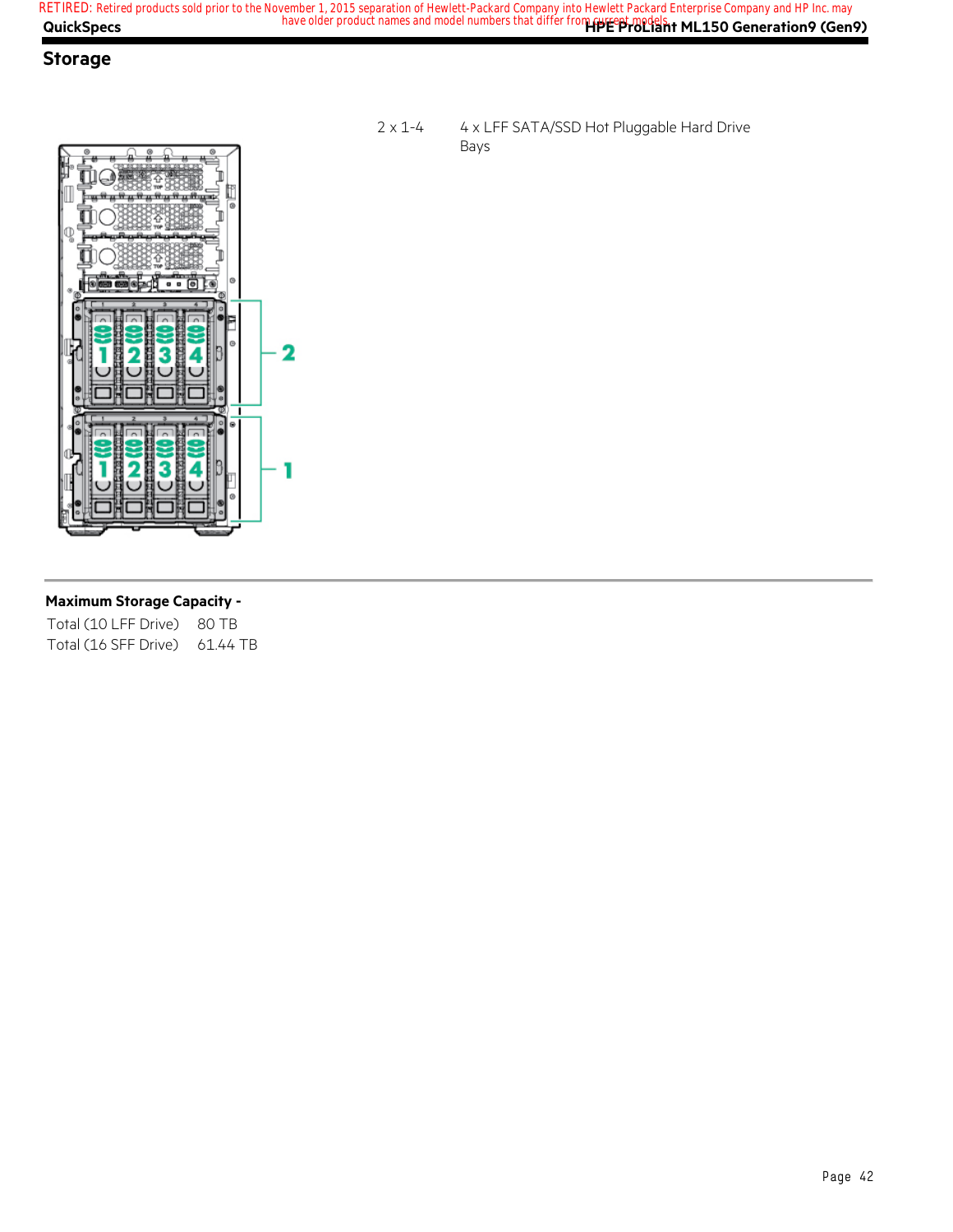## **Technical Specifications**

| <b>System Unit</b> | <b>Tower</b><br><b>Dimensions</b>                     |                                                 | 17.03(H) x 7.87(W) x 24.41(D) in (43.26 x 20 x 62 cm)                                                                                                                                                                                                                                                                                                                                                                                                                                                             |
|--------------------|-------------------------------------------------------|-------------------------------------------------|-------------------------------------------------------------------------------------------------------------------------------------------------------------------------------------------------------------------------------------------------------------------------------------------------------------------------------------------------------------------------------------------------------------------------------------------------------------------------------------------------------------------|
|                    | <b>Tower Weight</b>                                   | Minimum:<br>Maximum:                            | 32lb (14.51kg)<br>64lb (29.10kg)                                                                                                                                                                                                                                                                                                                                                                                                                                                                                  |
|                    | Input<br><b>Requirements</b><br>(for Standard<br>460W | Range Line<br>Voltage<br>Rated Input<br>Current | 100 to 240 VAC<br>For 550W Power Supply:6.7 A (at 100 VAC) 3.3 A (at 200<br>VAC)                                                                                                                                                                                                                                                                                                                                                                                                                                  |
|                    | PSU, see power<br>specifications                      | Rated Input<br>Frequency                        | 47 to 63 Hz                                                                                                                                                                                                                                                                                                                                                                                                                                                                                                       |
|                    | tables<br>for detail on<br>460W,<br>750W and<br>1200W | Rated Input<br>Power                            | For 550 W Power Supply:< 670 W (at 100 VAC),< 660 W (at<br>200 VAC),                                                                                                                                                                                                                                                                                                                                                                                                                                              |
|                    | power supplies)<br><b>BTU Rating</b>                  | Maximum                                         | For 550 W Power Supply:2201 BTU/hr (at 100 VAC),2153                                                                                                                                                                                                                                                                                                                                                                                                                                                              |
|                    |                                                       |                                                 | BTU/hr (at 200 VAC)                                                                                                                                                                                                                                                                                                                                                                                                                                                                                               |
|                    | <b>Power</b><br><b>Specifications</b>                 | screens.                                        | To review typical system power ratings use the Power Advisor which is available via<br>the online tool located at: <b>http://www.hpe.com/info/hppoweradvisor</b> - Click on<br>the system of interest. Example: ML150 Gen9-Follow the instructions of the next                                                                                                                                                                                                                                                    |
|                    | <b>Power Supply</b><br>Output                         | Rated Steady-<br><b>State Power</b>             | For 550 W Power Supply:550 W (at 100 VAC),550 W (at 200<br>VAC)                                                                                                                                                                                                                                                                                                                                                                                                                                                   |
|                    |                                                       | Maximum Peak<br>Power                           | For 550 W Power Supply:550 W (at 100 VAC),550 W (at 200<br>VAC)                                                                                                                                                                                                                                                                                                                                                                                                                                                   |
|                    | <b>System Inlet</b><br><b>Temperature</b>             | Standard                                        | 10° to 35°C (50° to 95°F) at sea level with an altitude derating<br>Operating Support of 1.0°Cper every 304.8 m (1.8°F per every 1000 ft) above sea<br>level to a maximum of 3048 m (10,000 ft), no direct sustained<br>sunlight. Maximum rate of change is 20°C/hr (36°F/hr). The<br>upper limit and rate of change may be limited by the type and<br>number of options installed. System performance during<br>standard operating support may be reduced if operating with a<br>fan fault or above 30°C (86°F). |
|                    |                                                       |                                                 | Extended Ambient For approved hardware configurations, the supported system<br>Operating Support inlet range is extended to be: 5° to 10°C (41° to 50°F) and<br>35° to 40°C (95° to 104°F) at sea level with an altitude<br>derating of 1.0°C per every 175m (1.8°F per every 574 ft)<br>above 900 m (2953 ft) to a maximum of 3048m (10,000 ft).<br>The approved hardware configurations for this system are<br>listed at the URL: http://www.hpe.com/servers/ashrae                                             |
|                    |                                                       |                                                 | For approved hardware configurations, the supported system<br>inlet range is extended to be: 40° to 45°C (104° to 113°F) at<br>sea level with an altitude derating of 1.0°C per every 125 m<br>(1.8°F per every 410 ft) above 900 m (2953 ft) to a maximum<br>of 3048 m (10,000 ft). The approved hardware configurations<br>for this system are listed at the<br>URL: http://www.hpe.com/servers/ashrae                                                                                                          |
|                    |                                                       |                                                 | System performance may be reduced if operating in the                                                                                                                                                                                                                                                                                                                                                                                                                                                             |

extended ambient operating range or with a fan fault.

Page 43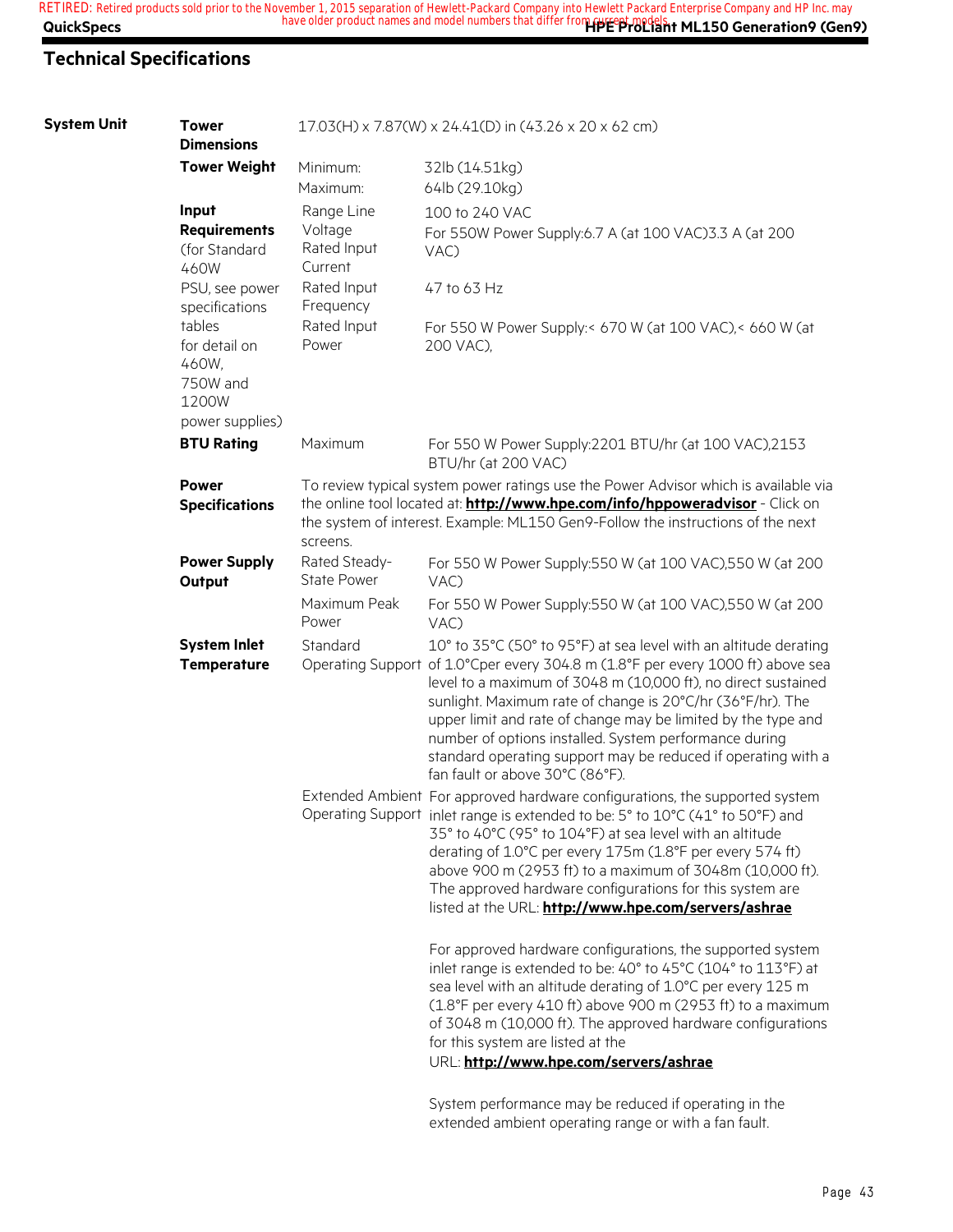## **Technical Specifications**

|                                    |                                   | <b>NOTE:</b> Supports A3 extended ambient, A4 extended<br>ambience will be available in early 2015.                                                                                                                                                                                                                                                                                                                              |
|------------------------------------|-----------------------------------|----------------------------------------------------------------------------------------------------------------------------------------------------------------------------------------------------------------------------------------------------------------------------------------------------------------------------------------------------------------------------------------------------------------------------------|
|                                    | Non-operating                     | -30° to 60°C (-22° to 140°F). Maximum rate of change is<br>20°C/hr (36°F/hr).                                                                                                                                                                                                                                                                                                                                                    |
| <b>Relative</b><br><b>Humidity</b> | Operating                         | Minimum to be the higher (more moisture) of -12°C (10.4°F)<br>dew point or 8% relative humidity. Maximum to be the lower<br>(less moisture) of 24°C (75.2°F) dew point or 90% relative<br>humidity.                                                                                                                                                                                                                              |
|                                    | Non-operating                     | 5% to 95% relative humidity (Rh), 38.7°C (101.7°F) maximum<br>wet bulb temperature, non-condensing.                                                                                                                                                                                                                                                                                                                              |
| <b>Altitude</b>                    | Operating                         | 3048 m (10,000 ft). This value may be limited by the type and<br>number of options installed. Maximum allowable altitude change<br>rate is 457m/min (1500 ft/min).                                                                                                                                                                                                                                                               |
|                                    | Non-operating                     | 9144 m (30,000 ft). Maximum allowable altitude change rate is<br>457m/min (1500 ft/min).                                                                                                                                                                                                                                                                                                                                         |
| <b>Acoustic Noise</b>              | with ISO 9296 (ECMA 109).<br>Idle | Listed are the declared A-Weighted sound power levels (LWAd) and declared<br>average bystander position A-Weighted sound pressure levels (LpAm) when the<br>product is operating in a 23°C ambient environment. Noise emissions were<br>measured in accordance with ISO 7779 (ECMA 74) and declared in accordance                                                                                                                |
|                                    | L WAd                             | 3.8 Bels (1P LFF Non Hot-Plug Entry)                                                                                                                                                                                                                                                                                                                                                                                             |
|                                    |                                   | 3.8 Bels (1P LFF Hot-plug Base)                                                                                                                                                                                                                                                                                                                                                                                                  |
|                                    |                                   | 4.3 Bels (1P SFF Hot-plug Performance)                                                                                                                                                                                                                                                                                                                                                                                           |
|                                    | L pAm                             | 22 dBA (1P LFF Non Hot-Plug Entry)<br>22 dBA (1P LFF Hot-plug Base)<br>25 dBA (1P SFF Hot-plug Performance)                                                                                                                                                                                                                                                                                                                      |
|                                    | <b>Operating</b>                  |                                                                                                                                                                                                                                                                                                                                                                                                                                  |
|                                    | L WAd                             | 3.8 Bels (1P LFF Non Hot-Plug Entry)<br>3.8 Bels (1P LFF Hot-plug Base)<br>4.1 Bels (1P SFF Hot-plug Performance)                                                                                                                                                                                                                                                                                                                |
|                                    | L pAm                             | 23 dBA (1P LFF Non Hot-Plug Entry)<br>22 dBA (1P LFF Hot-plug Base)<br>25 dBA (1P SFF Hot-plug Performance)                                                                                                                                                                                                                                                                                                                      |
|                                    |                                   | NOTE: Configurations tested for 1P LFF Entry models included two (2) 500GB<br>LFF SATA Midline HDD and Windows 2012 Enterprise 64-bit.<br>NOTE: Configurations tested for 1P and 2P SFF models included two (2) 500GB<br>SFF SATA Midline HDD and Windows 2012 Enterprise 64-bit.<br><b>NOTE:</b> The Listed sound levels apply to standard shipping configurations.<br>Additional options may result in increased sound levels. |
| <b>Emissions</b>                   | <b>FCC Rating</b>                 | Class A                                                                                                                                                                                                                                                                                                                                                                                                                          |
| <b>Classification</b>              | Normative<br>Standards            | CISPR 22; EN55022; EN55024; FCC CFR 47, Pt 15; ICES-003;<br>CNS13438; GB9254; K22;K24; EN 61000-3-2; EN 61000-3-3;<br>EN 60950-1; IEC 60950-1                                                                                                                                                                                                                                                                                    |
|                                    |                                   | NOTE: Product conformance to cited product specifications is based on sample                                                                                                                                                                                                                                                                                                                                                     |
|                                    |                                   | (type) testing, evaluation, or assessment. This product or family of products is<br>eligible to bear the appropriate compliance logos and statements.                                                                                                                                                                                                                                                                            |
| <b>Number of PCI</b>               | Four                              |                                                                                                                                                                                                                                                                                                                                                                                                                                  |
|                                    |                                   |                                                                                                                                                                                                                                                                                                                                                                                                                                  |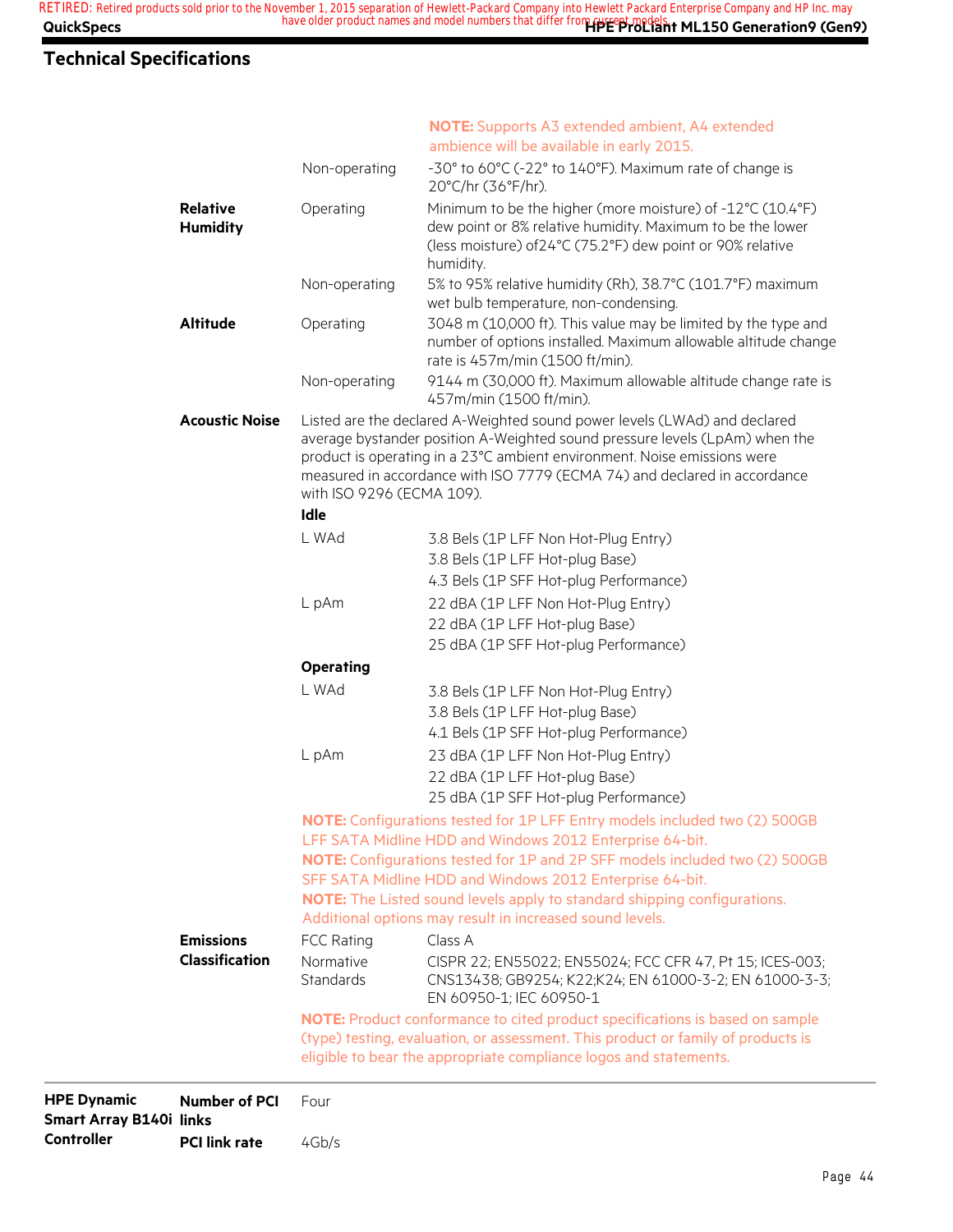## **Technical Specifications**

|                                                              | Storage protocol SATA<br>support       |                                                                                                                                   |                                        |  |  |  |  |
|--------------------------------------------------------------|----------------------------------------|-----------------------------------------------------------------------------------------------------------------------------------|----------------------------------------|--|--|--|--|
|                                                              | SAS/SATA peak 6Gb/s                    |                                                                                                                                   |                                        |  |  |  |  |
|                                                              | data transfer                          |                                                                                                                                   |                                        |  |  |  |  |
|                                                              | rate                                   |                                                                                                                                   |                                        |  |  |  |  |
|                                                              | Number of<br><b>SAS/SATA links</b>     | 10 links                                                                                                                          |                                        |  |  |  |  |
|                                                              | <b>SAS/SATA</b>                        | 2x4 connectors; 2x1 connectors                                                                                                    |                                        |  |  |  |  |
| connectivity                                                 |                                        |                                                                                                                                   |                                        |  |  |  |  |
|                                                              | <b>Expander</b>                        | <b>No</b>                                                                                                                         |                                        |  |  |  |  |
|                                                              | support                                |                                                                                                                                   |                                        |  |  |  |  |
|                                                              | (max)                                  | <b>Drives supported</b> Up to 10 Internal Drives                                                                                  |                                        |  |  |  |  |
|                                                              | <b>RAID support</b>                    | 0, 1, 10, 5 SATA                                                                                                                  |                                        |  |  |  |  |
| <b>Software</b><br>HPE SSA, SMH, SIM                         |                                        |                                                                                                                                   |                                        |  |  |  |  |
|                                                              | management                             |                                                                                                                                   |                                        |  |  |  |  |
|                                                              | Warranty                               | Server warranty                                                                                                                   |                                        |  |  |  |  |
|                                                              | <b>HPE Secure</b>                      | Not Supported                                                                                                                     |                                        |  |  |  |  |
| <b>Encryption</b><br>license<br>HPE SmartCache Not Supported |                                        |                                                                                                                                   |                                        |  |  |  |  |
|                                                              |                                        |                                                                                                                                   |                                        |  |  |  |  |
|                                                              |                                        |                                                                                                                                   |                                        |  |  |  |  |
|                                                              | License                                |                                                                                                                                   |                                        |  |  |  |  |
|                                                              | <b>HPE Smart</b>                       | Supported                                                                                                                         |                                        |  |  |  |  |
|                                                              | <b>Storage</b><br><b>Administrator</b> |                                                                                                                                   |                                        |  |  |  |  |
| <b>HPE Ethernet 1Gb Network</b><br>4-port 331i               | Interface                              |                                                                                                                                   | 10Base-T/100Base-TX/1000Base-TX        |  |  |  |  |
| <b>Adapter</b>                                               |                                        |                                                                                                                                   |                                        |  |  |  |  |
|                                                              | <b>Compatibility</b>                   | IEEE 802.3 10Base-T<br>IEEE 802.3ab 1000Base-T                                                                                    |                                        |  |  |  |  |
|                                                              |                                        | IEEE 802.3u 100Base-TX                                                                                                            |                                        |  |  |  |  |
|                                                              | <b>Data Transfer</b>                   | PCI Express, two lanes (x2)                                                                                                       |                                        |  |  |  |  |
|                                                              | <b>Method</b>                          |                                                                                                                                   |                                        |  |  |  |  |
|                                                              | <b>Controller</b>                      | <b>BCM5717</b>                                                                                                                    |                                        |  |  |  |  |
|                                                              | <b>Network</b>                         | 10Base-T (Half-                                                                                                                   |                                        |  |  |  |  |
|                                                              | <b>Transfer Rate</b>                   | Duplex)                                                                                                                           | 10 Mb/s per port, 40 Mb/s combined     |  |  |  |  |
|                                                              |                                        | 10Base-T (Full-                                                                                                                   |                                        |  |  |  |  |
|                                                              |                                        | Duplex)<br>100Base-TX (Half-                                                                                                      | 20 Mb/s per port, 80 Mb/s combined     |  |  |  |  |
|                                                              |                                        | Duplex)                                                                                                                           | 100 Mb/s per port, 400 Mb/s combined   |  |  |  |  |
|                                                              |                                        | 100Base-TX (Full-                                                                                                                 |                                        |  |  |  |  |
|                                                              |                                        | Duplex)                                                                                                                           | 200 Mb/s per port, 800 Mb/s combined   |  |  |  |  |
|                                                              |                                        | 100Base-TX (Half-                                                                                                                 |                                        |  |  |  |  |
|                                                              |                                        | Duplex)                                                                                                                           | 1000 Mb/s per port, 4000 Mb/s combined |  |  |  |  |
|                                                              |                                        | 100Base-TX (Full-                                                                                                                 |                                        |  |  |  |  |
|                                                              |                                        | Duplex)                                                                                                                           | 2000 Mb/s per port, 8000 Mb/s combined |  |  |  |  |
|                                                              | Connector                              | <b>RJ-45</b>                                                                                                                      |                                        |  |  |  |  |
|                                                              | <b>Cable Support</b>                   | 10 Base-T<br>Categories 3, 4 or 5 UTP; up to 328 ft (100 m)<br>10/100/1000 Base-TX Category 5 or higher UTP; up to 328 ft (100 m) |                                        |  |  |  |  |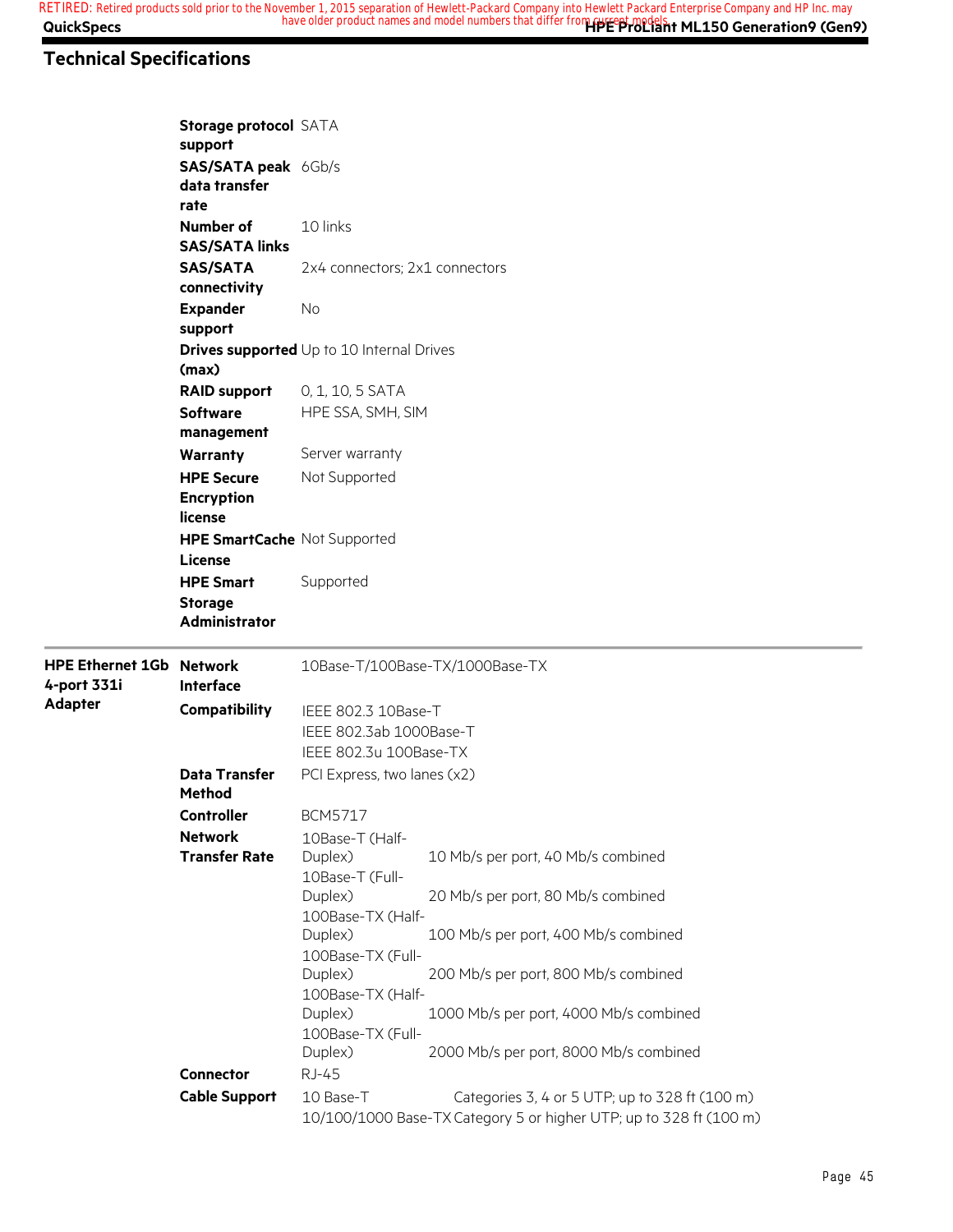**QuickSpecs Here are all of the same of the product names and model numbers that differ from current models. The Seneration 9 (Gen9) RETIRED: Retired products sold prior to the November 1, 2015 separation of Hewlett-Packard Company into Hewlett Packard Enterprise Company and HP Inc. may**

## **Technical Specifications**

**Environmentfriendly Products and Approach - End-of-life Management and Recycling**

Hewlett Packard Enterprise offers end-of-life product return, trade-in, and recycling programs, in many geographic areas, for our products. Products returned to Hewlett Packard Enterprise will be recycled, recovered or disposed of in a responsible manner.

#### **http://www.hpe.com/recycle**

The EU WEEE directive (2002/95/EC) requires manufacturers to provide treatment information for each product type for use by treatment facilities. This information (product disassembly instructions) is posted on the Hewlett Packard Enterprise web site. These instructions may be used by recyclers and other WEEE treatment facilities as well as Hewlett Packard Enterprise OEM customers who integrate and re-sell Hewlett Packard Enterprise equipment.

#### **http://www.hpe.com/recycle**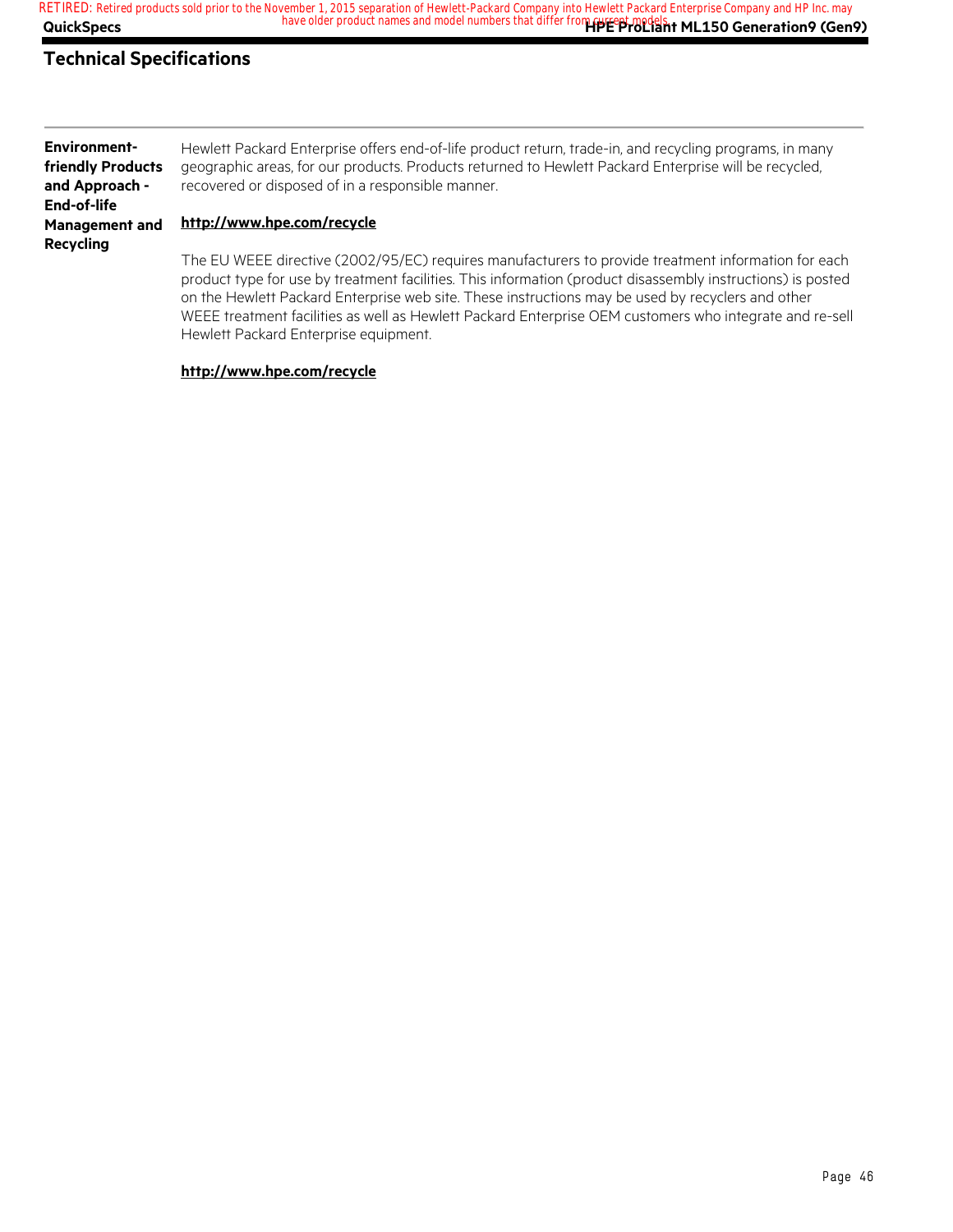## **Summary of Changes**

| <b>Date</b> | <b>Version History</b> | <b>Action</b> | <b>Description of Change</b>                                                                                                           |
|-------------|------------------------|---------------|----------------------------------------------------------------------------------------------------------------------------------------|
| 2-Apr-2018  | Version 28             | Removed       | Obsolete SKUs were removed from the QuickSpecs.                                                                                        |
| 4-Dec-2017  | Version 27             | Added         | Added new HPE 12TB SATA 7.2K LFF HDD and<br>HPE RDX 4TB USB 3.0 External/ Internal Disk Backup System.                                 |
| 25-Sep-2017 | Version 26             | Added         | Added new Solid State Drives offering to the HPE Drives section.                                                                       |
|             |                        | Changed       | Obsolete SKUs were removed from the QuickSpecs.                                                                                        |
| 7-Aug-2017  | Version 25             | Added         | Added new Solid State Drives offering to the HPE Drives section.                                                                       |
| 11-Jul-2017 | Version 24             | Added         | Added support for HPE OneView Standard version 3.1.                                                                                    |
| 5-Jun-2017  | Version 23             | Added         | Added new Solid State Drives offering to the HPE Drives section.                                                                       |
| 8-May-2017  | Version 22             | Added         | Added support for ClearOS.                                                                                                             |
|             |                        | Changed       | Operating Systems and Virtualization Software Support for ProLiant Servers<br>and HPE Drives were revised.                             |
|             |                        | Removed       | Obsolete SKUs were removed from the QuickSpecs.                                                                                        |
| 27-Mar-2017 | Version 21             | Added         | Added new Hard Drives.                                                                                                                 |
| 13-Feb-2017 | Version 20             | Added         | Added new HDD and SSD offering to the HPE Drives section.                                                                              |
| 28-Nov-2016 | Version 19             | Added         | Added new Hard Drives offering.                                                                                                        |
|             |                        | Changed       | Maximum Internal Storage was revised.                                                                                                  |
|             |                        | Removed       | Obsolete SKUs were removed from the QuickSpecs.                                                                                        |
| 28-Oct-2016 | Version 18             | Removed       | Obsolete Hard Drives were removed from the QuickSpecs.                                                                                 |
| 26-Sep-2016 | Version 17             | Added         | Added new SATA LFF hard drives offering.                                                                                               |
|             |                        | Changed       | Maximum Internal Storage and Pre-configured Models were revised.                                                                       |
|             |                        | Removed       | Obsolete SKUs were removed from the QuickSpecs.                                                                                        |
| 15-Aug-2016 | Version 16             | Changed       | SmartBuy model 860119-S01 was revised.                                                                                                 |
| 24-Jun-2016 | Version 15             | Changed       | Tower weight under Technical Specifications was revised.                                                                               |
| 6-Jun-2016  | Version 14             | Added         | Added new HPE Drives, and HPE Disk Backup options.                                                                                     |
|             |                        | Changed       | Maximum Internal Storage, Upgradeability, HPE Power Supplies, and Storage<br>were revised.                                             |
| 6-May-2016  | Version 13             | Changed       | Maximum Internal Storage, Upgradeability, Memory, and HPE Drives were<br>revised.                                                      |
| 8-Apr-2016  | Version 12             | Changed       | HPE Processors section was revised.                                                                                                    |
| 31-Mar-2016 | Version 11             | Added         | Added Intel Xeon E5-2600 v4 Processor support, new HPE Gen9 Standard<br>Memory, and new HPE 900W AC 240VDC Redundant Power.            |
|             |                        | Changed       | Maximum Internal Storage, Power Supplies, Embedded Management, Service<br>and Support, Pre-configured Models, and Memory were revised. |
|             |                        | Removed       | Obsolete SKUs were removed from the QuickSpecs.                                                                                        |
| 16-Feb-2016 | Version 10             | Added         | New HDD offering was added to HPE Drives.                                                                                              |
|             |                        | Changed       | HPE Power Supplies, HPE Disk Backup, and HPE Power Distribution Units<br>(PDUs) were revised.                                          |
|             |                        | Removed       | Obsolete SKUs were removed from the QuickSpecs.                                                                                        |
| 8-Jan-2016  | Version 9              | Added         | New Smart Buy model was added to the NA version only.                                                                                  |
| 1-Dec-2015  | Version 8              | Changed       | On System Management Chipset, Embedded Management, Server utilities, and<br>HPE Tape Backup were revised.                              |
|             |                        |               | Product images were updated.                                                                                                           |
|             |                        | Removed       | Obsolete SKUs were removed from the QuickSpecs.                                                                                        |
| 28-Sep-2015 | Version 7              | Added         | Added new 6Gb SATA Solid State Drives.                                                                                                 |
|             |                        | Removed       | Obsolete SKUs were removed from the QuickSpecs.                                                                                        |
| 17-Aug-2015 | Version 6              | Added         | New Solid State Drives offering.                                                                                                       |